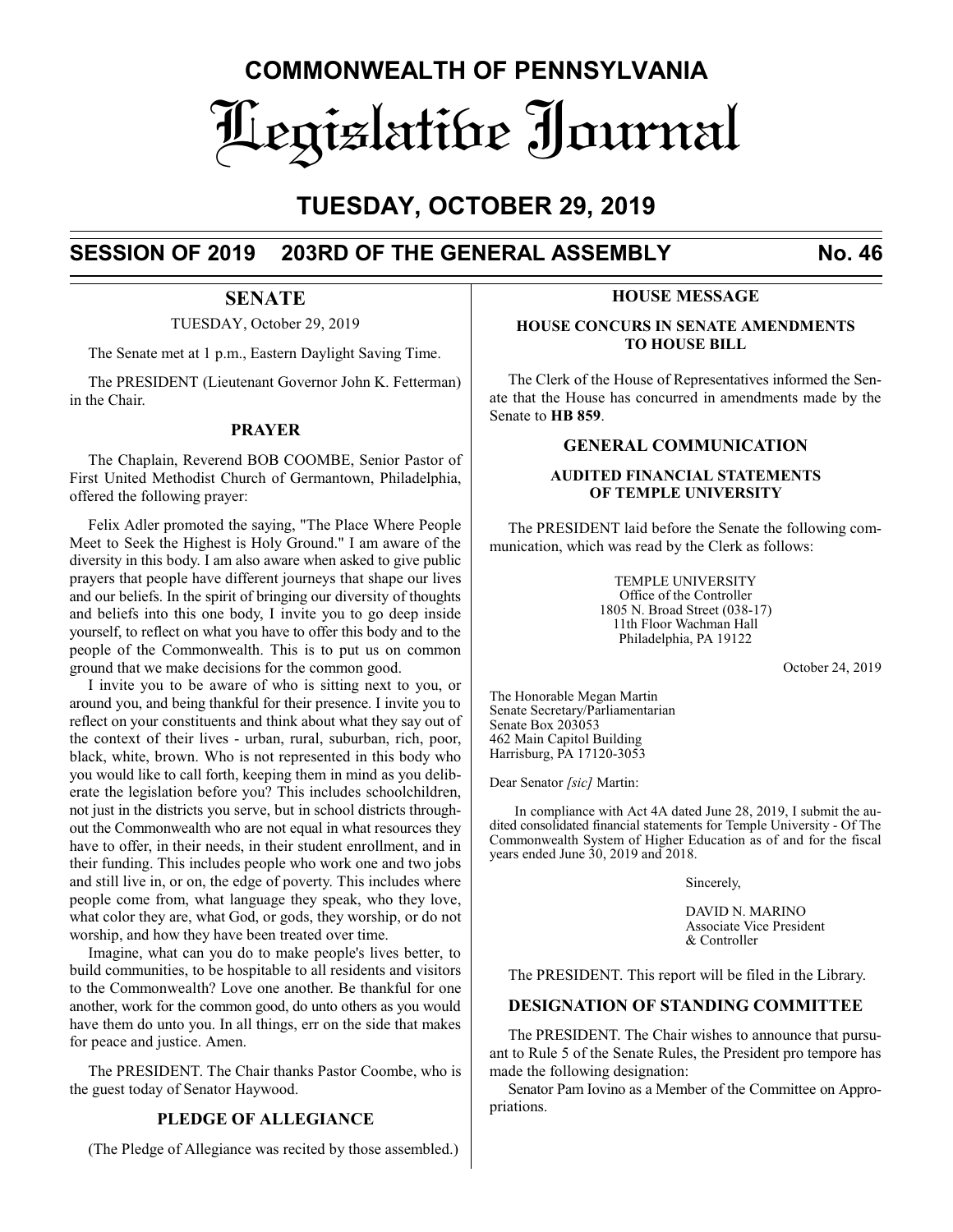The PRESIDENT (Lieutenant Governor John K. Fetterman) in the presence of the Senate signed the following bills:

#### **HB 510, HB 511, HB 512, HB 859** and **HB 1085**.

# **BILL INTRODUCED AND REFERRED**

The PRESIDENT laid before the Senate the following Senate Bill numbered, entitled, and referred as follows, which was read by the Clerk:

#### October 29, 2019

Senators KILLION, CORMAN, BLAKE, BROWNE K. WARD and MENSCH presented to the Chair **SB 931**, entitled:

An Act amending Title 71 (State Government) of the Pennsylvania Consolidated Statutes, in membership, credited service, classes of service, and eligibility for benefits, further providing for credited State service; in contributions, further providing for shared-risk member contributions and shared-gain adjustments to regular member contributions, for contributions to the system by the Commonwealth and other employers and for actuarial cost method and providing for advance payment of accrued liability contributions; in administration, funds, accounts and general provisions, further providing for administrative duties of the board, for duties of heads of departments and for State accumulation account; and providing for obligations of the board, for exercise of legislative power and for liability.

Which was committed to the Committee on FINANCE, October 29, 2019.

# **BILLS REPORTED FROM COMMITTEES**

Senator LANGERHOLC, from the Committee on Education, reported the following bills:

#### **SB 530 (Pr. No. 1331)** (Amended)

An Act amending the act of March 10, 1949 (P.L.30, No.14), known as the Public School Code of 1949, in pupils and attendance, providing for students convicted or adjudicated delinquent of sexual assault; and, in safe schools, further providing for safe schools advocate in school districts of the first class.

# **SB 850 (Pr. No. 1163)**

An Act amending the act of March 10, 1949 (P.L.30, No.14), known as the Public School Code of 1949, providing for community engaged schools.

Senator BARTOLOTTA, from the Committee on Labor and Industry, reported the following bills:

#### **HB 68 (Pr. No. 1757)**

An Act amending the act of December 5, 1936 (2nd Sp.Sess., 1937 P.L.2897, No.1), known as the Unemployment Compensation Law, in contributions by employers and employees, further providing for relief from charges.

# **HB 280 (Pr. No. 881)**

An Act amending the act of December 5, 1936 (2nd Sp.Sess., 1937 P.L.2897, No.1), known as the Unemployment Compensation Law, in determination of compensation, appeals, reviews and procedure, further providing for determination of compensation appeals and for decision of referee and further appeals and reviews.

#### **HB 1522 (Pr. No. 1917)**

An Act amending the act of October 24, 2012 (P.L.1209, No.151), known as the Child Labor Act, further providing for minors serving in volunteer emergency service organizations.

#### **HB 1537 (Pr. No. 2812)** (Amended)

An Act amending the act of December 5, 1936 (2nd Sp.Sess., 1937 P.L.2897, No.1), known as the Unemployment Compensation Law, in administration of act, further providing for records of and reports by employers; in contributions by employers and employees, further providing for contributions by employees; in compensation, further providing for qualifications required to secure compensation and for rate and amount of compensation; in determination of compensation, appeals, reviews and procedure, further providing for determination of compensation appeals and for decision of referee and further appeals and reviews; and, in shared-work program, further providing for participating employer responsibilities.

Senator PHILLIPS-HILL, from the Committee on State Government, reported the following bills:

#### **SB 895 (Pr. No. 1251)**

An Act authorizing the Department of General Services, with the approval of the Governor, to grant and convey to Centre County Industrial Development Corporation, certain lands situate in Benner Township, Centre County.

#### **HB 57 (Pr. No. 1678)**

An Act abolishing numerous State authorities, boards, commissions, committees, councils and representatives; and making related repeals.

Senator K. WARD, from the Committee on Transportation, reported the following bills:

#### **SB 132 (Pr. No. 109)**

An Act amending Title 75 (Vehicles) of the Pennsylvania Consolidated Statutes, in licensing of drivers, further providing for issuance and content of driver's license.

#### **SB 489 (Pr. No. 1332)** (Amended)

An Act amending Title 75 (Vehicles) of the Pennsylvania Consolidated Statutes, in fees, further providing for exemption of persons, entities and vehicles from fees.

#### **SB 858 (Pr. No. 1161)**

An Act amending the act of April 9, 1929 (P.L.343, No.176), known as The Fiscal Code, in general budget implementation, further providing for Motor License Fund.

#### **SB 927 (Pr. No. 1320)**

An Act amending Title 75 (Vehicles) of the Pennsylvania Consolidated Statutes, in licensing of drivers, further providing for issuance and content of driver's license.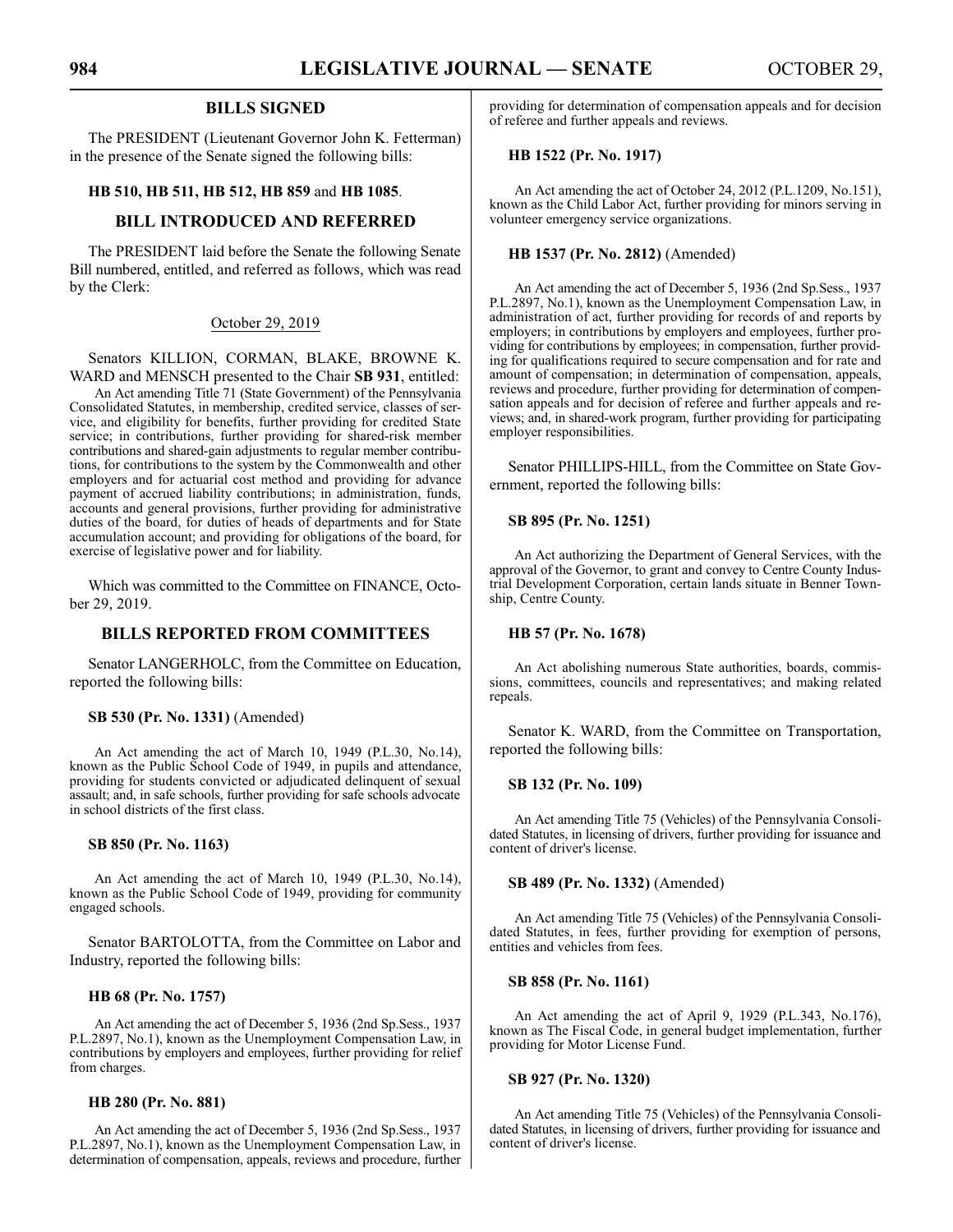# **RESOLUTION REPORTED FROM COMMITTEE**

Senator PHILLIPS-HILL, from the Committee on State Government, reported the following resolution:

#### **SR 153 (Pr. No. 929)**

A Concurrent Resolution urging the Congress of the United States to ratify the United States-Mexico-Canada Agreement on Trade.

The PRESIDENT. The resolution will be placed on the Calendar.

# **LEGISLATIVE LEAVES**

The PRESIDENT. The Chair recognizes the gentleman from Columbia, Senator Gordner.

Senator GORDNER. Mr. President, I request a legislative leave for Senator Brooks.

The PRESIDENT. The Chair recognizes the gentleman from Allegheny, Senator Costa.

Senator COSTA. Mr. President, I request a legislative leave for Senator Farnese.

The PRESIDENT. Senator Gordner requests a legislative leave for Senator Brooks.

Senator Costa requests a legislative leave for Senator Farnese. Without objection, the leaves will be granted.

# **SPECIAL ORDER OF BUSINESS SENATE RESOLUTION ADOPTED**

Senators MENSCH, GORDNER, AUMENT, BROWNE, MARTIN, PHILLIPS-HILL, LANGERHOLC, COSTA, STREET, SCHWANK, IOVINO, LEACH, FARNESE, DINNIMAN, BREWSTER, HUGHES, MASTRIANO, J. WARD, TARTAGLIONE, BLAKE, BARTOLOTTA, YUDICHAK, PITTMAN, K. WARD, KILLION and BAKER, by unanimous consent, offered **Senate Resolution No. 263**, entitled:

A Resolution commending Korean and Korean-American Vietnam War veterans for their service to the United States during the Vietnam War.

On the question, Will the Senate adopt the resolution?

The PRESIDENT. The Chair recognizes the gentleman from Montgomery, Senator Mensch.

Senator MENSCH. Mr. President, today I rise to offer this resolution commending Korean and Korean-American Vietnam War veterans for their service to the United States during the Vietnam conflict. Korean and Korean-American Vietnam War veterans served honorably throughout this conflict fighting valiantly, both in and alongside the United States Armed Forces, with many later becoming United States citizens. Unfortunately, many made the ultimate sacrifice in the defense for our mutual freedom. From 1964 until the last soldier left Saigon on March 23, 1973, a total of 325,517 members of the Republic of Korea's Armed Forces served in Vietnam, the largest contribution of troops sent by any ally on behalf of the United States. Of the hundreds of thousands who served, 5,099 Republic of Korea troops were killed and 10,962 were injured. These Korean-American veterans of the Vietnam conflict upheld the highest ideals of the United States through their dedicated service and considerable sacrifices. Many of them continue to carry the visible and invisible wounds of the war to this day. Clearly, we owe these brave individuals an expression of our abiding gratitude of this Commonwealth.

#### GUESTS OF SENATOR ROBERT B. MENSCH PRESENTED TO THE SENATE

Senator MENSCH. Mr. President, today it is my privilege to recognize the following members of the Korean Vietnam War Veterans of Pennsylvania as my guests who are seated in the gallery. Sung Nam, who is president of the Korean Vietnam War Veterans of Pennsylvania; and Hee Park, who is president of the Korean Veterans of Pennsylvania. I ask my colleagues to stand with me in support of this resolution, and please join with me in welcoming our distinguished guests.

The PRESIDENT. Would the guests of Senator Mensch please rise to be welcomed by the Senate.

(Applause.)

And the question recurring, Will the Senate adopt the resolution?

The yeas and nays were required by Senator MENSCH and were as follows, viz:

#### YEA-49

| Argall            | DiSanto    | Martin        | <b>Street</b>        |
|-------------------|------------|---------------|----------------------|
| Aument            | Farnese    | Mastriano     | Tartaglione          |
| Baker             | Fontana    | Mensch        | Tomlinson            |
| <b>Bartolotta</b> | Gordner    | Muth          | Vogel                |
| Blake             | Haywood    | Phillips-Hill | Ward, Judy           |
| <b>Boscola</b>    | Hughes     | Pittman       | Ward, Kim            |
| <b>Brewster</b>   | Hutchinson | Regan         | Williams, Anthony H. |
| <b>Brooks</b>     | Iovino     | Sabatina      | Williams, Lindsey    |
| <b>Browne</b>     | Kearney    | Santarsiero   | Yaw                  |
| Collett           | Killion    | Scarnati      | Yudichak             |
| Corman            | Langerholc | Scavello      |                      |
| Costa             | Laughlin   | Schwank       |                      |
| Dinniman          | Leach      | Stefano       |                      |

#### NAY-0

A majority of the Senators having voted "aye," the question was determined in the affirmative, and the resolution was adopted.

The PRESIDENT. The resolution is adopted.

# **GUESTS OF SENATOR JAY COSTA PRESENTED TO THE SENATE**

The PRESIDENT. The Chair recognizes the gentleman from Allegheny, Senator Costa.

Senator COSTA. Mr. President, today we have in the gallery again this year a number of students from across Pennsylvania from the Western Pennsylvania School for the Deaf. The Western Pennsylvania School for the Deaf, WPSD as we know it, is a nonprofit, tuition-free school with educational services and really complex extracurricular programming to help and work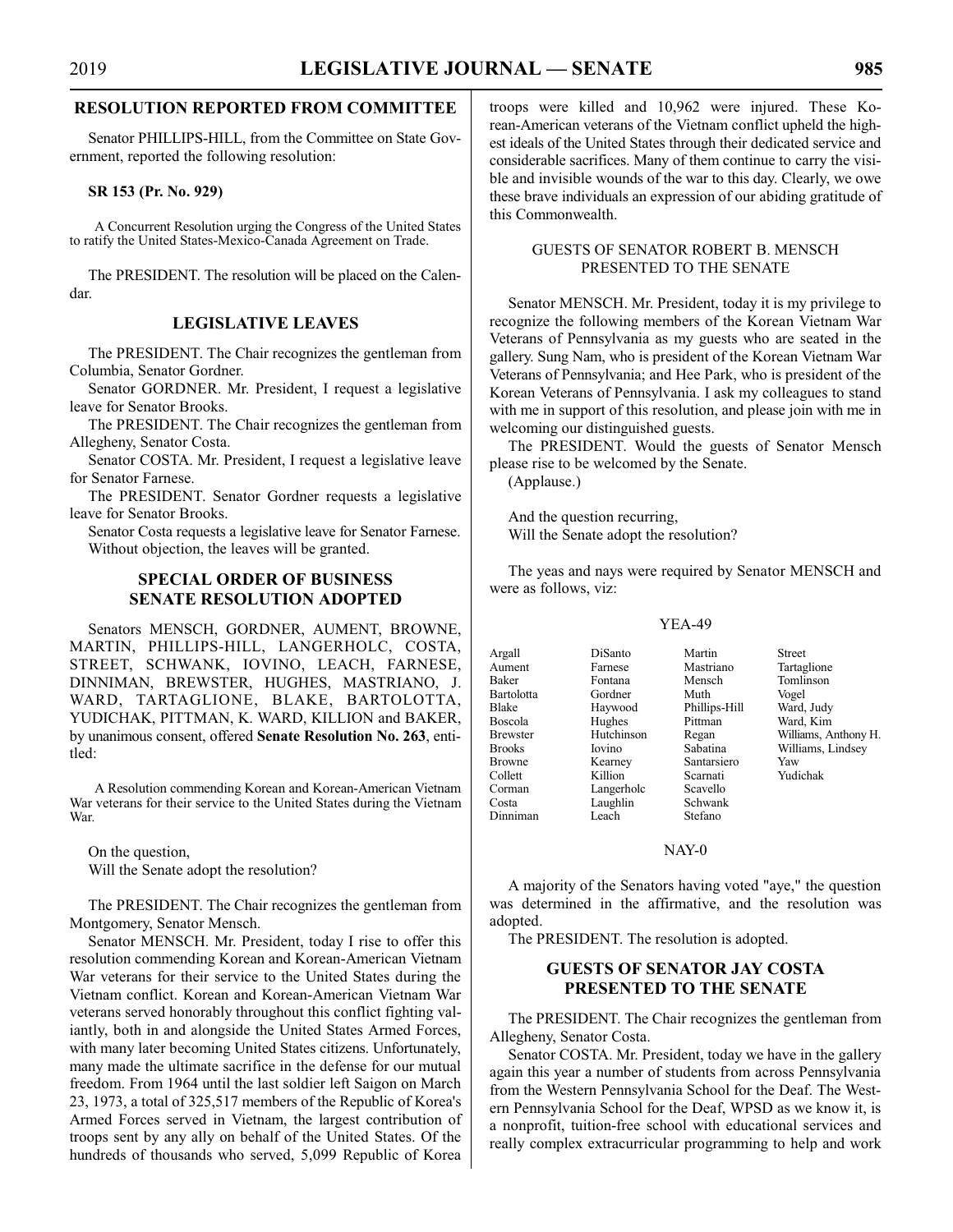with deaf and hard-of-hearing children from birth through grades 12. It is the largest comprehensive center for deaf education in the Commonwealth of Pennsylvania. As I mentioned, the students here today come from a number of our districts and they receive exceptional educational opportunities at WPSD.

In my district, I have a young man from the Swissvale community, and I give a special welcome to Tyler Collins. What is important about WPSD is, just this past weekend, we celebrated their 150th anniversary, 150 years of providing exceptional service to deaf and hard-of-hearing students from across the Commonwealth. It started 150 years ago with one child who needed services and it built into something today that stretches across the Commonwealth with facilities here in Harrisburg, the Pittsburgh region, as well as northeast Pennsylvania. Mr. President, not only do they provide exceptional service to the students who are enrolled there, they are very much a part of our community. In fact, they hold regular community meetings dealing with issues that are relevant at the time in our respective communities, whether it be Edgewood, Swissvale, Wilkinsburg, or Forest Hills. There are regular meetings about what is taking place and what is going on around the facility and the steps that they take, and the things that they do to be able to be a significant part of the community and hosting community events for many, many years. Dr. Steve Farmer has done an outstanding job as the current leader, and my hat is off for he and his team. I give a special thank you to them and thank them for being here, and ask my colleagues to give the Western Pennsylvania School for the Deaf a warm Senate welcome.

The PRESIDENT. The Chair notes that WPSD guests are also here from Senator Bartolotta's district, Senator Kim Ward's district, Senator Judy Ward's district, Senator Vogel's district, and Senator Hutchinson's district.

Would the guests of Senator Costa please rise to be welcomed by the Senate.

("Jazz hands" sign language applause.)

# **GUEST OF SENATOR CAMERA BARTOLOTTA PRESENTED TO THE SENATE**

The PRESIDENT. The Chair recognizes the gentlewoman from Washington, Senator Bartolotta.

Senator BARTOLOTTA. Mr. President, thank you to Senator Costa for recognizing the Western Pennsylvania School for the Deaf. Among the students is Paityn Aubrey Gajan, who is from the 46th Senatorial District. She was 3 years old when she was enrolled in preschool at the Western Pennsylvania School for the Deaf. She is now 10 years old and a fifth grader, and very excited to be here at the Capitol. The Western Pennsylvania School for the Deaf serves students who are deaf and hard of hearing across the State. There is no doubt that Paityn believes she is receiving a quality education and has had the opportunity to create some lifelong friendships along the way.

Please join me in giving Paityn a warm Senate welcome. She taught me how to say a few things today. *(In sign language:)* Nice to meet you, and thank you. Welcome Paityn.

The PRESIDENT. Would the guest of Senator Bartolotta please rise to be welcomed by the Senate.

("Jazz hands" sign language applause.)

# **GUESTS OF SENATOR KIM L. WARD PRESENTED TO THE SENATE**

The PRESIDENT. The Chair recognizes the gentlewoman from Westmoreland, Senator Kim Ward.

Senator K. WARD. Mr. President, I, too, have some young constituents here from the district. I have Ada Estelle DiFrancesco. She is 10 years old and she has been attending WPSD since she was 3 years old. Here is what she said about her school: I like WPSD because I can learn and talk to my friends. An example of why I like to learn is because I love math, reading, and social studies, and I like to talk to my friends because sometimes they make me laugh, smile, and make me happy. It is better for me because public school people talk, but they do not know how to sign. Everyone here is like me so they do not have to ask me what is in my ears. I think that is a great testimony from Ada.

We also have today Jada Pippins. Jada said she loves her school because it is easier for her to learn than at her other school. She has more friends who can communicate with her, and she loves her teachers.

Our third, Johnny Lee Girten, is from Jeannette. He says he likes math class, he likes his school, and he likes that they give him a laptop.

That school has value beyond what we see when we hear their names, and I am so happy to have these students here with us to today.

The PRESIDENT. Would the guests of Senator Kim Ward please rise to be welcomed by the Senate.

("Jazz hands" sign language applause.)

# **GUEST OF SENATOR JUDITH F. WARD PRESENTED TO THE SENATE**

The PRESIDENT. The Chair recognizes the gentlewoman from Blair, Senator Judy Ward.

Senator J. WARD. Mr. President, I welcome Elisha Querry from Huntingdon County to the Capitol today. He is a sixth-grader at the Western Pennsylvania School for the Deaf. He enjoys playing sports and making friends, and I hope I am a new friend. Elisha is a patriot. His dream job is to be a soldier because he wants to protect America.

Please join me in welcoming Elisha to the Senate.

The PRESIDENT. Would the guest of Senator Judy Ward please rise to be welcomed by the Senate.

("Jazz hands" sign language applause.)

# **GUESTS OF SENATOR ELDER A. VOGEL PRESENTED TO THE SENATE**

The PRESIDENT. The Chair recognizes the gentleman from Beaver, Senator Vogel.

Senator VOGEL. Mr. President, it is my privilege to introduce two constituents who are here today, Jreem Abercrombie and Christopher Brisach, and welcome them to the Pennsylvania Senate. Both boys are students at the Western Pennsylvania School for the Deaf and possess many unique talents and abilities.

Jreem is from New Brighton in Beaver County and is currently a talented student in fifth grade. His favorite subject in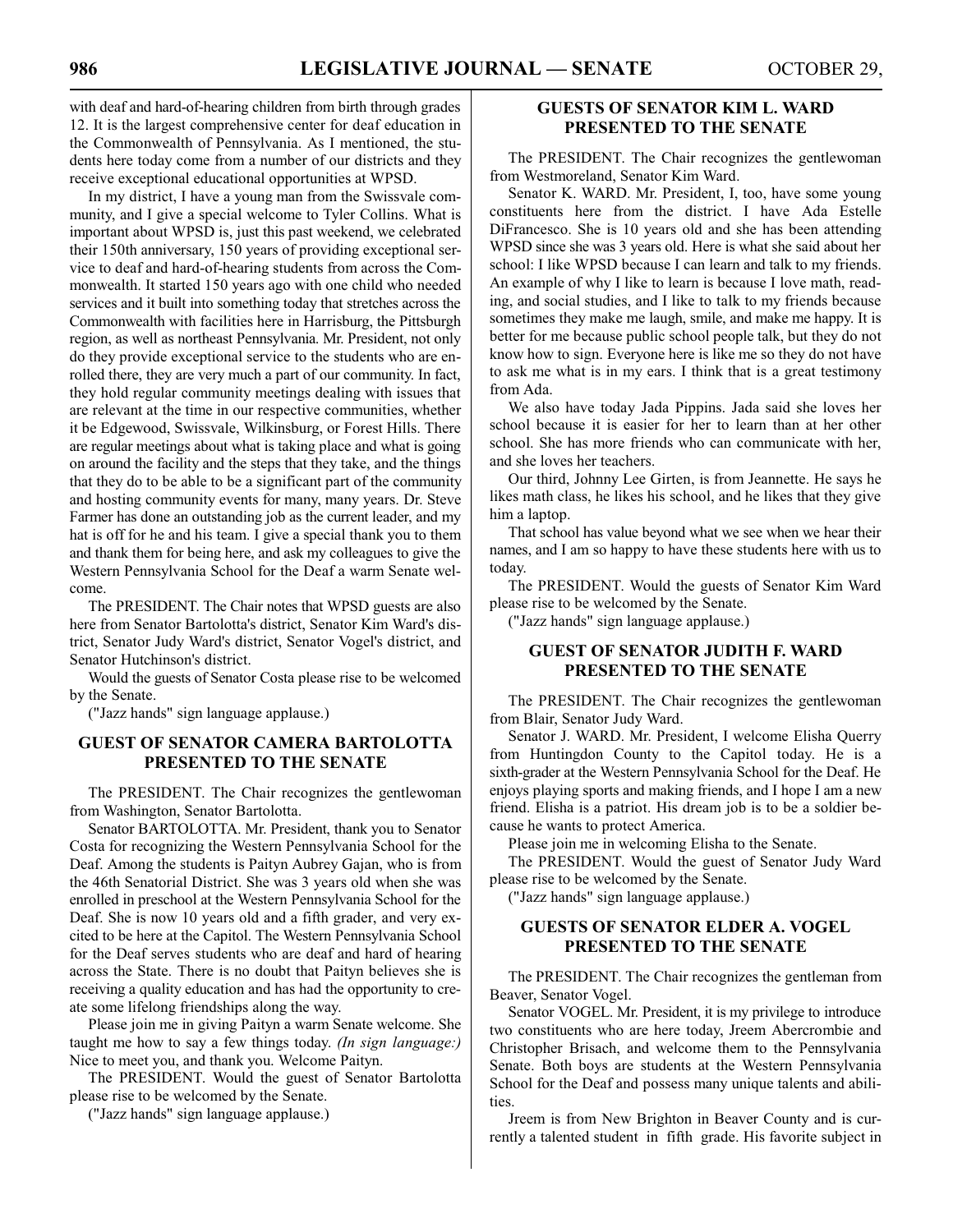school is math because he enjoys playing the challenging math game, Kahoot, in class.

Christopher is from New Castle in Lawrence County and is currently in the sixth grade. Writing is one of his favorite activities in school, and he recently won the director's challenge writing competition at the school. Apart from his academic excellence, he also enjoys playing soccer. Last season, he scored seven goals to help his team make the playoffs.

Please help me welcome Jreem and Christopher to the Senate, Mr. President. Thank you.

The PRESIDENT. Would the guests of Senator Vogel please rise to be welcomed by the Senate.

("Jazz hands" sign language applause.)

# **GUEST OF SENATOR SCOTT E. HUTCHINSON PRESENTED TO THE SENATE**

The PRESIDENT. The Chair recognizes the gentleman from Venango, Senator Hutchinson.

Senator HUTCHINSON. Mr. President, I am pleased to have this opportunity to also introduce three constituents of mine who are students at the Western Pennsylvania School for the Deaf. Unfortunately, Luel Helmstadter and Juliette Stevenson were not able to make the trip today, but I am truly pleased to welcome back to the State Capitol Royale Jadyn Reno-Gaus from Polk, Pennsylvania, who is a sixth grader at the school. Royale enjoys communicating with others by using sign language, and she enjoys all of her classes, but particularly gym, math, and reading.

Please join me in welcoming Royale and her other classmates here to the Pennsylvania Senate.

The PRESIDENT. Would the guest of Senator Hutchinson please rise to be welcomed by the Senate.

("Jazz hands" sign language applause.)

# **GUESTS OF SENATOR WAYNE D. FONTANA PRESENTED TO THE SENATE**

The PRESIDENT. The Chair recognizes the gentleman from Allegheny, Senator Fontana.

Senator FONTANA. Mr. President, I, too, rise today to introduce two students from the Western Pennsylvania School of the Deaf who are constituents of mine and have joined the group visiting here today. They both wrote me some notes, and it is interesting what they say about their school. They say it is cool, fun, and a helpful school, and they both love the technology. They each have their own Chromebook, and they certainly like the parties that they have and the merit parties for students with good behavior and a good attitude. It is nice to see how much they love their school and how much they appreciate it. They did ask me a question, Mr. President. The question was, do you want to be rich when you get older? Well, I am already older and not rich, so I guess that is out the window. They also asked, do you care about schools? I think we all, in this Chamber, care about schools very, very much, and we will do our best to make sure that they get a good education going forward.

Mr. President, my two students names are Meyer Chase, who is in the fifth grade, and Mackenzie Lynn Hadix, who is also in the fifth grade, both are from my district in Pittsburgh. Thank you. Please give them a warm Senate welcome.

The PRESIDENT. Would the guests of Senator Fontana please rise to be welcomed by the Senate.

("Jazz hands" sign language applause.)

# **GUEST OF SENATOR JOE PITTMAN PRESENTED TO THE SENATE**

The PRESIDENT. The Chair recognizes the gentleman from Indiana, Senator Pittman.

Senator PITTMAN. Mr. President, I, too, rise to introduce a constituent of mine, Yousef Akhrass. Yousef is also a student at the Western Pennsylvania School for the Deaf, and he lives in Murrysville. He is 11 years old. Yousef enjoys spending time with his friends, telling jokes, getting to play soccer, basketball, and battle of the books at school.

Please join me in welcoming Yousef to the Capitol today. The PRESIDENT. Would the guest of Senator Pittman please rise to be welcomed by the Senate.

("Jazz hands" sign language applause.)

# **GUESTS OF SENATOR ROBERT B. MENSCH PRESENTED TO THE SENATE**

The PRESIDENT. The Chair recognizes the gentleman from Montgomery, Senator Mensch.

Senator MENSCH. Mr. President, I introduce to you, and the rest of my colleagues, to some very special guests who have traveled here from the Republic of Korea. First, I introduce Mr. Choon Soo-Seo, who is the 42nd Hamyang County Governor and Deputy Mayor of Miryang City. Mr. Soo-Seo is also a member of the 9th Gyeongsangman-do Province Council. Mr. Soo-Seo is accompanied today by Master Bong Yang and the members of the 21st Century American-Korea-China Leaders Society.

Hamyang County is located in the north side of Gyeongsangnam-do Province, Republic of Korea, and it is a very beautiful renovated city. I know, because I was there in April. It is, indeed, a very beautiful city. Hamyang focuses on developing its anti-aging industry, which is the core of the dream of life extension. It is surrounded by 15 mountains that are well over 1,000 meters, high including Mountain Jiri, which is the number one national park in Korea, and it prides itself on a blissful natural environment. Hamyang County is also a transportation hub with three highways connecting the county in all directions. It has also developed a very prominent history and splendid culture. If we go back a moment in history, Mr. President, we realize that the Chinese Emperor Shi Huang of the Qin Dynasty had sent an expedition in search for an immortality elixir. His group settle in Hamyang. So today, moving back in history, every year the city of Hamyang holds a festival around the theme of wild ginseng, which is known as the immortality elixir.

In 2020, Mayor Soo-Seo will host the Hamyang Wild Ginseng Anti-Aging Expo with a theme of "Dream of 1,000 Years, Secret to a Prolonged Life," and he would like me to extend an invitation to everyone here to travel to Korea next year and celebrate with the city of Hamyang the wild root of ginseng.

Mr. President, please help me give a warm welcome to Mayor Soo-Seo and our distinguished guests who are seated in the gallery.

The PRESIDENT. Would the guests of Senator Mensch please rise to be welcomed by the Senate.

(Applause.)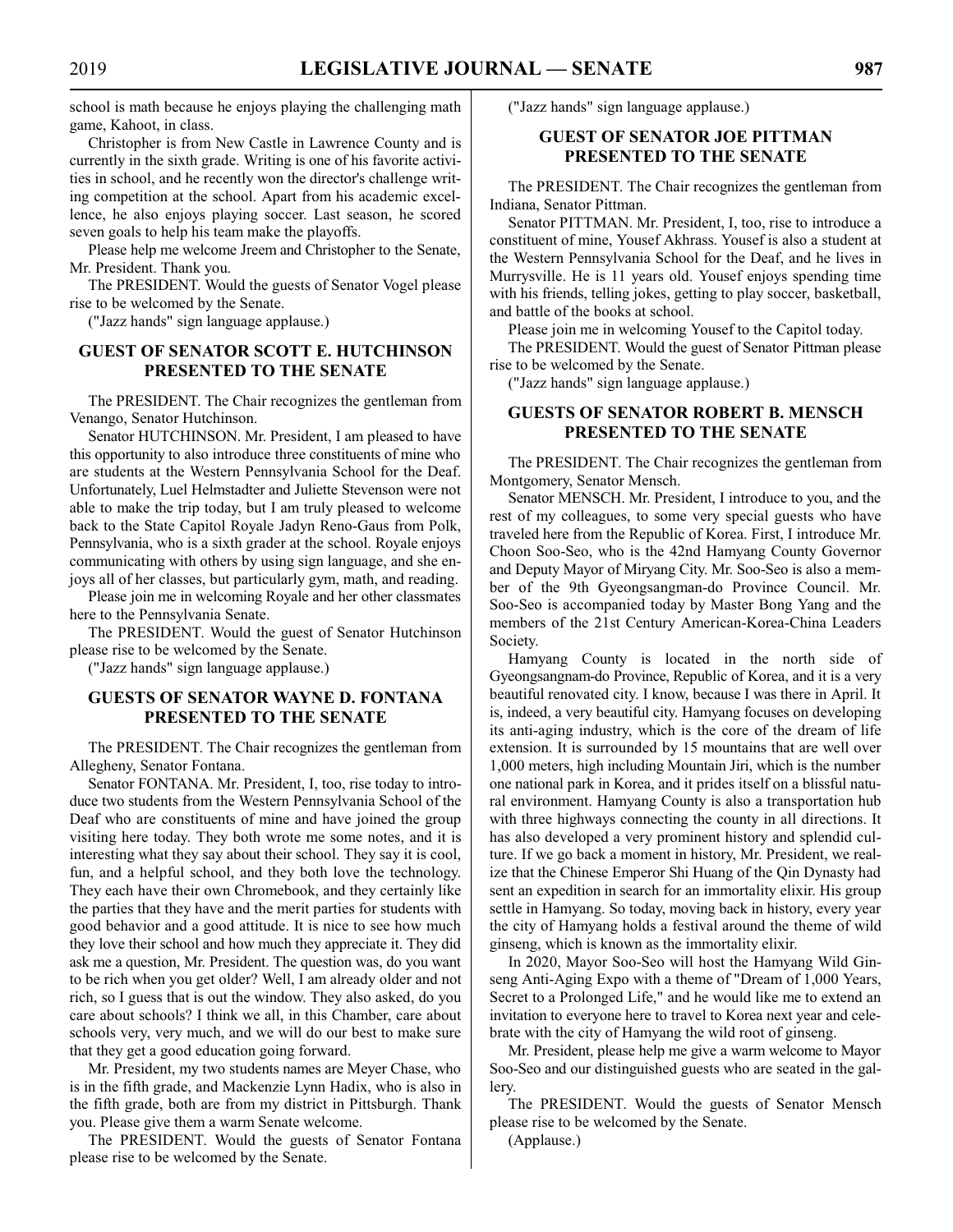# **GUESTS OF SENATOR MARIO M. SCAVELLO PRESENTED TO THE SENATE**

The PRESIDENT. The Chair recognizes the gentleman from Monroe, Senator Scavello.

Senator SCAVELLO. Mr. President, I welcome Sydney Taylor and Jacquelyn Colucci, who are serving here today as my guest Pages in the Capitol. Sydney Taylor is 16 years old and a junior in high school. She does her core academic classes via the Stroudsburg School District cyber program, and in the afternoon she attends Monroe Career and Technical Institute (MCTI) and is in her third year of cosmetology. Sydney is ahead on her course and she plans to start working part-time with the co-op program at a salon in February of this coming year. Sydney is involved in the SkillsUSA leadership program with MCTI and went to leadership training last year. Some of her interests include protecting our environment and helping those in need. Sydney would like to work with animals, and when she graduates, she plans to start volunteering at Camp Papillon, a local animal shelter, this fall.

Jacquelyn Colucci is a junior at Pleasant Valley High School and attends Monroe Career and Technical Institute for cosmetology. She maintains an A average in honors and AP courses at Pleasant Valley, and Jacquelyn is currently looking for part-time employment. She volunteers for a variety of organizations. Jacquelyn gives back to our community by donating to the Diabetes Society, and she is a member of the Aevidum club, which is a school-based anti-suicide organization that donates dollars to a variety of societies. In her spare time, Jacquelyn enjoys reading and spending time with friends.

Please join me in giving Sydney Taylor, Jacquelyn Collucci, and Sydney's parents, Jeff and Deborah Taylor, who are seated in the gallery, a warm Senate welcome.

The PRESIDENT. Would the guests of Senator Scavello please rise to be welcomed by the Senate.

(Applause.)

#### **LEGISLATIVE LEAVE CANCELLED**

The PRESIDENT. Senator Farnese has returned, and his legislative leave is cancelled.

# **GUEST OF SENATOR ARTHUR L. HAYWOOD PRESENTED TO THE SENATE**

The PRESIDENT. The Chair recognizes the gentleman from Montgomery, Senator Haywood.

Senator HAYWOOD. Mr. President, I rise to greet and thank our guest Chaplain for today, Pastor Bob Coombe, of the First United Methodist Church of Germantown, a tremendous and historical church in Philadelphia, and may I say, in the United Methodist Churches in general. Pastor Coombe was born in Schuylkill County and was raised in Bucks County. He did not leave far from there and has been a pastor for 40 years, primarily in the Philadelphia area. He completed his education at Wesley Theological Seminary in Washington, D.C. While in the Philadelphia area, I will list a few of the churches where he has been a pastor. It includes Lindley United Methodist Church in Olney; Union United Methodist Church in Havertown, Delaware County; Yardley United Methodist Church; and, since 2005,

FUMCOG. He has been dedicated to service both inside and outside of the church.

His work outside the church includes a leader on the United Methodist Services Board of the Methodist Home For Children. He serves on the board of the Kirkridge Retreat and Study Center, and I highlight that he is a board member of the Philadelphia Unemployment Project that has been fighting for individuals who are struggling for many years. He is also a representative of the EPA Conference on the Ecumenical Working Group for Middle East Peace. His church is a sanctuary for immigrants who have fled persecution and violence. His church has hosted many, too many, community meetings for me to mention, as well as a tremendous scouting troop.

Please join me in welcoming my friend and our pastor, Bob, to the Pennsylvania State Capitol today.

The PRESIDENT. Would the guest of Senator Haywood please rise to be welcomed by the Senate.

(Applause.)

# **GUESTS OF SENATOR WAYNE LANGERHOLC PRESENTED TO THE SENATE**

The PRESIDENT. The Chair recognizes the gentleman from Cambria, Senator Langerholc.

Senator LANGERHOLC. Mr. President, today I rise to introduce some very special guests from the Johnstown Fire Department who have traveled to Harrisburg from my district. Eric Miller, Jim Boyle, and Ben Baker are all members of the Johnstown Fire Department in Cambria County and are committed to protecting the lives and property of the greater Johnstown community. The department provides a wide array of services from fire, rescue, and non-emergency services to issues involving hazardous materials and technical rescues, including a boat, swift water, and ice rescues. These gentlemen, along with additional members of the department, continually seek to strengthen their skills and knowledge to better serve the community.

Yesterday was National First Responders Day, and it is in that fashion that we honor and thank them for their continued service to the community. The heroic men and women of our local fire departments pride themselves in taking immediate action, and putting others before self in order to protect and serve. Mr. President, please join me in not only welcoming these fine men but in thanking all our first responders for the sacrifice and service they provide.

The PRESIDENT. Would the guests of Senator Langerholc please rise to be welcomed by the Senate.

(Applause.)

# **GUESTS OF SENATOR ANDREW E. DINNIMAN PRESENTED TO THE SENATE**

The PRESIDENT. The Chair recognizes the gentleman from Chester, Senator Dinniman.

Senator DINNIMAN. Mr. President, my guests today are Mr. and Mrs. Imbierowicz. Their daughter had a tragic death through carbon monoxide, which is a silent killer in our community. What they did is form a foundation to make sure that other young people do not suffer the same fate. We need to pay homage and give our respect and admiration for those parents who, after the death of a child, will struggle not only with their emotions and their sense of loss, but struggle to make sure that no other parent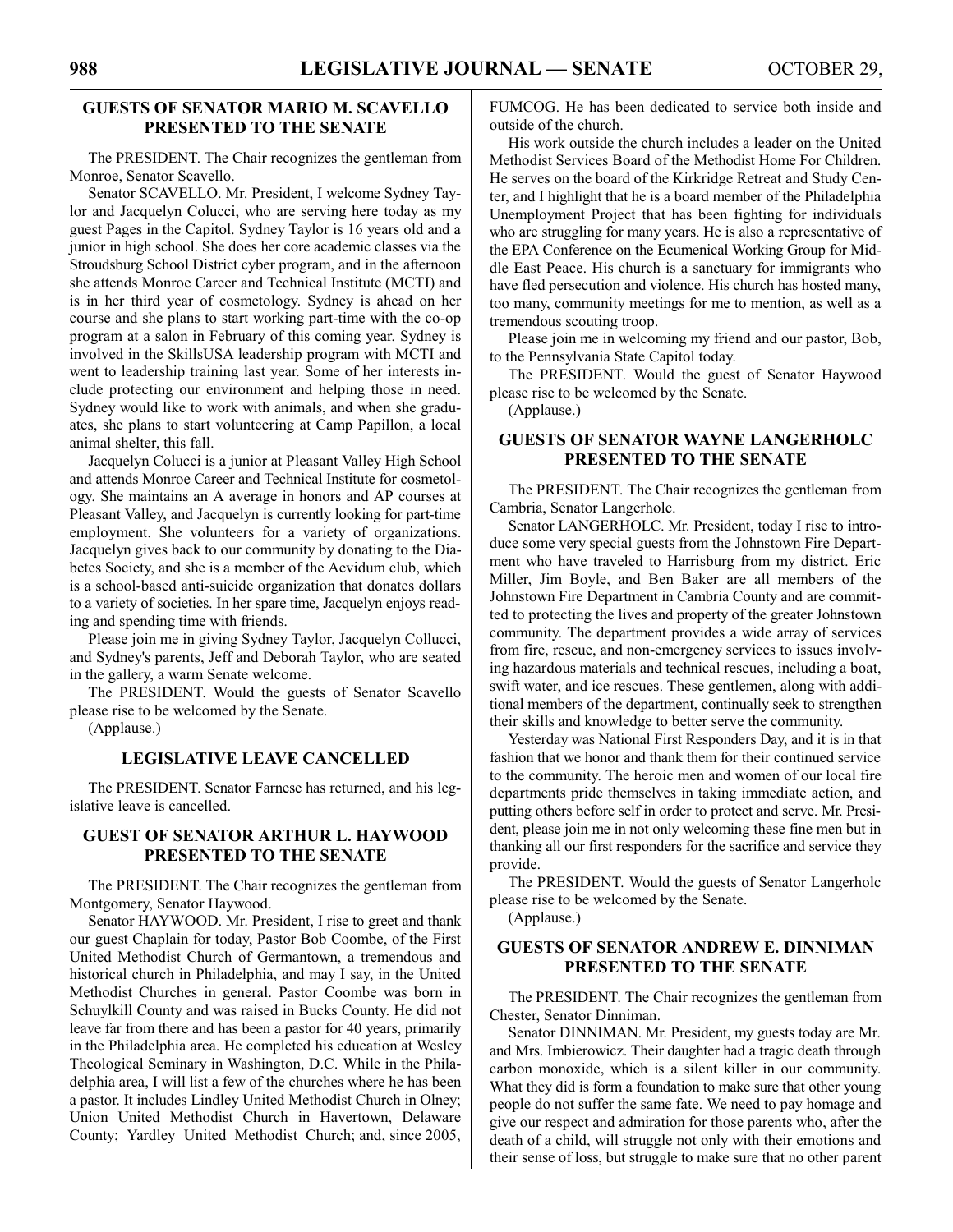will go through the same. Many of what we see as changes in terms of whether it is the AED machines, EKGs, changes in terms of our approaches to drugs, comes out of the work of parents who have suffered losses of their own children.

Later today on a unanimous consent resolution, we will recognize the necessity of further publicizing this matter of carbon monoxide. Through their work and effort and me being able to work with them, we now have stuff in the State driver's manual, both online and in print, and in the junior driver's manual, to make people aware of this. So I hope we can give a warm welcome to two parents who are working as hard as they can to honor their daughter and her memory through making sure that other parents, other children, and other adults do not suffer the same fate of carbon monoxide poisoning.

Thank you, Mr. President.

The PRESIDENT. Would the guests of Senator Dinniman please rise to be welcomed by the Senate.

(Applause.)

# **GUEST OF SENATOR ELISABETH J. BAKER PRESENTED TO THE SENATE**

The PRESIDENT. The Chair recognizes the gentlewoman from Luzerne, Senator Baker.

Senator BAKER. Mr. President, I am pleased today to introduce a young constituent from Wayne County, who is job shadowing me today. His name is Grey Puett. Grey is a young man who has received a quality education and had some extraordinary experiences, both inside and outside the classroom. He is currently a freshman at the Harrisburg campus of Penn State University with an interest in political science and finance. He also had a very fascinating gap year after high school graduation where he traveled to several countries in Asia and Europe during a year of engagement in a project that was entitled "Whole Schooling," helping his mom and dad with research projects and having the opportunity to work with international scholars. His parents are J. Morgan Puett, an American fashion designer and contemporary artist, and Mark Dion, also a contemporary artist, who own Mildred's Lane, an exhibition and workshop gallery and Airbnb in my district located along the scenic Delaware River in northern Wayne County.

I hope Grey has had an opportunity to enjoy spending the day attending meetings, going to rallies, learning from Senate Session, and exploring his interest in both government and public service, and one day, perhaps, he will return to serve in another capacity. Please help me offer a warm Senate welcome to Grey Puett from Wayne County.

Thank you, Mr. President.

The PRESIDENT. Would the guest of Senator Baker please rise to be welcomed by the Senate.

(Applause.)

# **GUESTS OF SENATOR KRISTIN PHILLIPS-HILL PRESENTED TO THE SENATE**

The PRESIDENT. The Chair recognizes the gentlewoman from York, Senator Phillips-Hill.

Senator PHILLIPS-HILL. Mr. President, I rise to welcome Brian Smith, the 2019 outstanding assistant principal, who also happens to be a York County resident, a Dallastown Wildcat, and an exceptional educational leader. Mr. President, we are blessed to have hardworking and dedicated men and women in our public education system who work every day, day in and day out, to prepare our next generation for future success. Brian Smith is one of them, and I contend that he is the best of the best. Mr. Smith started his career in education as a long-term substitute teacher at York Township Elementary School, which is part of the Dallastown Area School District, and, fortunately, we were smart enough to keep him. He then went on to teach third grade and is now the assistant principal of Ore Valley Elementary School and York Township Elementary School. We are so very proud that Brian's commitment, his dedication, and his exceptional work is finally recognized, and we are grateful that he could join us here today in the Senate, along with his wife, Amy, his mom, his dad, his very proud grandmother, friends, and some staff and administration from Dallastown Area School District.

Mr. President, I ask my colleagues to please join me in welcoming and congratulating Brian for his prestigious award as the 2019 Pennsylvania Outstanding Assistant Principal of the Year.

Thank you, Mr. President.

The PRESIDENT. Would the guests of Senator Phillips-Hill please rise to be welcomed by the Senate.

(Applause.)

# **GUESTS OF SENATOR JOHN P. BLAKE PRESENTED TO THE SENATE**

The PRESIDENT. The Chair recognizes the gentleman from Lackawanna, Senator Blake.

Senator BLAKE. Mr. President, prior to introducing my guests, I want to acknowledge the comments of my Leader and colleagues today regarding the Western Pennsylvania School for the Deaf and Hard of Hearing. There is a school as well in my district in Clarks Summit, Pennsylvania, Lackawanna County, the 22nd Senatorial District, and the quality of education provided there is so exceptional that parents will drive their kids well over an hour back and forth each day, and they have invested in technology for the kids, too. So, I acknowledge the School for the Deaf and thank my Leader for mentioning their presence in northeast Pennsylvania.

I know my colleagues are aware of the importance of the tourism and hospitality industry in Pennsylvania ranking up there with agriculture and manufacturing as perhaps some of the most important economic impacts for our citizens. Today we are joined in the gallery by some really exceptional young men and women, who are in the hospitality business management program at Keystone College. They are well led by the coordinator for that hospitality business management program, Brenda Lidy, and President Dr. Tracy Brundage, the eleventh president at Keystone College.

I would very much appreciate it if my Senate colleagues would give a warm welcome to these fine students from the hospitality business management program at Keystone College.

Thank you, Mr. President.

The PRESIDENT. Would the guests of Senator Blake please rise to be welcomed by the Senate.

(Applause.)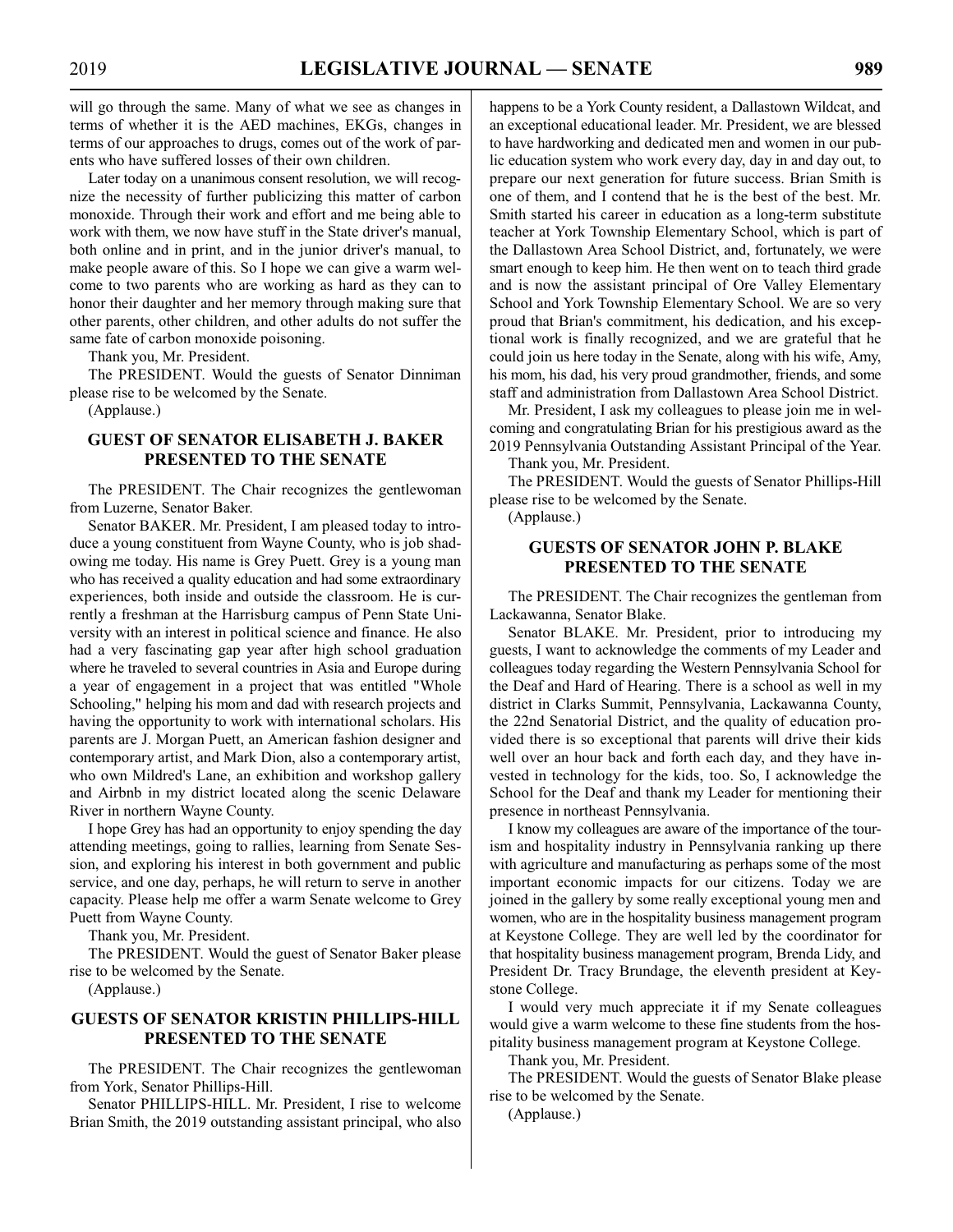# **GUESTS OF SENATOR JUDITH F. WARD PRESENTED TO THE SENATE**

The PRESIDENT. The Chair recognizes the gentlewoman from Blair, Senator Judy Ward.

Senator J. WARD. Mr. President, I am thrilled to welcome Kathleen Gunnell from my McConnellsburg office in Fulton County, who is here today with her family. Kathleen has been employed by the Senate for 5 years. She was hired by my predecessor, Senator John Eichelberger. She is truly a valued member of my team. With Kathleen today is her daughter, Regan Rafetto, and her three children, Austin, Maesy, and Ruby Rafetto, and Regan's mother-in-law, Anita Rafetto. Also her daughter-in-law, Danelle Gunnell and her three children, Israel, Brooke, and Cora Gunnell, and Danelle's mother, Raedella Martin.

I ask my colleagues to please give them a warm Senate welcome.

The PRESIDENT. Would the guests of Senator Judy Ward please rise to be welcomed by the Senate.

(Applause.)

# **CALENDAR**

# **SECOND CONSIDERATION CALENDAR**

# **BILLS OUT OF ORDER**

Without objection, the following bills on today's Calendar were called out of order by Senator GORDNER, as Special Orders of Business.

# BILLS ON SECOND CONSIDERATION AND REREFERRED

**SB 841 (Pr. No. 1323)** -- The Senate proceeded to consideration of the bill, entitled:

An Act amending Title 35 (Health and Safety) of the Pennsylvania Consolidated Statutes, providing for the Health Care Cost Containment Council, for its powers and duties, for health care cost containment through the collection and dissemination of data, for public accountability of health care costs and for health care for the indigent.

Considered the second time and agreed to,

Ordered, To be printed on the Calendar for third consideration.

Upon motion of Senator GORDNER, and agreed to by voice vote, the bill just considered was rereferred to the Committee on Appropriations.

**SB 857 (Pr. No. 1326)** -- The Senate proceeded to consideration of the bill, entitled:

An Act relating to telemedicine; authorizing the regulation of telemedicine by professional licensing boards; and providing for insurance coverage of telemedicine.

Considered the second time and agreed to,

Ordered, To be printed on the Calendar for third consideration.

Upon motion of Senator GORDNER, and agreed to by voice vote, the bill just considered was rereferred to the Committee on Appropriations.

# **RECESS**

The PRESIDENT. The Chair recognizes the gentleman from Columbia, Senator Gordner.

Senator GORDNER. Mr. President, I request a recess of the Senate for the purpose of a Republican caucus to be held in the Majority Caucus Room immediately.

The PRESIDENT. The Chair recognizes the gentleman from Allegheny, Senator Costa.

Senator COSTA. Mr. President, Senate Democrats will meet in the rear of the Chamber for a caucus as well.

The PRESIDENT. For purposes of Republican and Democratic caucuses to be held in their respective caucus rooms, without objection, the Senate stands in recess.

# **AFTER RECESS**

The PRESIDENT. The time of recess having expired, the Senate will come to order.

# **LEGISLATIVE LEAVE CANCELLED**

The PRESIDENT. Senator Brooks has returned, and her legislative leave is cancelled.

# **LEGISLATIVE LEAVES**

The PRESIDENT. The Chair recognizes the gentleman from Centre, Senator Corman.

Senator CORMAN. Mr. President, I request temporary Capitol leaves for Senator Scarnati, Senator Judy Ward, and Senator Yaw.

The PRESIDENT. Senator Corman requests temporary Capitol leaves for Senator Scarnati, Senator Judy Ward, and Senator Yaw. Without objection, the leaves will be granted.

# **HOUSE MESSAGES**

# **SENATE BILLS RETURNED WITH AMENDMENTS**

The Clerk of the House of Representatives returned to the Senate **SB 421** and **SB 694**, with the information the House has passed the same with amendments in which the concurrence of the Senate is requested.

The PRESIDENT. Pursuant to Senate Rule  $13(c)(2)(i)$ , the bills will be referred to the Committee on Rules and Executive Nominations.

#### **RECESS**

The PRESIDENT. The Chair recognizes the gentleman from Centre, Senator Corman.

Senator CORMAN. Mr. President, I request a recess of the Senate for purposes of a series of off-the-floor committee meetings to be held in the Rules room in the rear of the Chamber, beginning with the Committee on Appropriations, followed by the Committee on Judiciary, followed by the Committee on Rules and Executive Nominations.

The PRESIDENT. For purposes of a series of off-the-floor meetings of the Committee on Appropriations, the Committee on Judiciary, and the Committee on Rules and Executive Nominations, without objection, the Senate stands in recess.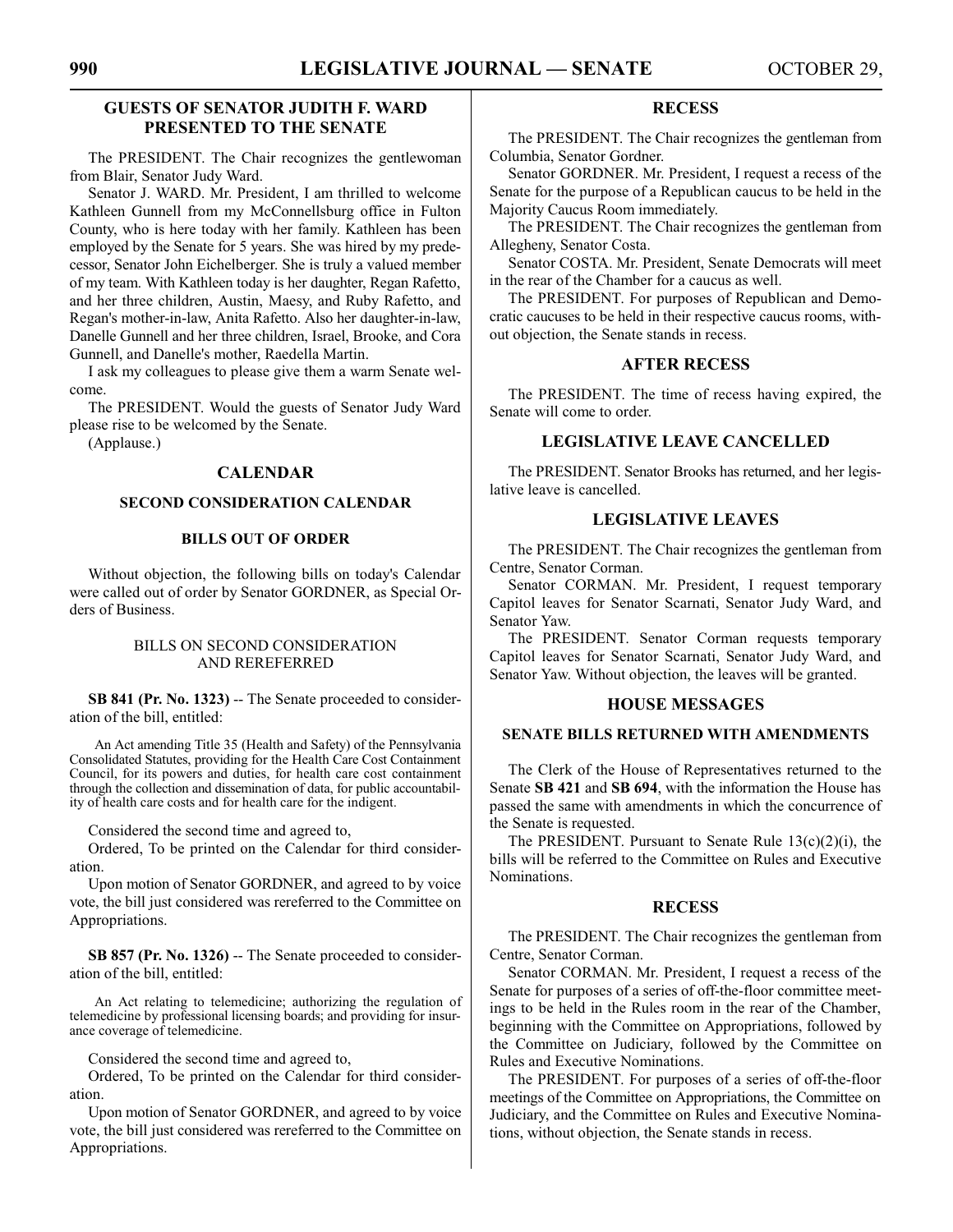# **AFTER RECESS**

The PRESIDENT. The time of recess having expired, the Senate will come to order.

# **LEGISLATIVE LEAVES CANCELLED**

The PRESIDENT. Senator Scarnati, Senator Judy Ward, and Senator Yaw have returned, and their temporary Capitol leaves are cancelled.

# **LEGISLATIVE LEAVE**

The PRESIDENT. The Chair recognizes the gentleman from Centre, Senator Corman.

Senator CORMAN. Mr. President, I request a legislative leave for Senator Argall.

The PRESIDENT. Senator Corman requests a legislative leave for Senator Argall. Without objection, the leave will be granted.

# **CONSIDERATION OF CALENDAR RESUMED**

# **BILL ON CONCURRENCE IN HOUSE AMENDMENTS AS AMENDED**

# SENATE CONCURS IN HOUSE AMENDMENTS AS AMENDED

**SB 733 (Pr. No. 1324)** -- The Senate proceeded to consideration of the bill, entitled:

An Act providing for the Pennsylvania Gaming Economic Development and Tourism Fund Capital Budget for 2019; itemizing projects to be assisted by the Department of Community and Economic Development, together with their estimated financial costs; authorizing recurring payments for certain projects; and making appropriations.

On the question,

Will the Senate concur in the amendments made by the House, as further amended by the Senate, to Senate Bill No. 733?

The PRESIDENT. The Chair recognizes the gentleman from Centre, Senator Corman.

Senator CORMAN. Mr. President, I move that the Senate do concur in the amendments made by the House, as further amended by the Senate, to Senate Bill No. 733.

On the question, Will the Senate agree to the motion?

The yeas and nays were required by Senator CORMAN and were as follows, viz:

#### YEA-49

| Argall        | DiSanto    | Martin        | Street |
|---------------|------------|---------------|--------|
| Aument        | Farnese    | Mastriano     | Tartag |
| Baker         | Fontana    | Mensch        | Tomli  |
| Bartolotta    | Gordner    | Muth          | Vogel  |
| Blake         | Haywood    | Phillips-Hill | Ward.  |
| Boscola       | Hughes     | Pittman       | Ward.  |
| Brewster      | Hutchinson | Regan         | Willia |
| Brooks        | Iovino     | Sabatina      | Willia |
| <b>Rrowne</b> | Kearney    | Santarsiero   | Yaw    |

Report Mastriano Tartaglione<br>
Aument Tartaglione<br>
Mensch Tomlinson na Mensch Tomlinson<br>er Muth Vogel ood Phillips-Hill Ward, Judy<br>es Pittman Ward, Kim es Pittman Ward, Kim<br>
inson Regan Williams A ey Santarsiero Yaw

inson Regan Williams, Anthony H. Sabatina Williams, Lindsey

Collett Killion Scarnati Yudichak Corman Langerholc Scavello Laughlin Dinniman Leach Stefano

NAY-0

A constitutional majority of all the Senators having voted "aye," the question was determined in the affirmative.

Ordered, That the Secretary of the Senate inform the House of Representatives accordingly.

# **THIRD CONSIDERATION CALENDAR**

#### BILLS OVER IN ORDER

**SB 67, SB 94, SB 174, HB 227, HB 233, HB 305, SB 327** and **HB 330** -- Without objection, the bills were passed over in their order at the request of Senator CORMAN.

# BILL ON THIRD CONSIDERATION AND FINAL PASSAGE

**SB 352 (Pr. No. 1192)** -- The Senate proceeded to consideration of the bill, entitled:

An Act authorizing local taxing authorities to provide for tax exemption incentives for certain deteriorated industrial, commercial, business and residential property and for new construction in deteriorated areas of communities; providing for an exemption schedule; and establishing standards and qualifications.

Considered the third time and agreed to,

And the amendments made thereto having been printed as required by the Constitution,

On the question, Shall the bill pass finally?

Hughes

The yeas and nays were taken agreeably to the provisions of the Constitution and were as follows, viz:

#### YEA-49

Argall DiSanto Martin Street Corman Langerholc Scavello<br>
Costa Laughlin Schwanl Dinniman

Aument Farnese Mastriano Tartaglione Bartolotta Gordner Muth Vogel Blake Haywood Phillips-Hill Ward, Judy Browne Kearney Santarsiero Yaw<br>Collett Killion Scarnati Yudi Laughlin Schwank<br>Leach Stefano

Tomlinson Brewster Hutchinson Regan Williams, Anthony H.<br>Brooks Iovino Sabatina Williams, Lindsey Brooks Iovino Sabatina Williams, Lindsey<br>Browne Kearnev Santarsiero Yaw Yudichak

#### NAY-0

A constitutional majority of all the Senators having voted "aye," the question was determined in the affirmative.

Ordered, That the Secretary of the Senate present said bill to the House of Representatives for concurrence.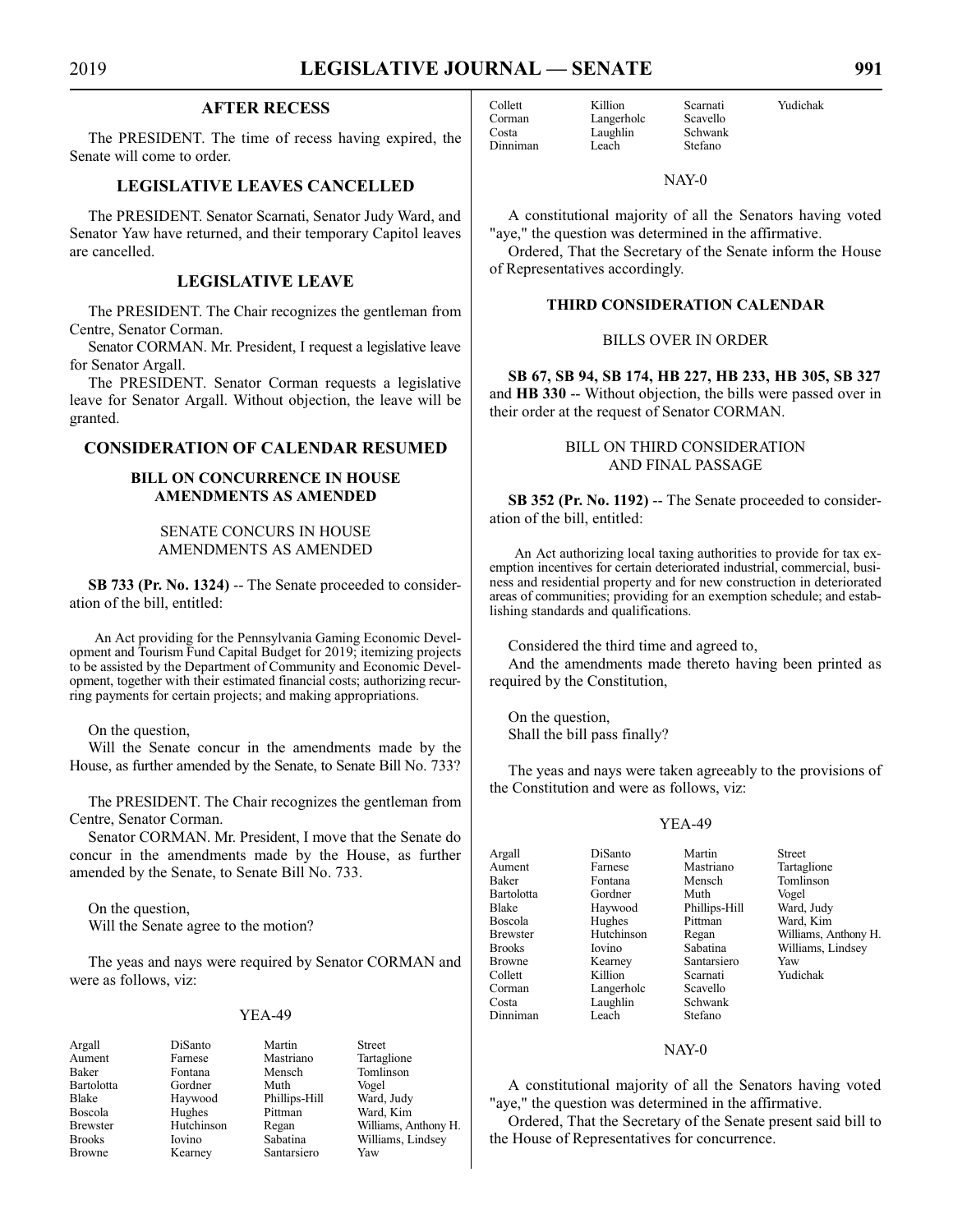# **LEGISLATIVE LEAVE CANCELLED**

The PRESIDENT. Senator Argall has returned, and his legislative leave is cancelled.

# **CONSIDERATION OF CALENDAR RESUMED**

# **THIRD CONSIDERATION CALENDAR RESUMED**

# BILL ON THIRD CONSIDERATION AND FINAL PASSAGE

**HB 374 (Pr. No. 2062)** -- The Senate proceeded to consideration of the bill, entitled:

An Act amending Titles 27 (Environmental Resources) and 75 (Vehicles) of the Pennsylvania Consolidated Statutes, providing for Keystone Tree Restricted Account; and, in registration of vehicles, providing for contributions to the Keystone Tree Restricted Account.

Considered the third time and agreed to,

On the question, Shall the bill pass finally?

The yeas and nays were taken agreeably to the provisions of the Constitution and were as follows, viz:

#### YEA-49

| Argall            | DiSanto    | Martin        | <b>Street</b>        |
|-------------------|------------|---------------|----------------------|
| Aument            | Farnese    | Mastriano     | Tartaglione          |
| <b>Baker</b>      | Fontana    | Mensch        | Tomlinson            |
| <b>Bartolotta</b> | Gordner    | Muth          | Vogel                |
| <b>Blake</b>      | Haywood    | Phillips-Hill | Ward, Judy           |
| <b>Boscola</b>    | Hughes     | Pittman       | Ward, Kim            |
| <b>Brewster</b>   | Hutchinson | Regan         | Williams, Anthony H. |
| <b>Brooks</b>     | Iovino     | Sabatina      | Williams, Lindsey    |
| <b>Browne</b>     | Kearney    | Santarsiero   | Yaw                  |
| Collett           | Killion    | Scarnati      | Yudichak             |
| Corman            | Langerholc | Scavello      |                      |
| Costa             | Laughlin   | Schwank       |                      |
| Dinniman          | I each     | Stefano       |                      |

# NAY-0

A constitutional majority of all the Senators having voted "aye," the question was determined in the affirmative.

Ordered, That the Secretary of the Senate return said bill to the House of Representatives with information that the Senate has passed the same without amendments.

# BILL OVER IN ORDER

**HB 375** -- Without objection, the bill was passed over in its order at the request of Senator CORMAN.

#### BILL ON THIRD CONSIDERATION AND FINAL PASSAGE

**HB 407 (Pr. No. 878)** -- The Senate proceeded to consideration of the bill, entitled:

An Act amending Title 1 (General Provisions) of the Pennsylvania Consolidated Statutes, in rules of construction, further providing for definitions.

Considered the third time and agreed to,

On the question, Shall the bill pass finally?

The yeas and nays were taken agreeably to the provisions of the Constitution and were as follows, viz:

#### YEA-49

| Argall          | DiSanto       | Martin        | <b>Street</b>        |
|-----------------|---------------|---------------|----------------------|
| Aument          | Farnese       | Mastriano     | Tartaglione          |
| <b>Baker</b>    | Fontana       | Mensch        | Tomlinson            |
| Bartolotta      | Gordner       | Muth          | Vogel                |
| <b>Blake</b>    | Haywood       | Phillips-Hill | Ward, Judy           |
| Boscola         | Hughes        | Pittman       | Ward, Kim            |
| <b>Brewster</b> | Hutchinson    | Regan         | Williams, Anthony H. |
| <b>Brooks</b>   | <b>Iovino</b> | Sabatina      | Williams, Lindsey    |
| <b>Browne</b>   | Kearney       | Santarsiero   | Yaw                  |
| Collett         | Killion       | Scarnati      | Yudichak             |
| Corman          | Langerholc    | Scavello      |                      |
| Costa           | Laughlin      | Schwank       |                      |
| Dinniman        | Leach         | Stefano       |                      |

#### NAY-0

A constitutional majority of all the Senators having voted "aye," the question was determined in the affirmative.

Ordered, That the Secretary of the Senate return said bill to the House of Representatives with information that the Senate has passed the same without amendments.

#### BILLS OVER IN ORDER

**SB 485, SB 491, SB 492, HB 684, SB 688, SB 689, SB 693, HB 716** and **HB 754** -- Without objection, the bills were passed over in their order at the request of Senator CORMAN.

#### BILL ON THIRD CONSIDERATION AND FINAL PASSAGE

**SB 819 (Pr. No. 1126)** -- The Senate proceeded to consideration of the bill, entitled:

An Act amending the act of November 6, 1987 (P.L.381, No.79), known as the Older Adults Protective Services Act, extensively revising provisions on older adults protective services relating to preliminary provisions, administration, criminal history for employees, reporting suspected abuse by employees and miscellaneous provisions; and imposing penalties.

Considered the third time and agreed to,

On the question, Shall the bill pass finally?

The PRESIDENT. The Chair recognizes the gentleman from Montgomery, Senator Mensch.

Senator MENSCH. Mr. President, Senate Bill No. 819 rewrites the Older Adults Protective Services Act, also known as OAPSA, and it is the culmination of 5 years of work to develop legislation that better protects Pennsylvania's aging senior population. During my tenure as chairman of the Senate Committee on Aging and Youth, it became apparent to me that the needs and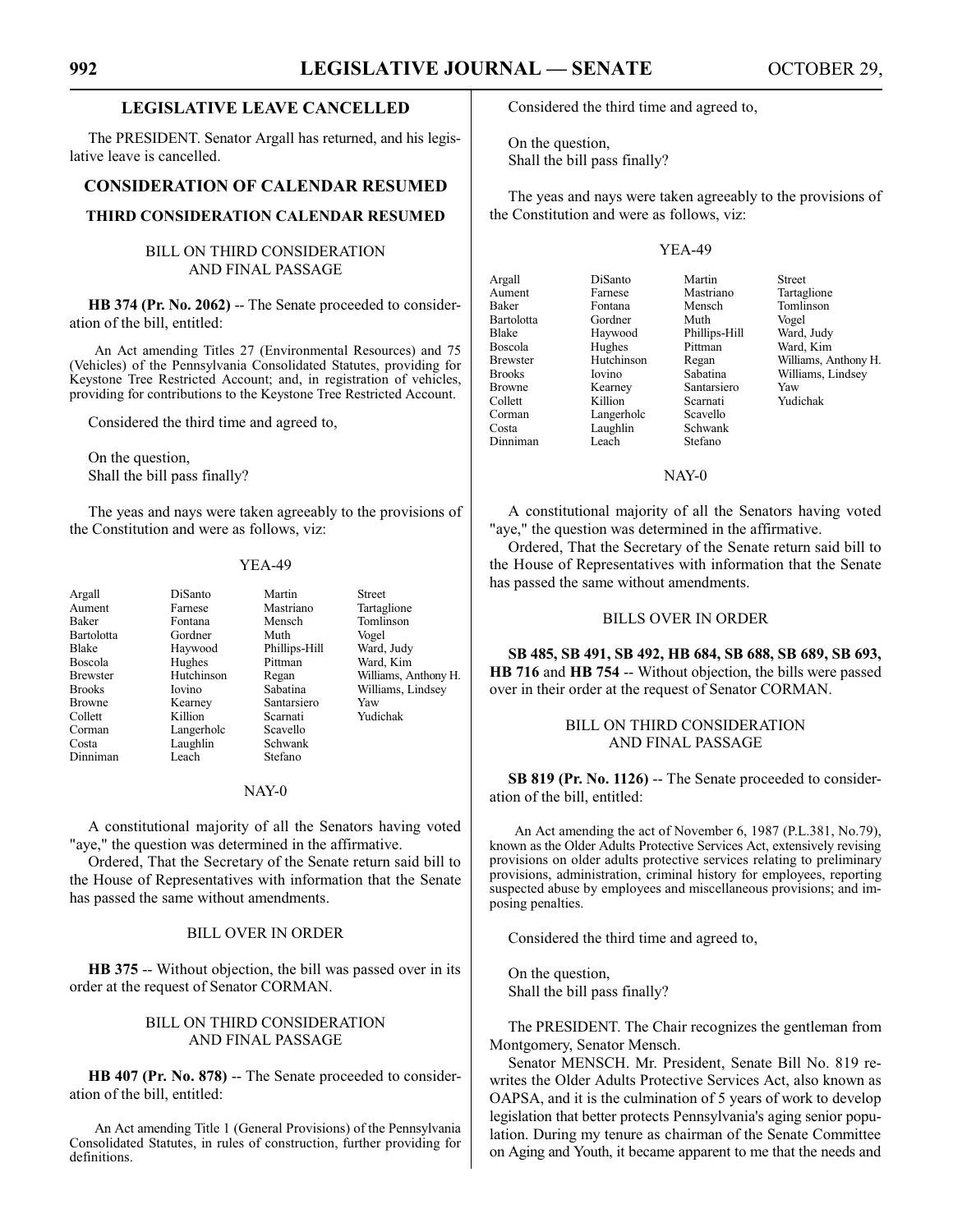lifestyles of older Pennsylvanians were rapidly changing, bringing forth a new set of challenges for how we care for this sector of our population moving forward. Since 2014, we have heard from experts, professionals, organizations, and constituents about the ways the legislature can work to improve the delivery of resources and streamline the services that we provide to older adults.

Mr. President, today I am proud to say that after 5 years of work we have a product that accomplishes those goals. First, Senate Bill No. 819 will streamline communications between organizations and agencies that care for our seniors and find ways to increase healthcare efficiency. Second, it will address the rising financial exploitation of older Pennsylvanians by giving financial institutions tools to intervene if they suspect an elder is being taken advantage of through the illegal taking, misuse, or concealment of money, property, or assets. Third, Senate Bill No. 819 will provide mandatory reporters, which are physicians, healthcare providers, and police, with a procedure for reporting suspected elder abuse, as well as give them the tools necessary to work together on the investigations that follow.

Mr. President, perhaps one of the most significant provisions of this legislation is a fix to a constitutionality issue created by a State Supreme Court decision in 2015. This decision held that it is unconstitutional for the offenses listed in the current Older Adults Protective Services Act to result in a lifetime employment ban without further evaluation. Senate Bill No. 819 fixes this constitutionality issue and provides for employment practices that are safe for care organizations and, most importantly, for Pennsylvania's older adults.

Older Pennsylvanians should have the ability to live their lives free from the threat of abuse and neglect. I believe it is our responsibility to put measures in place to safeguard their health, safety, and financial security. Senate Bill No. 819 provides these safeguards, Mr. President. Thank you.

And the question recurring, Shall the bill pass finally?

The yeas and nays were taken agreeably to the provisions of the Constitution and were as follows, viz:

# YEA-49

| Argall            | DiSanto    | Martin        | <b>Street</b>        |
|-------------------|------------|---------------|----------------------|
| Aument            | Farnese    | Mastriano     | Tartaglione          |
| Baker             | Fontana    | Mensch        | Tomlinson            |
| <b>Bartolotta</b> | Gordner    | Muth          | Vogel                |
| Blake             | Haywood    | Phillips-Hill | Ward, Judy           |
| <b>Boscola</b>    | Hughes     | Pittman       | Ward, Kim            |
| <b>Brewster</b>   | Hutchinson | Regan         | Williams, Anthony H. |
| <b>Brooks</b>     | Iovino     | Sabatina      | Williams, Lindsey    |
| <b>Browne</b>     | Kearney    | Santarsiero   | Yaw                  |
| Collett           | Killion    | Scarnati      | Yudichak             |
| Corman            | Langerholc | Scavello      |                      |
| Costa             | Laughlin   | Schwank       |                      |
| Dinniman          | Leach      | Stefano       |                      |

#### NAY-0

A constitutional majority of all the Senators having voted "aye," the question was determined in the affirmative.

Ordered, That the Secretary of the Senate present said bill to the House of Representatives for concurrence.

#### BILLS OVER IN ORDER

**HB 947** and **HB 1016** -- Without objection, the bills were passed over in their order at the request of Senator CORMAN.

#### **SECOND CONSIDERATION CALENDAR RESUMED**

# BILL ON SECOND CONSIDERATION AND REREFERRED

**HB 17 (Pr. No. 1851)** -- The Senate proceeded to consideration of the bill, entitled:

An Act amending the act of March 4, 1971 (P.L.6, No.2), known as the Tax Reform Code of 1971, in general provisions, providing for statute of limitation for collection of assessed taxes and for period of limitations on criminal tax prosecutions.

Considered the second time and agreed to,

Ordered, To be printed on the Calendar for third consideration.

Upon motion of Senator CORMAN, and agreed to by voice vote, the bill just considered was rereferred to the Committee on Appropriations.

#### BILLS OVER IN ORDER

**SB 22** and **SB 60** -- Without objection, the bills were passed over in their order at the request of Senator CORMAN.

# BILL ON SECOND CONSIDERATION, AMENDED AND REREFERRED

**SB 74 (Pr. No. 339)** -- The Senate proceeded to consideration of the bill, entitled:

An Act amending the act of March 4, 1971 (P.L.6, No.2), known as the Tax Reform Code of 1971, providing for pediatric cancer research tax credit.

On the question,

Will the Senate agree to the bill on second consideration? Senator BROWNE offered the following amendment No. A3517:

Amend Bill, page 2, line 6, by striking out " $\underline{VI}$ ," Amend Bill, page 2, line 8, by inserting after "cash": to a pediatric cancer research institution Amend Bill, page 3, by inserting between lines 12 and 13: (d) Application in the alternative.--At the time of application for

a tax credit, the department shall advise a business firm that the firm may elect that its application for a tax credit for a contribution to a particular pediatric cancer research institution will, in the alternative, be deemed an application received by the department on the same date as the preferred application, but for a different pediatric cancer research institution authorized under this article if the business firm's preferred choice of pediatric cancer research institution has reached the \$2,500,000 limit under section 1709-L. If a business firm does not receive its preferred choice of pediatric cancer research institution, the department shall promptly consider the business firm's application in the alternative for a different pediatric cancer research institution authorized under this article.

Amend Bill, page 4, line 9, by striking out "beneficiaries" and inserting:

partners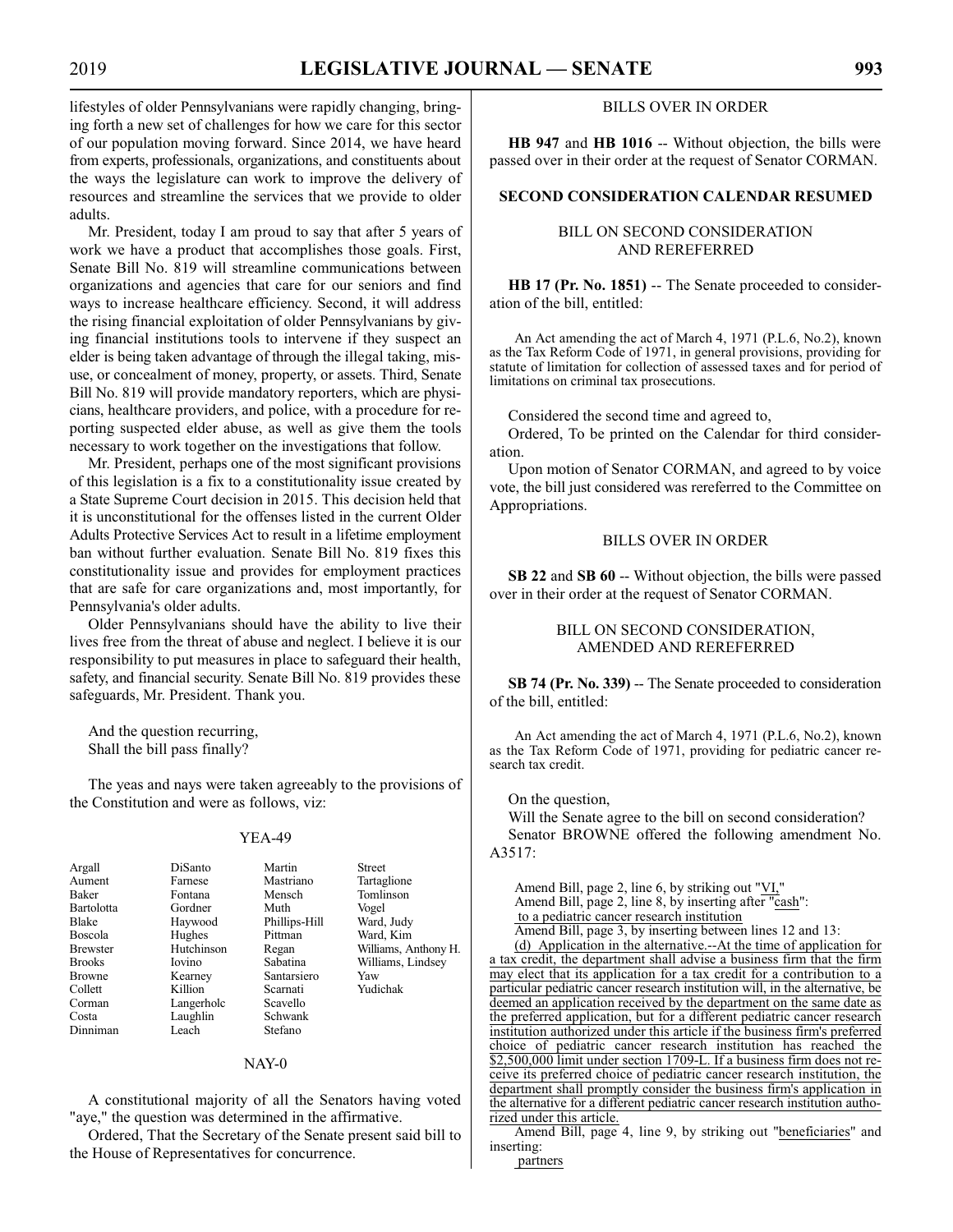Amend Bill, page 4, line 19, by striking out "VI,"

Amend Bill, page 4, line 30; page 5, lines 1 through 5; by striking out all of said lines on said pages and inserting:

Section 1710-L. Carryover and carryback.

(a) General rule.--If a business firm does not use all or any portion of a tax credit for the taxable year in which the tax credit is first approved, then the excess may be carried over to succeeding taxable years and used as a credit against the qualified tax liability of the business firm for those taxable years. Each time the tax credit is carried over to a succeeding taxable year, it shall be reduced by the amount that was used as a credit during the immediately preceding taxable year. The tax credit provided by this article may be carried over and applied to succeeding taxable years for no more than three taxable years following the first taxable year for which the taxpayer was entitled to claim the credit.

(b) Application.--A tax credit approved by the department in a taxable year first shall be applied against the business firm's qualified tax liability for the current taxable year as of the date on which the tax credit was approved before the tax credit can be applied against a tax liability under subsection (a).

(c) No carryback or refund.--A business firm is not entitled to carry back or obtain a refund of all or any portion of an unused tax credit granted to the business firm under this article. Section 1711-L. Pass-through entity.

(a) General rule.--If a business firm which is a pass-through entity has any unused tax credits under section 1710-L, the pass-through entity may elect in writing, according to procedures established by the department, to transfer all or a portion of the tax credits to shareholders, members or partners in proportion to the share of the entity's distributive income to which each shareholder, member or partner is entitled.

(b) Limitation.--A pass-through entity and a shareholder, member or partner of a pass-through entity may not claim the tax credit under subsection (a) for the same contribution.

(c) Application.--A shareholder, member or partner of a passthrough entity to whom a tax credit is transferred under subsection (a) shall immediately claim the tax credit in the taxable year in which the transfer is made. The shareholder, member or partner may not carry forward, carry back, obtain a refund of or sell or assign the tax credit.

(d) An individual shareholder, member or partner may apply a tax credit distributed under this section to income taxable under Article III to the shareholder, member or partner, to the spouse of the shareholder, member or partner or to both, if both the shareholder, member or partner and the spouse report income on a joint personal income tax return. Section 1712-L. Sale or assignment.

(a) Authorization.--Upon approval by the department, a business firm may sell or assign, in whole or in part, a tax credit granted to the business firm under this article.

(b) Application.--The following shall apply:

(1) To sell or assign a tax credit, a business firm must file an application for the sale or assignment of the tax credit with the department. The application must be on a form required by the department. (2) The department shall approve a sale or assignment if the

purchaser or assignee has:

(i) filed all required State tax reports and returns for all applicable taxable years; and

(ii) paid any balance of State tax due as determined by assessment or determination by the department and not under timely appeal. Section 1713-L. Purchasers and assignees.

(a) Claim.--The purchaser or assignee of all or a portion of a tax credit under section 1712-L shall immediately claim the credit in the taxable year in which the purchase or assignment is made.

(b) Amount.--The amount of the tax credit that a purchaser or assignee may use against any one qualified tax liability may not exceed 75% of the qualified tax liability for the taxable year.

(c) Use.--The purchaser or assignee may not carry forward, carry back or obtain a refund of or sell or assign the tax credit. Section 1714-L. Administration.

(a) Audits and assessments.--The department has the following powers:

(1) To audit a business firm claiming a tax credit to ascertain the validity of the amount claimed.

(2) To issue an assessment against a business firm for an improperly issued tax credit. The procedures, collection, enforcement and appeals of any assessment made under this section shall be governed by Article IV.

(b) Guidelines.--The department shall develop written guidelines for the implementation of this article.

Section 1715-L. Annual report to General Assembly.

By October 1, 2021, and October 1 of each year thereafter, the department shall submit a report on the tax credit provided by this article to the chairperson and minority chairperson of the Appropriations Committee of the Senate, the chairperson and minority chairperson of the Finance Committee of the Senate, the chairperson and minority chairperson of the Appropriations Committee of the House of Representatives and the chairperson and minority chairperson of the Finance Committee of the House of Representatives. The report must include:

(1) the names of the business firms utilizing the tax credit as of the date of the report and the amount of tax credits approved for, utilized by or sold or assigned by a business firm during the preceding fiscal year; and

(2) the amount of contributions received by each of the four pediatric cancer research institutes during the preceding fiscal year.

Amend Bill, page 5, line 6, by striking out "1710-L" and inserting: 1716-L

Amend Bill, page 5, line 10, by striking out "This" and inserting: The tax credit established under this

On the question,

Will the Senate agree to the amendment? It was agreed to.

On the question,

Will the Senate agree to the bill on second consideration, as amended?

It was agreed to.

Ordered, To be printed on the Calendar for third consideration.

Upon motion of Senator CORMAN, and agreed to by voice vote, the bill, as amended, was rereferred to the Committee on Appropriations.

# BILLS OVER IN ORDER AND LAID ON THE TABLE

**SB 217 (Pr. No. 165)** -- The Senate proceeded to consideration of the bill, entitled:

An Act amending the act of April 16, 1992 (P.L.155, No.28), known as the Assessors Certification Act, repealing provisions relating to nonapplicability; and providing for assessors in counties of the first class.

Without objection, the bill was passed over in its order at the request of Senator CORMAN.

Pursuant to Senate Rule 9, the bill was laid on the table.

**SB 256 (Pr. No. 1065)** -- The Senate proceeded to consideration of the bill, entitled:

An Act amending the act of July 28, 1988 (P.L.556, No.101), known as the Municipal Waste Planning, Recycling and Waste Reduction Act, in recycling and waste reduction, further providing for Commonwealth recycling and waste reduction.

Without objection, the bill was passed over in its order at the request of Senator CORMAN.

Pursuant to Senate Rule 9, the bill was laid on the table.

#### BILLS OVER IN ORDER

**SB 258, SB 284** and **SB 329** -- Without objection, the bills were passed over in their order at the request of Senator CORMAN.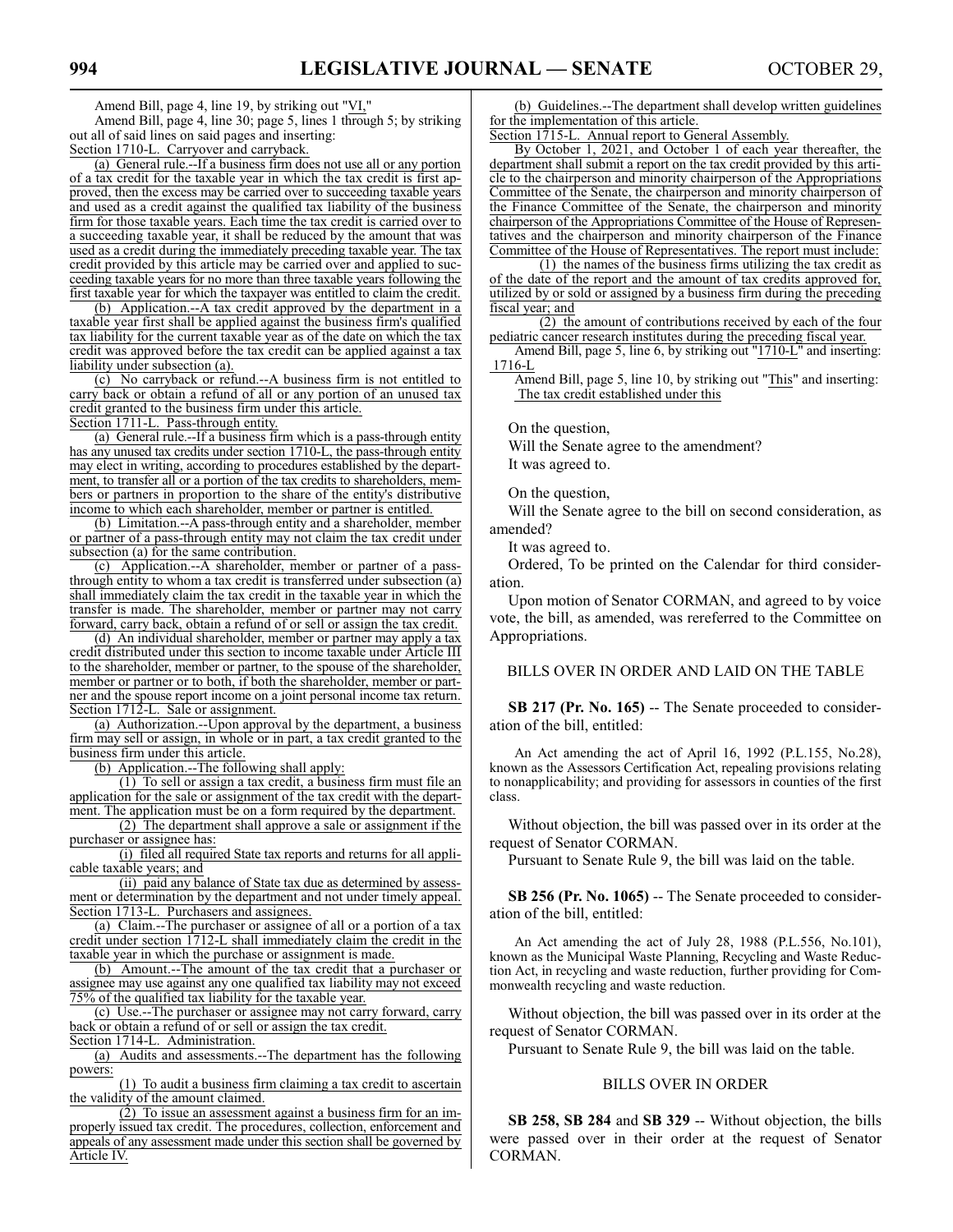# BILL OVER IN ORDER AND LAID ON THE TABLE

**SB 337 (Pr. No. 506)** -- The Senate proceeded to consideration of the bill, entitled:

An Act amending Title 18 (Crimes and Offenses) of the Pennsylvania Consolidated Statutes, in sexual offenses, providing for the offense of sexual extortion.

Without objection, the bill was passed over in its order at the request of Senator CORMAN.

Pursuant to Senate Rule 9, the bill was laid on the table.

#### BILLS OVER IN ORDER

**SB 531, SB 726, SB 727, SB 798** and **SB 891** -- Without objection, the bills were passed over in their order at the request of Senator CORMAN.

# BILL ON SECOND CONSIDERATION, AMENDED

**SB 905 (Pr. No. 1325)** -- The Senate proceeded to consideration of the bill, entitled:

An Act providing for the capital budget for fiscal year 2019-2020; itemizing public improvement projects, furniture and equipment projects, transportation assistance, redevelopment assistance projects, flood control projects, Pennsylvania Fish and Boat Commission projects and Manufacturing Fund projects leased or assisted by the Department of General Services and other State agencies, together with their estimated financial costs; authorizing the incurring of debt without the approval of the electors for the purpose of financing the projects to be constructed, acquired or assisted by the Department of General Services and other State agencies; authorizing the use of current revenue for the purpose of financing the projects to be constructed, acquired or assisted of by the Department of General Services and other State agencies stating the estimated useful life of the projects; restricting use of funds on certain projects; and making appropriations.

On the question,

Will the Senate agree to the bill on second consideration?

#### BROWNE AMENDMENT A3586

Senator BROWNE offered the following amendment No. A3586:

| Amend Bill, page 2, line 3, by striking out "\$7,046,513,000" and  |
|--------------------------------------------------------------------|
| inserting:                                                         |
| \$8,460,513,000                                                    |
| Amend Bill, page 2, line 11, by striking out "\$414,705,000" and   |
| inserting:                                                         |
| \$498,905,000                                                      |
| Amend Bill, page 2, line 24, by striking out "\$6,130,340,000" and |
| inserting:                                                         |
| \$6,135,340,000                                                    |
| Amend Bill, page 2, line 30, by striking out "\$11,280,000" and    |
| inserting:                                                         |
| \$21,280,000                                                       |
| Amend Bill, page 57, by inserting between lines 29 and 30:         |
| (i) Bloomsburg University                                          |
| (A) Renovation or replacement of                                   |
| <b>Bakeless Hall</b>                                               |
| Project Allocation<br>18,000,000                                   |
| (B) Renovation or replacement of                                   |
| Benjamin Franklin Hall                                             |

|                                          | Project Allocation                                                                             | 19,000,000 |
|------------------------------------------|------------------------------------------------------------------------------------------------|------------|
| mon Hall                                 | (C) Renovation or replacement of Si-                                                           |            |
|                                          |                                                                                                |            |
|                                          | Project Allocation<br>(ii) California University                                               | 6,000,000  |
|                                          |                                                                                                |            |
| quisition of student housing facilities  | (A) Construction, renovation and ac-                                                           |            |
|                                          | Project Allocation                                                                             | 66,000,000 |
|                                          | (B) Construction, renovation and ac-                                                           |            |
| quisition of parking garage              |                                                                                                |            |
|                                          | Project Allocation                                                                             | 12,000,000 |
|                                          | (C) Facility space renovation, consoli-                                                        |            |
|                                          | dation and demolition of academic buildings                                                    |            |
|                                          | Project Allocation                                                                             | 15,000,000 |
|                                          |                                                                                                |            |
| grade of campus utilities infrastructure | (D) Renovation, replacement or up-                                                             |            |
|                                          | Project Allocation                                                                             | 22,000,000 |
|                                          |                                                                                                |            |
|                                          | (E) Renovation and construction to<br>address deferred maintenance and capital renewal in      |            |
| academic buildings                       |                                                                                                |            |
|                                          | Project Allocation                                                                             | 20,000,000 |
|                                          | Amend Bill, page 57, line 30, by striking out "(i)" and inserting:                             |            |
| (iii)                                    |                                                                                                |            |
|                                          | Amend Bill, page 58, by inserting between lines 10 and 11:                                     |            |
|                                          | (C) Renovation and construction to address                                                     |            |
| deferred maintenance and capital renewal |                                                                                                |            |
|                                          | Project Allocation                                                                             | 19,000,000 |
|                                          | (D) Renovation or replacement of King                                                          |            |
| and Tubman Halls                         |                                                                                                |            |
|                                          | Project Allocation                                                                             | 21,000,000 |
| (iv) Clarion University                  |                                                                                                |            |
|                                          | (A) Construction, renovation and acquisi-                                                      |            |
| tion of student housing facilities       |                                                                                                |            |
|                                          | Project Allocation                                                                             | 98,000,000 |
|                                          | (B) Renovation, replacement or upgrade of                                                      |            |
| campus utilities infrastructure          |                                                                                                |            |
|                                          | Project Allocation                                                                             | 18,000,000 |
|                                          | (C) Renovation and construction to address                                                     |            |
|                                          | deferred maintenance and capital renewal in aca-                                               |            |
| demic buildings                          |                                                                                                |            |
|                                          | Project Allocation                                                                             | 23,000,000 |
| (v) East Stroudsburg University          |                                                                                                |            |
|                                          | (A) Additional funding for renovation of                                                       |            |
| Gessner Science                          |                                                                                                |            |
|                                          | Project Allocation                                                                             | 20,000,000 |
|                                          | (B) Additional funding for renovation of                                                       |            |
| Moore Biology                            |                                                                                                |            |
|                                          | Project Allocation                                                                             | 10,000,000 |
|                                          | (C) Additional funding for renovation of                                                       |            |
| Stroud Hall                              |                                                                                                |            |
|                                          | Project Allocation                                                                             | 15,000,000 |
|                                          | (D) Additional funding for demolition of                                                       |            |
| underutilized and obsolete buildings     |                                                                                                |            |
|                                          | <b>Project Allocation</b>                                                                      | 10,000,000 |
|                                          | (E) Facility space renovation, consolida-<br>tion and demolition of academic buildings         |            |
|                                          |                                                                                                |            |
|                                          | Project Allocation                                                                             | 15,000,000 |
|                                          | (F) Renovation, replacement or upgrade of                                                      |            |
| campus utilities infrastructure          |                                                                                                |            |
|                                          | Project Allocation                                                                             | 20,000,000 |
|                                          | (G) Renovation and construction to address<br>deferred maintenance and capital renewal in aca- |            |
| demic buildings                          |                                                                                                |            |
|                                          | Project Allocation                                                                             | 20,000,000 |
| (vi) Edinboro University                 |                                                                                                |            |
|                                          | (A) Additional funding for renovation of                                                       |            |
| Hendricks Hall                           |                                                                                                |            |
|                                          | Project Allocation                                                                             | 10,000,000 |
|                                          | (B) Additional funding for demolition of                                                       |            |
|                                          |                                                                                                |            |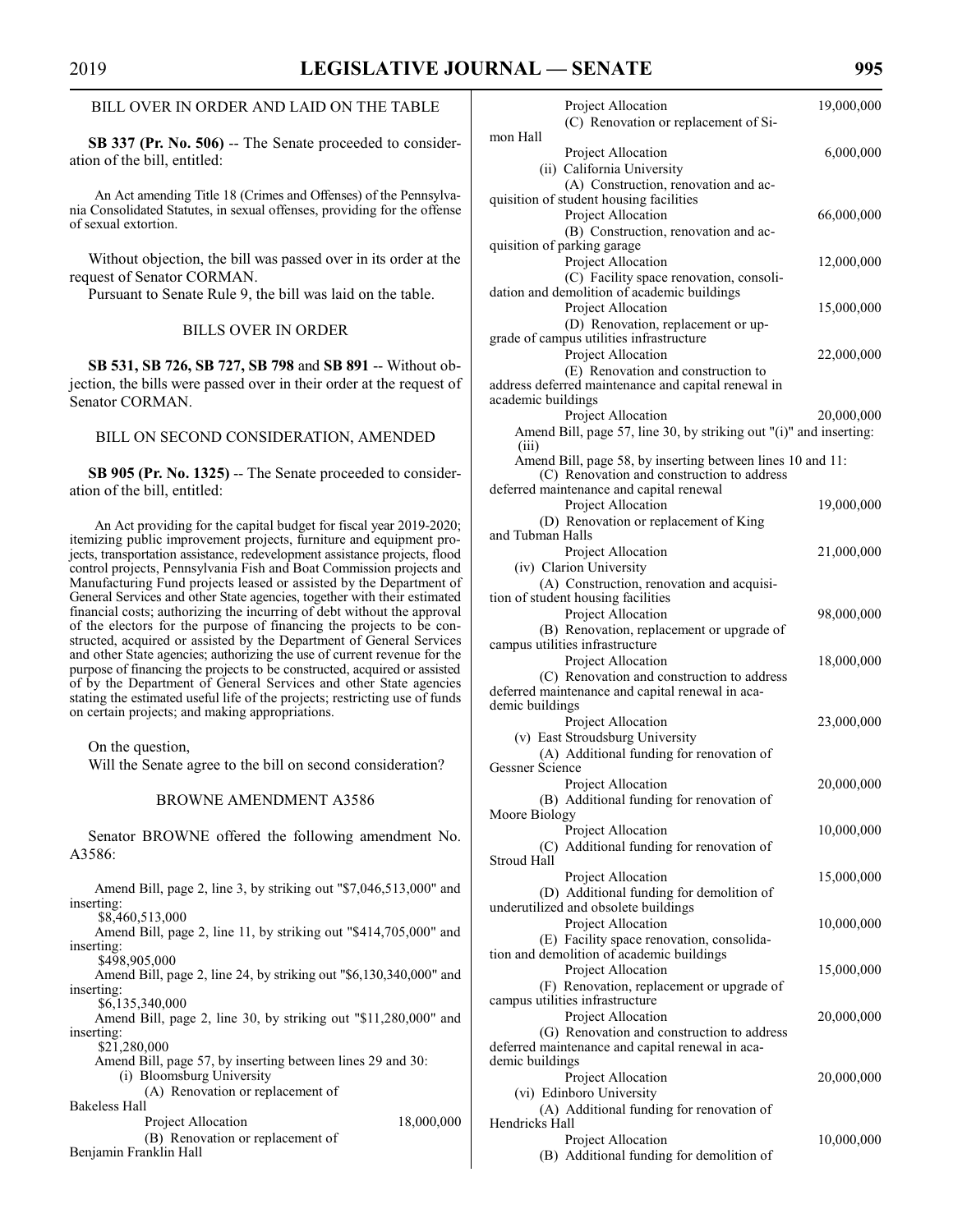# **996 LEGISLATIVE JOURNAL — SENATE** OCTOBER 29,

| underutilized and obsolete buildings                                                           |             |
|------------------------------------------------------------------------------------------------|-------------|
| Project Allocation                                                                             | 15,000,000  |
| (C) Construction, renovation and acquisi-<br>tion of student housing facilities                |             |
| Project Allocation                                                                             | 105,000,000 |
| (D) Renovation or replacement of                                                               |             |
| McComb Fieldhouse                                                                              |             |
| Project Allocation                                                                             | 45,000,000  |
| (E) Renovation and construction to address<br>deferred maintenance and capital renewal in aca- |             |
| demic buildings                                                                                |             |
| Project Allocation                                                                             | 20,000,000  |
| Amend Bill, page 58, line 11, by striking out "(ii)" and inserting:                            |             |
| (vii)<br>Amend Bill, page 58, by inserting between lines 15 and 16:                            |             |
| (B) Facility space renovation, consolida-                                                      |             |
| tion and demolition of academic buildings                                                      |             |
| Project Allocation                                                                             | 15,000,000  |
| (C) Renovation, replacement or upgrade of<br>campus utilities infrastructure                   |             |
| Project Allocation                                                                             | 25,000,000  |
| (D) Renovation and construction to address                                                     |             |
| deferred maintenance and capital renewal in aca-<br>demic buildings                            |             |
| Project Allocation                                                                             | 19,000,000  |
| (viii) Kutztown University                                                                     |             |
| (A) Construction, renovation and acquisi-                                                      |             |
| tion of student housing facilities                                                             |             |
| Project Allocation<br>(B) Renovation of Old Main                                               | 63,000,000  |
| Project Allocation                                                                             | 12,000,000  |
| (C) Renovation or replacement of                                                               |             |
| Rickenbach Education Building                                                                  |             |
| Project Allocation                                                                             | 22,000,000  |
| (D) Renovation, replacement or upgrade of<br>campus utilities infrastructure                   |             |
| Project Allocation                                                                             | 15,000,000  |
| (E) Renovation and construction to address                                                     |             |
| deferred maintenance and capital renewal in aca-                                               |             |
| demic buildings<br>Project Allocation                                                          | 15,000,000  |
| (ix) Lock Haven University                                                                     |             |
| (A) Construction, renovation and acquisi-                                                      |             |
| tion of student housing facilities                                                             |             |
| Project Allocation                                                                             | 36,000,000  |
| (B) Renovation of Raub Hall<br>Project Allocation                                              | 20,000,000  |
| (C) Renovation, replacement or upgrade of                                                      |             |
| campus infrastructure                                                                          |             |
| Project Allocation                                                                             | 10,000,000  |
| (D) Renovation and construction to address                                                     |             |
| deferred maintenance and capital renewal in aca-<br>demic buildings                            |             |
| Project Allocation                                                                             | 12,000,000  |
| Amend Bill, page 58, line 16, by striking out "(iii)" and inserting:                           |             |
| (x)<br>Amend Bill, page 58, by inserting between lines 22 and 23:                              |             |
| (B) Construction, renovation and acquisi-                                                      |             |
| tion of student housing facilities                                                             |             |
| Project Allocation                                                                             | 76,000,000  |
| (C) Renovation, replacement or upgrade of<br>campus utilities infrastructure                   |             |
| Project Allocation                                                                             | 10,000,000  |
| (D) Renovation and construction to address                                                     |             |
| deferred maintenance and capital renewal in aca-                                               |             |
| demic buildings                                                                                |             |
| Project Allocation<br>(xi) Millersville University                                             | 19,000,000  |
| (A) Renovation or replacement of Argires                                                       |             |
|                                                                                                |             |

| <b>Science Complex Buildings</b>                                                                                   |             |
|--------------------------------------------------------------------------------------------------------------------|-------------|
| Project Allocation                                                                                                 | 60,000,000  |
| (B) Renovation, replacement or upgrade of<br>campus water treatment and distribution utilities in-<br>frastructure |             |
| Project Allocation                                                                                                 | 9,000,000   |
| (C) Renovation and construction to address<br>deferred maintenance and capital renewal in aca-<br>demic buildings  |             |
| Project Allocation                                                                                                 | 14,000,000  |
| (xii) Shippensburg University                                                                                      |             |
| (A) Additional funding for replacement of                                                                          |             |
| Henderson Hall                                                                                                     |             |
| Project Allocation                                                                                                 | 5,000,000   |
| (B) Additional funding for renovation of                                                                           |             |
| Lehman Library                                                                                                     |             |
| Project Allocation                                                                                                 | 5,000,000   |
| (C) Construction, renovation and acquisi-                                                                          |             |
| tion of student housing facilities                                                                                 |             |
| Project Allocation                                                                                                 | 131,000,000 |
| (D) Renovation and addition of Heiges                                                                              |             |
| Field House                                                                                                        |             |
| Project Allocation                                                                                                 | 40,000,000  |
| (E) Renovation of Old Main, Phase 2                                                                                |             |
| Project Allocation                                                                                                 | 15,000,000  |
| (F) Renovation and construction to address                                                                         |             |
| deferred maintenance and capital renewal in aca-                                                                   |             |
| demic buildings                                                                                                    |             |
| Project Allocation                                                                                                 | 15,000,000  |
| Amend Bill, page 58, line 23, by striking out "(iv)" and inserting:                                                |             |
| (xiii)                                                                                                             |             |
| Amend Bill, page 58, by inserting between lines 26 and 27:                                                         |             |
| (B) Renovation and construction to address                                                                         |             |
| deferred maintenance and capital renewal in aca-                                                                   |             |
| demic buildings                                                                                                    |             |
|                                                                                                                    |             |
| Project Allocation                                                                                                 | 17,000,000  |
| (xiv) West Chester University                                                                                      |             |
| (A) Renovation and construction to address                                                                         |             |
| deferred maintenance and capital renewal in aca-                                                                   |             |
| demic buildings                                                                                                    |             |
| <b>Project Allocation</b>                                                                                          | 19,000,000  |
| Amend Bill, page 58, line 27, by striking out $"(v)"$ and inserting:                                               |             |
| (xv)                                                                                                               |             |
| Amend Bill, page 117, by inserting between lines 25 and 26:                                                        |             |
| (i) Bloomsburg University                                                                                          |             |
| (A) Provide original furniture and equip-                                                                          |             |
| ment for renovation or replacement of Bakeless Hall                                                                |             |
| Project Allocation                                                                                                 | 1,800,000   |
| (B) Provide original furniture and equip-                                                                          |             |
| ment for renovation or replacement of Benjamin                                                                     |             |
| Franklin Hall                                                                                                      |             |
| Project Allocation                                                                                                 | 1,900,000   |
| (C) Provide original furniture and equip-                                                                          |             |
| ment for renovation or replacement of Simon Hall                                                                   |             |
| Project Allocation                                                                                                 | 600,000     |
| (D) Provide original furniture and equip-                                                                          |             |
| ment for renovation and construction to address de-                                                                |             |
| ferred maintenance and capital renewal in academic<br>buildings                                                    |             |
| Project Allocation                                                                                                 | 2,500,000   |
| (ii) California University                                                                                         |             |
| (A) Provide original furniture and equip-                                                                          |             |
| ment for facility space renovation, consolidation and                                                              |             |
| demolition of academic buildings                                                                                   |             |
| Project Allocation                                                                                                 | 1,500,000   |
| (B) Provide original furniture and equip-                                                                          |             |
| ment for renovation and construction to address de-                                                                |             |
| ferred maintenance and capital renewal in academic                                                                 |             |
| buildings                                                                                                          |             |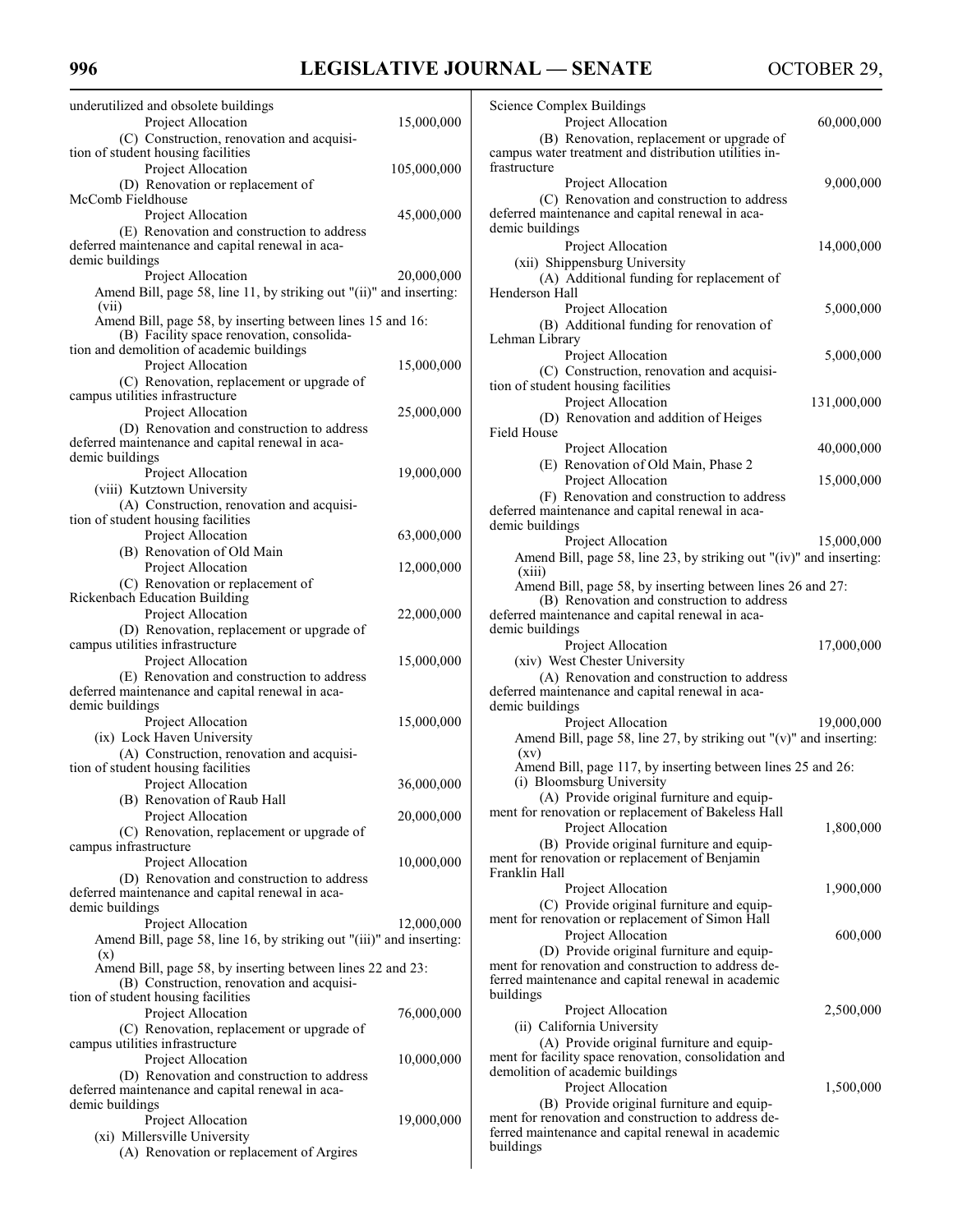$2,000,000$ 

1,200,000

1,900,000

 $6,000,000$ 

 $2,000,000$ 

 $1,500,000$ 

4,500,000

 $2,500,000$ 

Project Allocation 2,200,000

 $2,500,000$ 

 $3,000,000$ 

 $2,500,000$ 

 $3,000,000$ 

3,500,000

 $5,000,000$ 

| Project Allocation                                                                                        | 2,000,000 | (A) Provide original furniture and equip-                                                                 |           |
|-----------------------------------------------------------------------------------------------------------|-----------|-----------------------------------------------------------------------------------------------------------|-----------|
| (iii) Cheyney University                                                                                  |           | ment for renovation of Raub Hall                                                                          |           |
| (A) Provide original furniture and equip-<br>ment for renovation and construction to address de-          |           | Project Allocation<br>(B) Provide original furniture and equip-                                           | 2,000,000 |
| ferred maintenance and capital renewal in academic<br>buildings                                           |           | ment for renovation and construction to address de-<br>ferred maintenance and capital renewal in academic |           |
| Project Allocation                                                                                        | 2,000,000 | buildings                                                                                                 |           |
| (B) Provide original furniture and equip-<br>ment for renovation or replacement of King and               |           | Project Allocation                                                                                        | 1,200,000 |
| Tubman Halls                                                                                              |           | Amend Bill, page 118, line 1, by striking out "(ii)" and inserting:                                       |           |
| Project Allocation<br>(iv) Clarion University                                                             | 2,100,000 | (x)<br>Amend Bill, page 118, by inserting between lines 4 and 5:                                          |           |
| (A) Provide original furniture and equip-                                                                 |           | (B) Provide original furniture and equip-                                                                 |           |
| ment for renovation and construction to address de-                                                       |           | ment for renovation and construction to address de-                                                       |           |
| ferred maintenance and capital renewal in academic                                                        |           | ferred maintenance and capital renewal in academic<br>buildings                                           |           |
| buildings                                                                                                 |           | Project Allocation                                                                                        | 1,900,000 |
| Project Allocation<br>(v) East Stroudsburg University                                                     | 2,500,000 | (xi) Millersville University                                                                              |           |
| (A) Provide additional original furniture                                                                 |           | (A) Provide original furniture and equip-                                                                 |           |
| and equipment for renovation of Moore Biology                                                             |           | ment for renovation or replacement of Argires Sci-                                                        |           |
| Project Allocation                                                                                        | 1,000,000 | ence Complex Buildings                                                                                    |           |
| (B) Provide additional original furniture                                                                 |           | Project Allocation                                                                                        | 6,000,000 |
| and equipment for renovation of Stroud Hall                                                               |           | (xii) Shippensburg University<br>(A) Provide additional original furniture                                |           |
| Project Allocation                                                                                        | 1,500,000 | and equipment for replacement of Henderson Hall                                                           |           |
| (C) Provide additional original furniture<br>and equipment for renovation of Gessner Science              |           | Project Allocation                                                                                        | 2,000,000 |
| Project Allocation                                                                                        | 2,000,000 | (B) Provide additional original furniture                                                                 |           |
| (D) Provide original furniture and equip-                                                                 |           | and equipment for renovation of Lehman Library                                                            |           |
| ment for facility space renovation, consolidation and                                                     |           | Project Allocation                                                                                        | 1,500,000 |
| demolition of academic buildings                                                                          |           | (C) Provide original furniture and equip-                                                                 |           |
| Project Allocation                                                                                        | 1,500,000 | ment for renovation and addition of Heiges Field<br>House                                                 |           |
| (E) Provide original furniture and equip-                                                                 |           | Project Allocation                                                                                        | 4,500,000 |
| ment for renovation and construction to address de-<br>ferred maintenance and capital renewal in academic |           | (D) Provide original furniture and equip-                                                                 |           |
| buildings                                                                                                 |           | ment for renovation of Old Main, Phase 2                                                                  |           |
| Project Allocation                                                                                        | 2,000,000 | Project Allocation                                                                                        | 2,500,000 |
| (vi) Edinboro University                                                                                  |           | (E) Provide original furniture and equip-                                                                 |           |
| (A) Provide additional original furniture                                                                 |           | ment for renovation and construction to address de-<br>ferred maintenance and capital renewal in academic |           |
| and equipment for renovation of Hendricks Hall                                                            |           | buildings                                                                                                 |           |
| Project Allocation                                                                                        | 1,500,000 | Project Allocation                                                                                        | 2,200,000 |
| (B) Provide original furniture and equip-<br>ment for renovation of McComb Fieldhouse                     |           | (xiii) Slippery Rock University                                                                           |           |
| Project Allocation                                                                                        | 4,500,000 | (A) Provide original furniture and equip-                                                                 |           |
| (C) Provide original furniture and equip-                                                                 |           | ment for renovation of Eisenberg Classroom Build-                                                         |           |
| ment for renovation and construction to address de-                                                       |           | ing                                                                                                       | 2,500,000 |
| ferred maintenance and capital renewal in academic                                                        |           | Project Allocation<br>(B) Provide original furniture and equip-                                           |           |
| buildings<br>Project Allocation                                                                           | 2,000,000 | ment for renovation and addition of McKay Building                                                        |           |
| Amend Bill, page 117, line 26, by striking out "(i)" and inserting:                                       |           | Project Allocation                                                                                        | 3,000,000 |
| (vii)                                                                                                     |           | (C) Provide original furniture and equip-                                                                 |           |
| Amend Bill, page 117, by inserting after line 30:                                                         |           | ment for renovation and construction to address de-                                                       |           |
| (B) Provide original furniture and equip-                                                                 |           | ferred maintenance and capital renewal in academic<br>buildings                                           |           |
| ment for renovation and construction to address de-<br>ferred maintenance and capital renewal in academic |           | Project Allocation                                                                                        | 2,500,000 |
| buildings                                                                                                 |           | (xiv) West Chester University                                                                             |           |
| Project Allocation                                                                                        | 2,000,000 | (A) Provide additional funding for original                                                               |           |
| (viii) Kutztown University                                                                                |           | furniture and equipment for renovation of FH Green                                                        |           |
| (A) Provide original furniture and equip-                                                                 |           | Library                                                                                                   |           |
| ment for renovation of Old Main                                                                           |           | Project Allocation                                                                                        | 3,000,000 |
| Project Allocation                                                                                        | 3,000,000 | (B) Provide original furniture and equip-<br>ment for renovation and construction to address de-          |           |
| (B) Provide original furniture and equip-<br>ment for renovation or replacement of Rickenbach             |           | ferred maintenance and capital renewal in academic                                                        |           |
| <b>Education Building</b>                                                                                 |           | buildings                                                                                                 |           |
| Project Allocation                                                                                        | 2,500,000 | Project Allocation                                                                                        | 3,500,000 |
| (C) Provide original furniture and equip-                                                                 |           | Amend Bill, page 268, by inserting between lines 14 and 15:                                               |           |
| ment for renovation and construction to address de-                                                       |           | (O) Construction, infrastructure and other<br>related costs for redevelopment of the former Para-         |           |
| ferred maintenance and capital renewal in academic<br>buildings                                           |           | dise Golf site                                                                                            |           |
| Project Allocation                                                                                        | 1,500,000 | Project Allocation                                                                                        | 5,000,000 |
| (ix) Lock Haven University                                                                                |           | Amend Bill, page 324, by inserting between lines 14 and 15:                                               |           |
|                                                                                                           |           |                                                                                                           |           |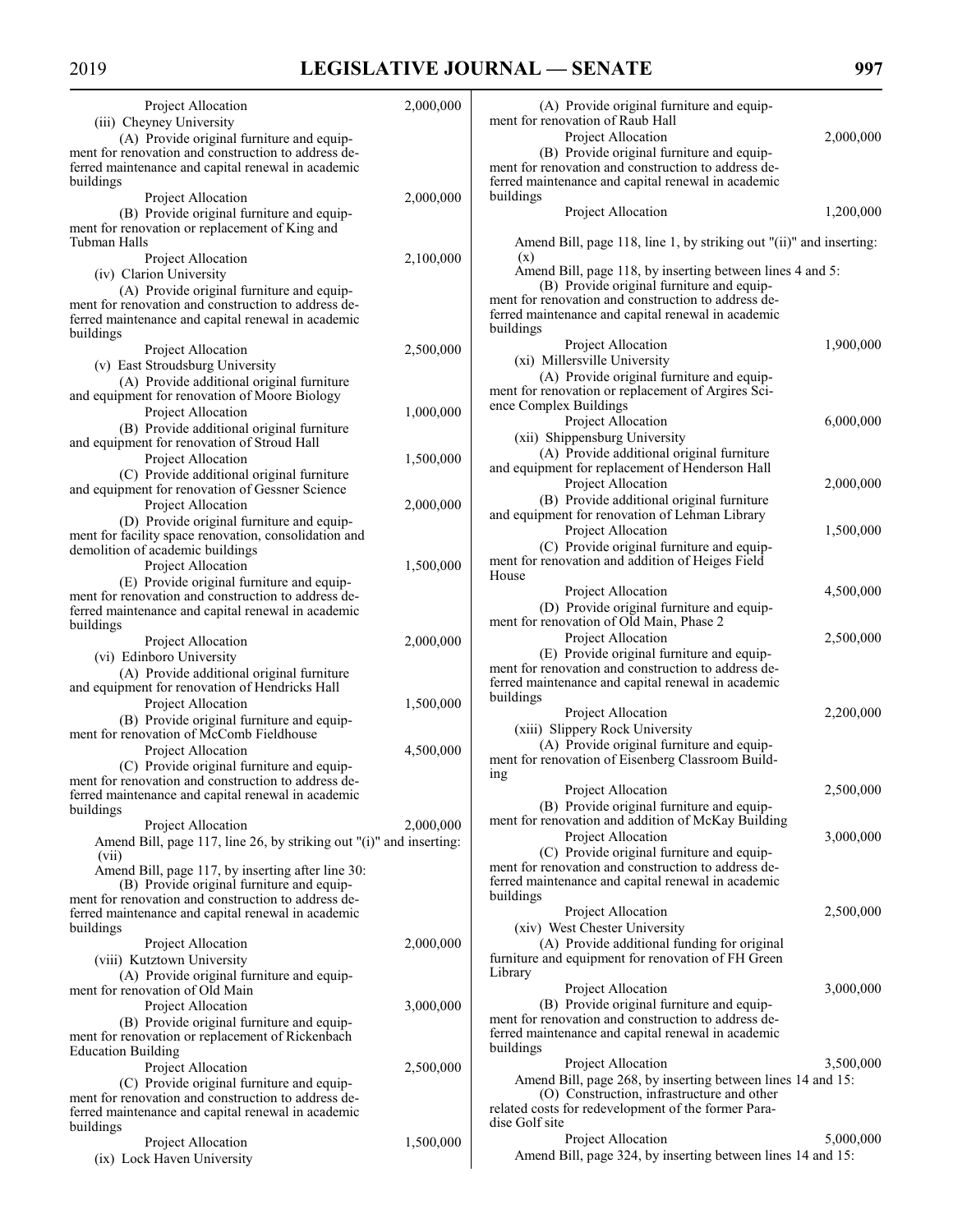(A) Infrastructure and other related costs for a flood control project in Conemaugh Township Project Allocation 10,000,000 Amend Bill, page 324, line 15, by striking out " $(iv)$  (V)" and inserting: (vi) Amend Bill, page 324, line 20, by striking out " $(v)$  (VI)" and inserting: (vii) Amend Bill, page 329, by inserting between lines 8 and 9: (4) Redevelopment assistance projects, 30 years. On the question, Will the Senate agree to the amendment? It was agreed to. On the question, Will the Senate agree to the bill on second consideration, as amended? HUGHES AMENDMENT A3593 Senator HUGHES offered the following amendment No. A3593: Amend Bill, page 2, line 24, by striking out "\$6,130,340,000" and inserting: \$6,186,340,000 Amend Bill, page 148, by inserting between lines 22 and 23: (i.1) Aleppo Township (A) Acquisition, construction, infrastructure and other related costs for an economic development project in Aleppo Township Project Allocation 10,000,000 Amend Bill, page 164, line 27, by striking out "CONVESTRO" and inserting: Covestro Amend Bill, page 198, by inserting between lines 8 and 9: (DD) Acquisition, construction, infrastructure, abatement, renovations and other related costs for the development of the Downingtown Senior Center Project Allocation 2,500,000 Amend Bill, page 203, by inserting between lines 8 and 9: (xvi.1) West Caln Township (A) Acquisition, construction, infrastructure, abatement, renovations and other related costs for the Locust Lane Riding Center Project Allocation 2,500,000 Amend Bill, page 305, by inserting between lines 29 and 30: (EEEE) Acquisition, construction, infrastructure, remediation and other related costs for the Upper Lancaster Avenue Business Corridor Project Project Allocation 10,000,000 (FFFF) Acquisition, construction, infrastructure and other related costs for the Bibleway Baptist Church Community Revitalization Complex Project Project Allocation 5,000,000 (GGGG) Acquisition, construction, infrastructure and other related costs for the New Africa **Center** Project Allocation 8,000,000 (HHHH) Acquisition, construction, infrastructure and other related costs for the Paul Robeson House Project Project Allocation 2,000,000

| (IIII) Acquisition, construction, infrastruc-<br>ture and other related costs for the House of Umoja<br>Project |            |
|-----------------------------------------------------------------------------------------------------------------|------------|
| Project Allocation                                                                                              | 5,000,000  |
| (JJJJ) Acquisition, construction, infrastruc-                                                                   |            |
| ture and other related costs for the North Philadel-                                                            |            |
| phia Revitalization Project                                                                                     |            |
| Project Allocation                                                                                              | 10,000,000 |
| (KKKK) Construction, infrastructure, ren-<br>ovations and other related costs for the Dell Music                |            |
| Center                                                                                                          |            |
| Project Allocation                                                                                              | 1,000,000  |
| On the question,                                                                                                |            |

Will the Senate agree to the amendment? It was agreed to.

And the question recurring,

Will the Senate agree to the bill on second consideration, as amended?

It was agreed to.

Ordered, To be printed on the Calendar for third consideration.

#### BILLS OVER IN ORDER

**HB 917, HB 956, HB 1034, HB 1035, HB 1036, HB 1174, HB 1180, HB 1379, HB 1405** and **HB 1578** -- Without objection, the bills were passed over in their order at the request of Senator CORMAN.

# **BILLS REPORTED FROM COMMITTEES**

Senator BROWNE, from the Committee on Appropriations, reported the following bills:

#### **SB 836 (Pr. No. 1265)** (Rereported)

An Act amending the act of May 30, 2012 (P.L.574, No.59), known as the Sudden Cardiac Arrest Prevention Act, further providing for sudden cardiac arrest.

#### **SB 841 (Pr. No. 1323)** (Rereported)

An Act amending Title 35 (Health and Safety) of the Pennsylvania Consolidated Statutes, providing for the Health Care Cost Containment Council, for its powers and duties, for health care cost containment through the collection and dissemination of data, for public accountability of health care costs and for health care for the indigent.

#### **SB 857 (Pr. No. 1326)** (Rereported)

An Act relating to telemedicine; authorizing the regulation of telemedicine by professional licensing boards; and providing for insurance coverage of telemedicine.

#### **SB 906 (Pr. No. 1327)** (Rereported)

An Act amending the act of October 20, 1966 (3rd Sp.Sess., P.L.96, No.6), known as the Mental Health and Intellectual Disability Act of 1966, in preliminary provisions, further providing for definitions; and, in responsibilities of the State, providing for State center closure moratorium.

(v) Somerset County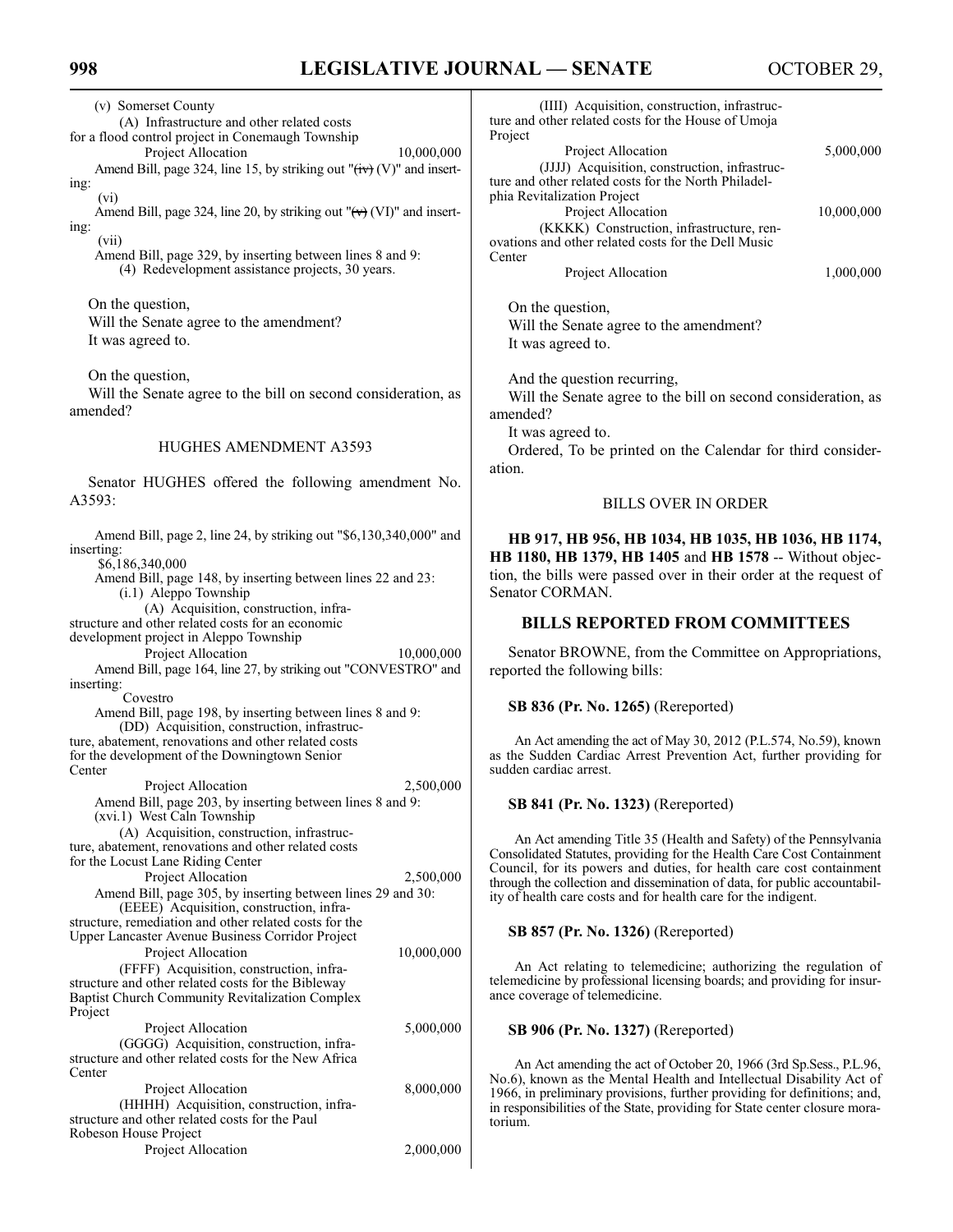#### **SB 919 (Pr. No. 1291)** (Rereported)

An Act prohibiting the use of certain class B firefighting foams under certain circumstances; and imposing powers and duties on the Pennsylvania Emergency Management Agency and the State Fire Commissioner.

#### **HB 1410 (Pr. No. 2161)** (Rereported)

An Act amending the act of December 8, 2004 (P.L.1801, No.238), known as the Transit Revitalization Investment District Act, in general provisions, further providing for declaration of policy and for definitions; providing for military installation remediation; and establishing the Military Installation Remediation Fund.

Senator CORMAN, from the Committee on Rules and Executive Nominations, reported the following bills:

#### **SB 421 (Pr. No. 1330)** (Rereported) *(Concurrence)*

An Act amending the act of June 3, 1937 (P.L.1333, No.320), known as the Pennsylvania Election Code, in preliminary provisions, further providing for definitions; in the Secretary of the Commonwealth, providing for requirements for disapproval or decertification of voting apparatuses and for census outreach; in district election officers, further providing for compensation of district election officers; in election districts and polling places, further providing for restrictions on alteration; in nomination of candidates, further providing for petition may consist of several sheets and affidavit of circulator, for manner of signing nomination petitions and time of circulating and for nominations by political bodies; in ballots, further providing for form of official primary ballot, for form of official election ballot, for number of ballots to be printed and specimen ballots and for forms of ballots on file and open to public inspection and ballots and diagrams to be furnished to candidates and parties; in voting machines, further providing for requirements of voting machines and for form of ballot labels on voting machines; in electronic voting systems, further providing for requirements of electronic voting systems, for forms, for election day procedures and the process of voting and for post election procedures; providing for voting apparatus bonds; in preparation for and conduct of primaries and elections, further providing for manner of applying to vote and persons entitled to vote and voter's certificates and entries to be made in district register and numbered lists of voters and challenges, for method of marking ballots and depositing same in districts in which ballots are used, for instructions of voters and manner of voting in districts in which voting machines are used, for count and return of votes in districts in which ballots are used, for what ballots shall be counted, manner of counting and defective ballots and for canvass and return of votes in districts in which voting machines are used and providing for deadline for receipt of valid voter registration application, for appeals and for appeals to court of common pleas; in voting by qualified absentee electors, further providing for applications for official absentee ballots, for date of application for absentee ballot, for approval of application for absentee ballot, for absentee electors files and lists, for official absentee voters ballots, for delivering or mailing ballots, for voting by absentee electors, for canvassing of official absentee ballots and for public records; providing for voting by qualified mail-in electors; in returns of primaries and elections, further providing for manner of computing irregular ballots; providing for dissemination of information and for jurisdiction; removing references to the Traffic Court of Philadelphia; and making related repeals.

#### **SB 694 (Pr. No. 1284)** (Rereported) *(Concurrence)*

Amending the act of July 20, 1979 (P.L.183, No.60), known as the Oil and Gas Lease Act, providing for cross unit drilling for unconventional wells.

# **SPECIAL ORDER OF BUSINESS SUPPLEMENTAL CALENDAR No. 2**

#### SENATE CONCURS IN HOUSE AMENDMENTS

**SB 421 (Pr. No. 1330)** -- The Senate proceeded to consideration of the bill, entitled:

An Act amending the act of June 3, 1937 (P.L.1333, No.320), known as the Pennsylvania Election Code, in preliminary provisions, further providing for definitions; in the Secretary of the Commonwealth, providing for requirements for disapproval or decertification of voting apparatuses and for census outreach; in district election officers, further providing for compensation of district election officers; in election districts and polling places, further providing for restrictions on alteration; in nomination of candidates, further providing for petition may consist of several sheets and affidavit of circulator, for manner of signing nomination petitions and time of circulating and for nominations by political bodies; in ballots, further providing for form of official primary ballot, for form of official election ballot, for number of ballots to be printed and specimen ballots and for forms of ballots on file and open to public inspection and ballots and diagrams to be furnished to candidates and parties; in voting machines, further providing for requirements of voting machines and for form of ballot labels on voting machines; in electronic voting systems, further providing for requirements of electronic voting systems, for forms, for election day procedures and the process of voting and for post election procedures; providing for voting apparatus bonds; in preparation for and conduct of primaries and elections, further providing for manner of applying to vote and persons entitled to vote and voter's certificates and entries to be made in district register and numbered lists of voters and challenges, for method of marking ballots and depositing same in districts in which ballots are used, for instructions of voters and manner of voting in districts in which voting machines are used, for count and return of votes in districts in which ballots are used, for what ballots shall be counted, manner of counting and defective ballots and for canvass and return of votes in districts in which voting machines are used and providing for deadline for receipt of valid voter registration application, for appeals and for appeals to court of common pleas; in voting by qualified absentee electors, further providing for applications for official absentee ballots, for date of application for absentee ballot, for approval of application for absentee ballot, for absentee electors files and lists, for official absentee voters ballots, for delivering or mailing ballots, for voting by absentee electors, for canvassing of official absentee ballots and for public records; providing for voting by qualified mail-in electors; in returns of primaries and elections, further providing for manner of computing irregular ballots; providing for dissemination of information and for jurisdiction; removing references to the Traffic Court of Philadelphia; and making related repeals.

#### On the question,

Will the Senate concur in the amendments made by the House to Senate Bill No. 421?

The PRESIDENT. The Chair recognizes the gentleman from Centre, Senator Corman.

Senator CORMAN. Mr. President, I move that the Senate do concur in the amendments made by the House to Senate Bill No. 421.

On the question, Will the Senate agree to the motion?

The PRESIDENT. The Chair recognizes the gentlewoman from Northampton, Senator Boscola.

Senator BOSCOLA. Mr. President, I rise today to encourage my colleagues to support Senate Bill No. 421. First, I thank the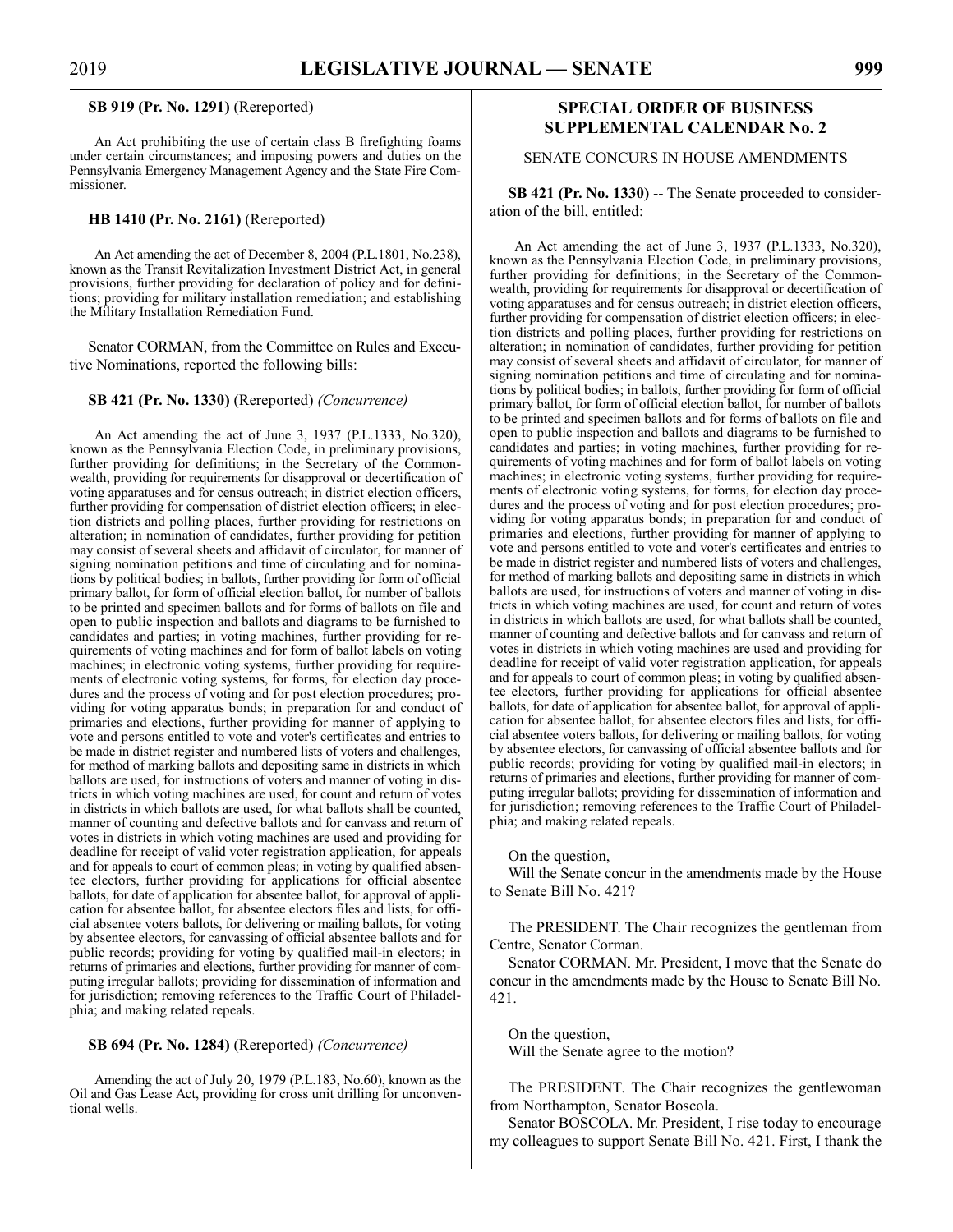Governor and my Democratic and Republican colleagues. The proposed changes have certainly sparked some passionate debate on both sides, but it has always been very respectful, and that is why I am saying thank you to everyone. I understand that not everyone agrees with this bill, but I do appreciate the courteousness and the thoughtful debate.

Before getting into the merits of the bill, I want to spend a moment for my colleagues to try to understand the rational reasoning for why I introduced this bill to begin with. Elections have always been about the individual for me. Perhaps it started the first election I ever voted in, actually when I turned 18. I vividly remember voting for Jimmy Carter in the Presidential primary. I was also able to cast a vote for my mother, who was running for State Committee, and my father, who was a local committeeman on the ballot. I was just so proud to be able to push that individual button for my mom and my dad. I remember that moment vividly. I was probably never so proud.

Now, I fast-forward to 1994 when I was running for the State House and I never ran for any office before in my life. I ran for the State House, and that year, if anybody was around, was a god-awful year for Democratic candidates. When I knocked on doors, people were actually slamming the door in my face saying I am never voting for a Democrat ever again. I kept thinking to myself, and I was 32 at the time, wow, people are treating people this way and are being rude. They would not even try to listen to what I had to say. I was knocking on their door, and they would not even listen to how I stood on some of the issues. That impacted me. Then again, in that same election cycle, I remember standing outside and handing out my literature at the polls and some people actually coming up to me and saying, you know, my husband and I said we were voting straight Republican, but I did vote for you, but do not tell him. Do not tell my husband. There were a couple of other situations where people said they were determined to vote straight ticket but because I knocked on the door and we had spoken, they voted for me as a Democrat individually. That was a proud moment for me. I actually thought it was great because I earned their vote, and I will never forget that election cycle.

Mr. President, in my opinion, passing this omnibus Election Code bill will improve our democracy here in Pennsylvania. The bill makes our elections more secure by helping to pay for new voting machines with paper trails. The bill makes registering to vote easier by extending the time to register to 15 days before an election. The bill makes elections more about candidates than about the parties by eliminating the straight party ticket voting option, and by moving the deadline for absentee ballots from the Friday before the election until the day of the election it will definitely ensure that more votes will be counted. So this bill makes it easier for people to vote by allowing a no-excuse mailin option. By any objective measure, passing this bill is in the best interest of all Pennsylvania voters. In the end, that is our job as legislators. It is our responsibility to set aside partisanship and govern in the best interests of all Pennsylvanians.

This bill does not include every reform I would like to see. I would like to see same-day registration, and I will keep fighting to allow Independents to vote in the primary. While I am disappointed that the bill would not go as far as I would like, modernizing our elections and providing greater voter access are key. Making voting easier for people cannot be bad for our democracy. Think about it, Mr. President. At this time next year, people can be voting in their living rooms. No longer will an elderly individual or a disabled individual have to worry about finding transportation to a polling site on election day, because he or she can have their ballot delivered right to their home. In fact, some might gather together to discuss candidates on the ballot and discuss what they know about them around the dining room table. I think that is kind of cool. If you think about it, a daughter and a son and a mother and a father, they are all sitting around the dining room table and they have a mail-in ballot. They can actually talk about it, and then they can actually research the candidates whom they may not know about. I am sure some daughters and sons will probably be playing on the Internet and teaching their parents about some of the candidates. And no longer will working parents need to worry about taking time off to pick up their kids from school to take them to practice. They will not have to worry about it because they can vote at home on their own time.

Mr. President, today's reforms will allow a living room or a kitchen table to be a polling place. A ballot can come in the mail and sit on a desk or a table enabling voters to take their time researching candidates, taking the guesswork out of who is running and what they stand for. They can choose to vote when they are ready. Family members, friends, if they choose, can discuss and debate the pros and cons of candidates before voting. Mr. President, I believe the voters are the big winners with Senate Bill No. 421. People expect more convenience, and this bill delivers. Creating a no-excuse mail-in option takes voting to voters instead of making voters come to us. In a society where convenience is emphasized, where you can shop in your living room and within 24 hours a box shows up at your doorstep, our voting process is finally catching up. I am hopeful that the permanent list for mail-in ballots may increase participation in our off-year elections because voting will be so much more convenient than it is today.

Mr. President, I do believe our democracy will be stronger if more votes are counted. Our democracy will be stronger if our elections are more secure, and our democracy will be more successful if more people participate. Senate Bill No. 421 hits that mark. It makes Pennsylvania democracy stronger by improving the most critical function in any democracy, the voting system. Which is why I am proud to support this bill today.

Thank you, Mr. President.

The PRESIDENT. The Chair recognizes the gentleman from Philadelphia, Senator Hughes.

Senator HUGHES. Mr. President, there have been long years, many months, a significant amount of time, where I, and many of us, have worked on the issues that are in this legislation which, we need to be clear, is moving extremely fast. This bill, in particular, has had no public hearing where input can be achieved from folks across the Commonwealth of Pennsylvania. Senate Bill No. 421, Printer's No. 1330, has not had any public hearing, has not had any public conversation, and the rush to achieve this measure in an abbreviated amount of time is concerning to me and, I think, should be concerning to all.

I will just focus on one issue, Mr. President, and it is the issue that I have spent a considerable amount of time over the last several months working on to educate my constituents, especially, around the issues of the new voting machines that will be utilized in the city of Philadelphia in this upcoming election. As you may be aware, Mr. President, this election, this first Tuesday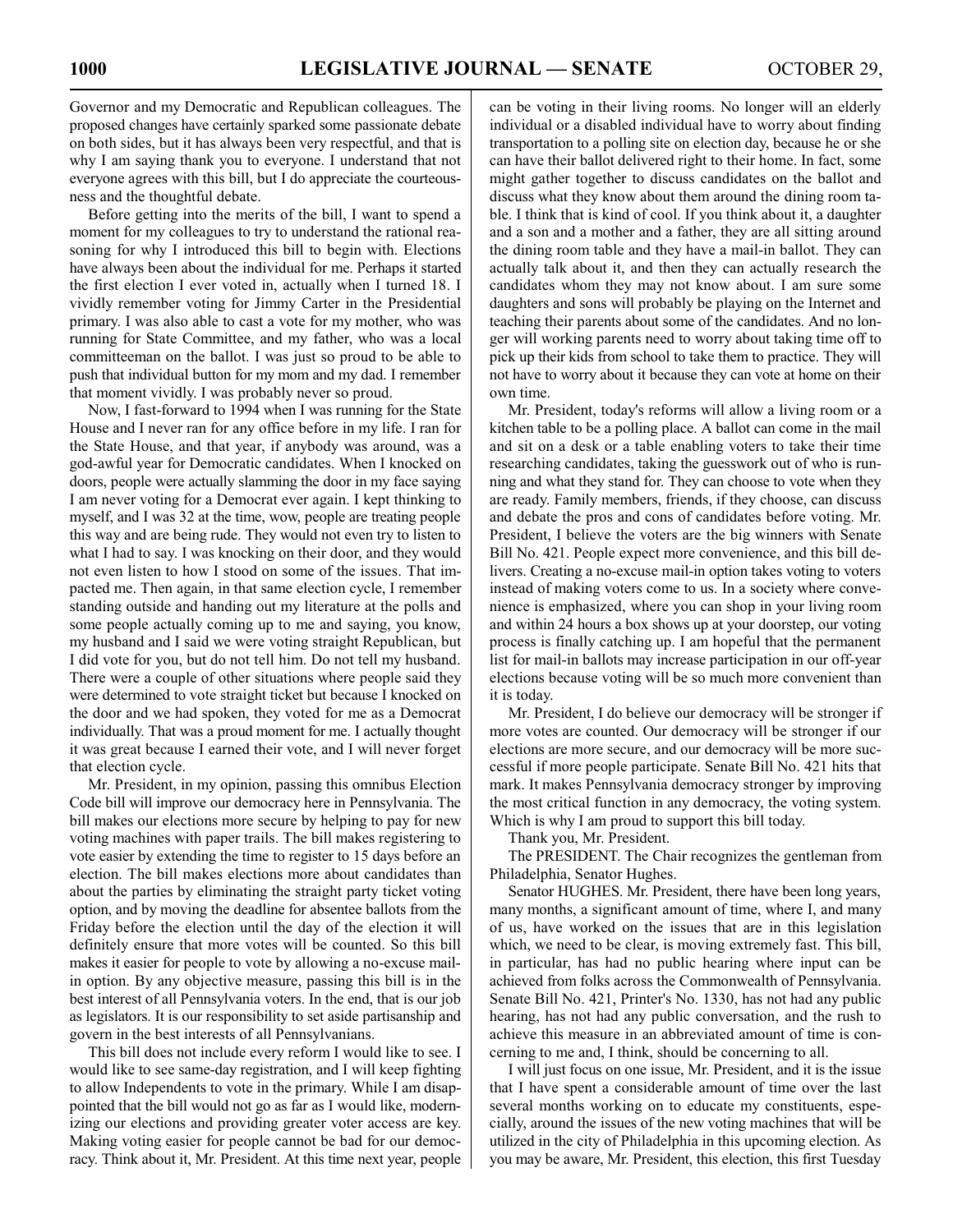in November, which is, I guess, about 2 weeks from now, the city of Philadelphia will be utilizing brand-new machines that have a paper trail, which is a good thing, but also are essentially large computer tablets that our voters will be operating off of.

In this process, knowing that a number of voters need to understand how these new machines work, we have had training sessions, I believe 13 different training sessions, on the machines working very closely with the Philadelphia City Commissioners' Office, led by Commissioner Lisa Deeley, on how to utilize these new machines. We have had 13 different training sessions. They have been nonpartisan in nature, no advocacy for any particular party, no advocacy for any particular candidate. We have had 13 different sessions and, in fact, our final training session, Mr. President, is this coming Thursday evening at the Spectrum Health Services at 5201 Haverford Avenue where the new machines will be on display. There will be an active training session and folks who arrive will have the opportunity to cast their vote, not for the upcoming election, but for fictitious candidates that will appear on the ballot on this machine. We have probably trained, Mr. President, well over 1,000 individuals in this process. We have had these training sessions at churches and at senior citizen centers. We have had these training sessions at the health center that will be hosting us this Thursday evening. In fact, every Thursday we have been there.

The number one issue that all of the individuals have raised when they asked a question and when they had the opportunity to utilize the machine is, will I have the option, will I have the opportunity, to push the big lever and cast my votes that way? Will that option be available for me in the new machines to cast the big lever, to push the one button? That they can vote consistent with whatever party they may be affiliated with or whatever party they may choose to vote for at that moment. The number one issue, everything else was secondary, in every training session that we had, in the far and expansive geography of our Senatorial District, from all parts of west Philadelphia, all parts of north Philadelphia, throughout every area where we held these training sessions, first question, last question, prevailing question throughout this process has been, will I have the option, will the option be available to me, that if I do not want to go down the list and do individual voting, will I have the opportunity to, will I have the option available to me to cast one vote in whatever party I choose to cast it for? Most of these individuals were senior citizens. This is the concern that they raised. This is the issue that they talked about. Mr. President, it was overwhelming. That is what they wanted. They got comfortable with the new machines, they felt like, okay, they can manage it with these new machines, but they wanted to make sure that that option was available to them.

Quite frankly, Mr. President, we need to be clear that that option, to have that opportunity to make that choice, in this legislation will no longer be available to folks. No longer will that senior citizen or that young person have the option or have the opportunity to cast a vote for the party of the individuals they choose to vote for. That will be taken away from them. Now, there are some good things in this legislation. You cannot mask it, you cannot hide it, it is right there. There are some good things in this legislation, Mr. President. But I will assure you that if you join me on Thursday, this coming Thursday, at 5:30 at 5201 Haverford Avenue at the Spectrum Health Services Center, where we have a nonpartisan training session on these new machines, I will assure you that the number one question that the individuals there will ask is, will I have the option with the new machine to pull the big lever for the party that I choose to vote for? That will be gone. We are eliminating that option for these voters.

That is problematic, Mr. President. That is an issue that we need to be mindful of, and that is an issue that we need to be thoughtful of as we go forward should this legislation become law. Changing that, removing that option, removing that opportunity so that people can have their own choice to either vote for individuals, that is fine, or to have their own choice to vote for the one lever for the individuals affiliated with that party. They asked for that, they were consistent with that. In every one of the training sessions that we had, in schools, in senior citizen centers, in churches, after church, in health centers, in all of the places that we had, consistently over and over again, they asked for that option. It is being taken from them. That is what this legislation does.

Mr. President, because of that, because we are removing that option from these voters, something that they asked for repeatedly, will ask for again this coming Thursday evening, because of that, Mr. President, I will be casting a "no" vote and suggesting that my colleagues do the same. These individuals should have that opportunity. That option should be available to them so that they can do what it is they want to do in the voting booth on that first Tuesday in November in any election that comes their way.

Thank you, Mr. President.

The PRESIDENT. The Chair recognizes the gentleman from Philadelphia, Senator Street.

Senator STREET. Mr. President, I rise to oppose this legislation. I do so because we should be expanding options for voters, not eliminating them. Certainly, as my colleague, Senator Hughes, mentioned, there are some good things in the bill, more time to register folks to vote and no-fault absentee balloting. However, we unnecessarily disadvantage voters by eliminating the option to push a single button to vote for the entire ticket, for whatever party of your choice. We do that at a time when we will be rolling out new voting machines, at a time where we tend to have more voter enthusiasm during Presidential elections. This will likely lead, in many polling places, to enhancing confusion, longer lines, and voter frustration. Moreover, it is unnecessary.

For voters who wish to vote for people of multiple parties, we have that option. There is nothing in Pennsylvania law or operationally that would prevent a person from doing that. What we are merely providing is an opportunity for those people who wish and already know that they are going to vote for people of the same party to do so. In many areas, including mine in north Philadelphia, where many people are going to do that, it causes the line to move more quickly. Now, if some people need a little bit more time, they certainly have that option. But at a time when we are changing the machines, we need not add on another layer that will increase the wait time and increase the confusion.

While I certainly applaud the elements of this bill that are positive, we should not be doing anything to increase wait times and reduce voter options. So I join my colleague, Senator Hughes, and others in urging a "no" vote on this legislation.

The PRESIDENT. The Chair recognizes the gentlewoman from Montgomery, Senator Muth.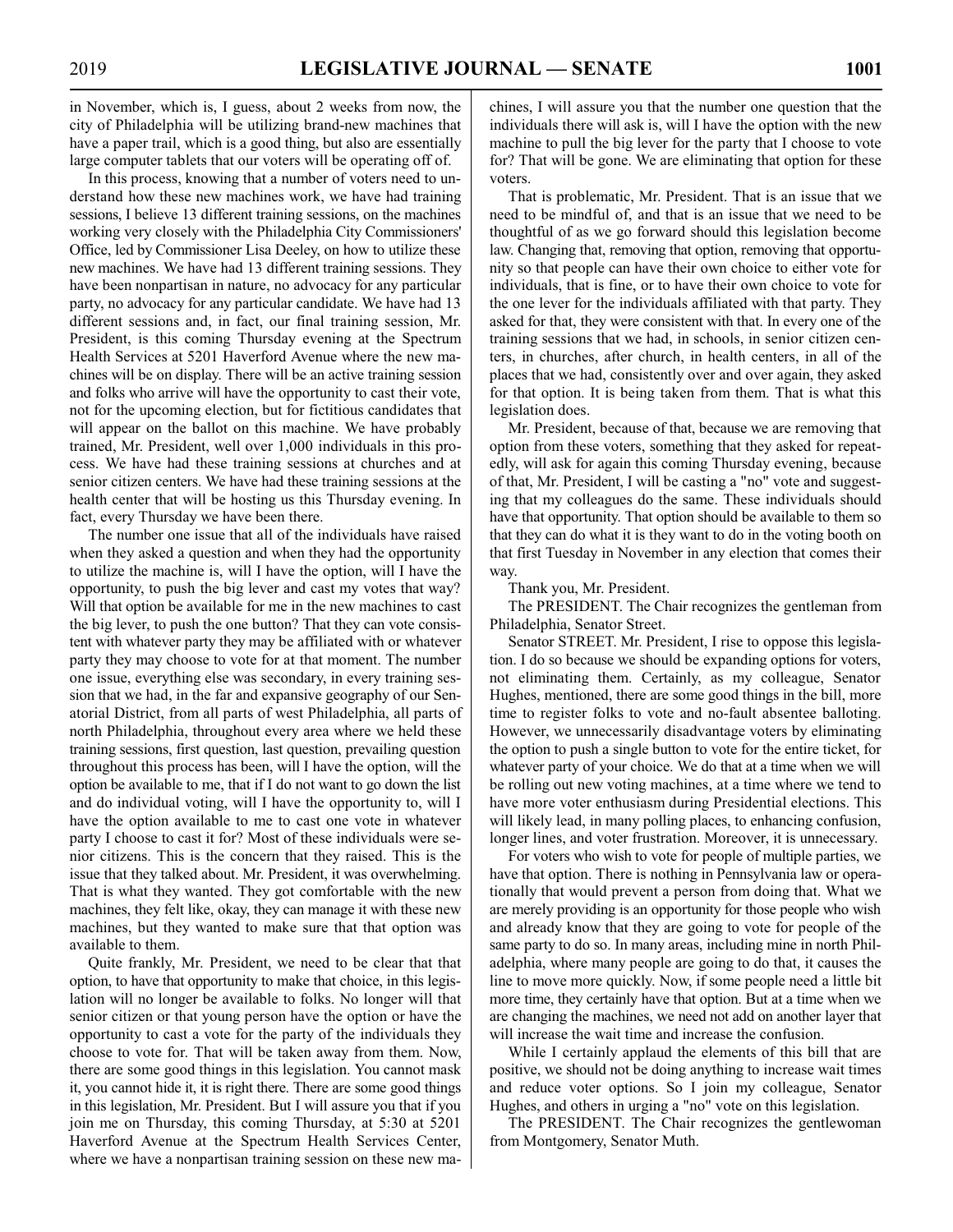Senator MUTH. Mr. President, I echo my colleagues here. There are some great things in Senate Bill No. 421 that will definitely put Pennsylvania a little bit closer to being up to date with actually having a free, fair, and accessible democracy and election process.

One of the major issues that I have with this bill is that there is no identified funding amount allocated to insure that each county has the appropriate staffing capacity to process these registration applications in time, 15 days before the election, or to process the additional influx of no-excuse absentee ballots. We will have to increase staffing in all 67 counties to accommodate these changes. Eliminating the straight-party voting option, it is not so much that the argument is that Democrats want to keep this because it gives us some sort of advantage, we are really just eliminating the choice. If you want to vote straight party, vote straight party. If you do not, you do not. To take away the choice of a voter is a compromise on democracy.

We know that down-ballot drop-off happens in all races. In the States that do not have the straight-party ticket option, downballot drop-off is higher. One solution, if we eliminated straight-party ticket voting, as is in this bill, would be to reverse the order of the ballot, meaning the local races would be listed at the top, and the statewide races and Federal races would be listed at the bottom of the ballot. Unfortunately, my amendment to this bill failed in the Committee on Rules and Executive Nominations earlier today.

Also, this bill has been very fast-tracked, jammed through where we have heard over and over that this had been a negotiated process. I can speak for myself and some of my colleagues here, and certainly in the House, where we have not been included in those negotiations. That really leaves us at a disadvantage to try to advocate for something more than just crumbs. So, if we had mail-in voting, the option-early voting, as Senator Fontana mentioned earlier today in an attempted amendment in a meeting of the Committee on Rules and Executive Nominations, that is better than no-excuse absentee. It allows for different provisions to submit your voter ballot in advance. It also allows for them to be counted in advance. That would have been a better option. Same day registration, a better option; instead, we took 15 days before. This is a step in the right direction. I feel as though, at this time, one of the major things that has to be discussed here is pay-to-play, and why now, ahead of this very important election, all of these changes are going to be jammed through with no public hearings. We have to do better, and I hope that, moving forward, Pennsylvania becomes a place where we actually have a true, free, and fair democracy, and until we end money in politics, have publicly funded elections where it is not dependant on your fundraising capacity, but you actually want to lead and make decisions for the moral good, we will be at a disadvantage.

So, I look forward to working on those reforms and, hopefully, that we will be able to actually establish a Pennsylvania where everyone's vote counts, and everyone has the option to vote in a free and fair democracy. Thank you.

The PRESIDENT. The Chair recognizes the gentleman from Centre, Senator Corman.

Senator CORMAN. Mr. President, briefly, I was sworn into this Chamber in January of 1999 with the prime sponsor of this bill, as well as the Senator from Philadelphia. We came in together as freshmen in 1999. I can say of all the people I have served with--a lot who have come and gone, some are still here-- I do not know of a more independent voice in this Chamber who has constantly articulated arguments, for her district, mostly, but also for reform and for change and trying to do things differently. I can remember her getting a petition to get a Special Session on eliminating property taxes that, unfortunately, was not successful at the end, but we had the Special Session to keep the conversation going. So, this is probably the most historic reform bill that we have done not only in my time, but in decades, modernizing our election process.

Not to counter, but I guess to counter some of the previous comments, the process of this bill actually began in June of 2017 when the Committee on State Government began to hold hearings over about a 27-month period of time, discussing a variety of issues dealing with election reform and trying to modernize our elections. In 2019, the base bill, the base part of this bill dealing with straight-party voting, which seems to have gotten the most attention, was the subject of a hearing in April. This bill, and other bills, were subject of hearings in April of this year by the Committee on State Government to discuss ways to, again, modernize and improve our election cycle. The base bill, again, to eliminate straight-party voting, was voted unanimously in the Committee on State Government in June of this year. Ultimately, it was amended in a different bill, but the base bill was passed out of here in June, out of committee unanimously, and had "no" votes on the floor.

All negotiations add some things and, unfortunately, lose some things. But to get to a point where there is bipartisan support to get agreement--we have a divided government in Pennsylvania, we have a Democratic Governor and a Republican legislature--there is always give and take. You have to be able to give to get. I think this bill is a product of that. The Governor led a difficult negotiation. It received 130 votes in the House, it was bipartisan, almost two-thirds of the Chamber, and we come here today. Again, every bill we can pick some pieces that we do not like about it, but I think, ultimately, this is the most significant modernization of our Election Code in decades.

I congratulate the prime sponsor for her hard work, her independent voice, not focusing on team but focusing on the people of Pennsylvania, which has been her career. So, I am excited about the reforms we have made here today. I think the people of Pennsylvania will be excited about the reforms made here today. Once it leaves here, it will go to the Governor. I believe the Governor has agreed to sign it, and we can move Pennsylvania forward on the issue of our Election Code, and I think it is a great day for Pennsylvania.

Thank you, Mr. President.

And the question recurring, Will the Senate agree to the motion?

The yeas and nays were required by Senator CORMAN and were as follows, viz:

# YEA-35

| Argall     | Dinniman   | Laughlin      | Schwank    |
|------------|------------|---------------|------------|
| Aument     | DiSanto    | Martin        | Stefano    |
| Baker      | Gordner    | Mastriano     | Tomlinson  |
| Bartolotta | Haywood    | Mensch        | Vogel      |
| Boscola    | Hutchinson | Phillips-Hill | Ward, Judy |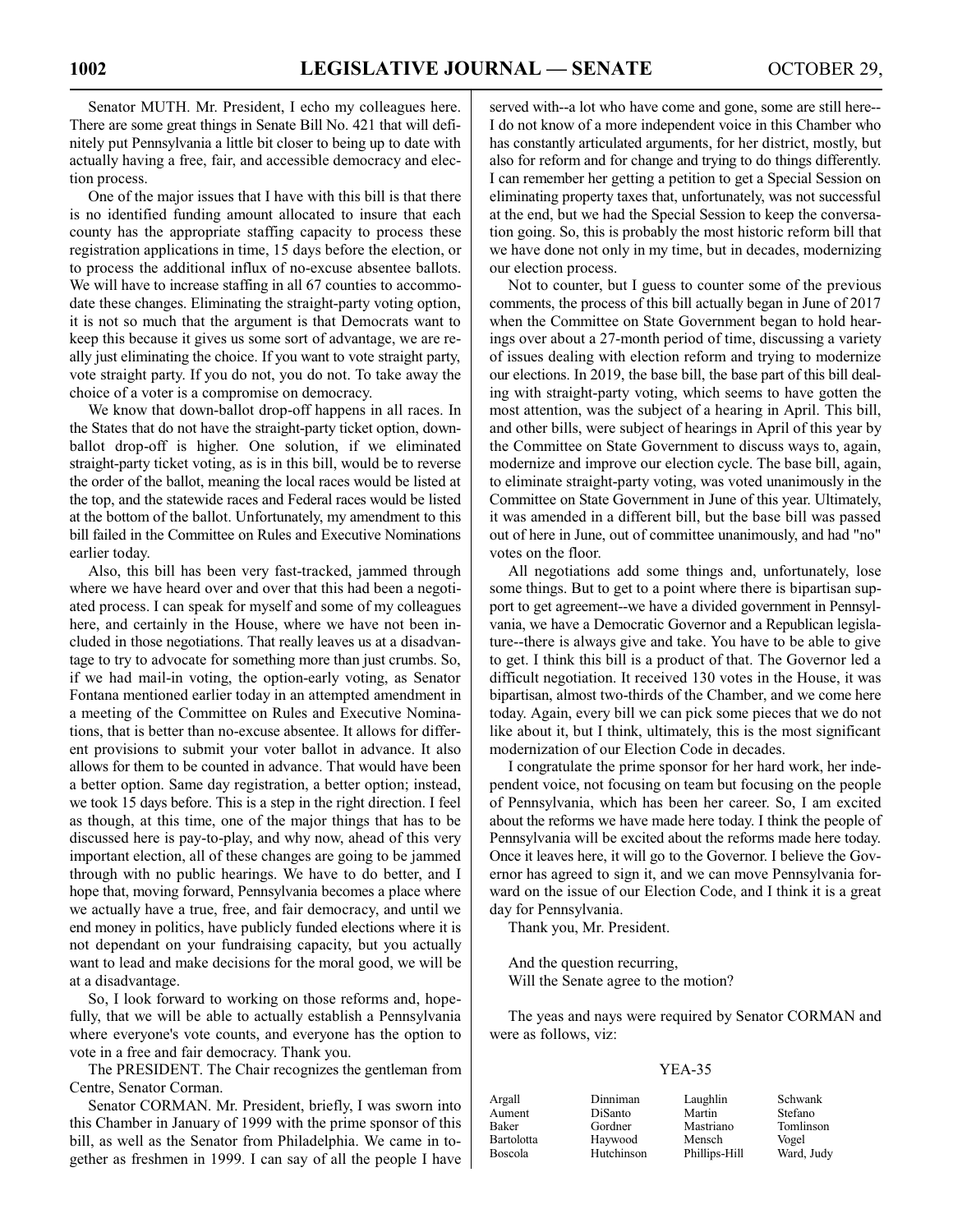| <b>Brooks</b>   | Iovino     | Pittman     | Ward, Kim            |
|-----------------|------------|-------------|----------------------|
| Browne          | Kearney    | Regan       | Yaw                  |
| Corman          | Killion    | Scarnati    | Yudichak             |
| Costa           | Langerholc | Scavello    |                      |
|                 |            | NAY-14      |                      |
| <b>Blake</b>    | Fontana    | Sabatina    | Williams, Anthony H. |
| <b>Brewster</b> | Hughes     | Santarsiero | Williams, Lindsey    |

Collett Leach Street<br>
Farnese Muth Tartag

A constitutional majority of all the Senators having voted "aye," the question was determined in the affirmative.

Tartaglione

Ordered, That the Secretary of the Senate inform the House of Representatives accordingly.

#### **LEGISLATIVE LEAVE**

The PRESIDENT. The Chair recognizes the gentleman from Centre, Senator Corman.

Senator CORMAN. Mr. President, I request a legislative leave for Senator DiSanto.

The PRESIDENT. Senator Corman requests a legislative leave for Senator DiSanto. Without objection, the leave will be granted.

# **SPECIAL ORDER OF BUSINESS SUPPLEMENTAL CALENDAR No. 1**

#### BILL AMENDED

**SB 841 (Pr. No. 1323)** -- The Senate proceeded to consideration of the bill, entitled:

An Act amending Title 35 (Health and Safety) of the Pennsylvania Consolidated Statutes, providing for the Health Care Cost Containment Council, for its powers and duties, for health care cost containment through the collection and dissemination of data, for public accountability of health care costs and for health care for the indigent.

On the question,

Will the Senate agree to the bill on third consideration? Senator PITTMAN offered the following amendment No. A3603:

Amend Bill, page 2, by inserting between lines 14 and 15: 3317. Expiration.

Amend Bill, page 45, by inserting between lines 23 and 24: § 3317. Expiration.

This chapter shall expire five years after the effective date of this section.

On the question,

Will the Senate agree to the amendment?

It was agreed to.

Without objection, the bill, as amended, was passed over in its order at the request of Senator CORMAN.

# BILL ON THIRD CONSIDERATION AND FINAL PASSAGE

**SB 919 (Pr. No. 1291)** -- The Senate proceeded to consideration of the bill, entitled:

An Act prohibiting the use of certain class B firefighting foams under certain circumstances; and imposing powers and duties on the Pennsylvania Emergency Management Agency and the State Fire Commissioner.

On the question,

Will the Senate agree to the bill on third consideration?

#### COLLETT AMENDMENT A3613 OFFERED

Senator COLLETT offered the following amendment No. A3613:

Amend Bill, page 3, line 15, by striking out "or"

Amend Bill, page 3, line 19, by striking out the period after "operations" and inserting:

; or

(3) the civil liability of a manufacturer of class B firefighting foam that contains a PFAS chemical.

On the question, Will the Senate agree to the amendment?

The PRESIDENT. The Chair recognizes the gentlewoman from Montgomery, Senator Collett.

Senator COLLETT. Mr. President, this amendment provides clarity that manufacturers of class B firefighting foams are not immune from civil liability under the act, and I respectfully urge my colleagues to vote "yes" on this amendment.

And the question recurring, Will the Senate agree to the amendment?

The yeas and nays were required by Senator COLLETT and were as follows, viz:

#### YEA-22

| <b>Blake</b>    | Farnese | Leach         |
|-----------------|---------|---------------|
| Boscola         | Fontana | Muth          |
| <b>Brewster</b> | Haywood | Sabatina      |
| Collett         | Hughes  | Santarsiero   |
| Costa           | Iovino  | Schwank       |
| Dinniman        | Kearney | <b>Street</b> |

Blake Farnese Leach Tartaglione Schwank

Boscola Fontana Muth Williams, Anthony H. Brewster Haywood Sabatina Williams, Lindsey<br>
Collett Hughes Santarsiero Yudichak

#### NAY-27

| Argall        | DiSanto    | Mastriano     | Stefano    |
|---------------|------------|---------------|------------|
| Aument        | Gordner    | Mensch        | Tomlinson  |
| Baker         | Hutchinson | Phillips-Hill | Vogel      |
| Bartolotta    | Killion    | Pittman       | Ward, Judy |
| <b>Brooks</b> | Langerholc | Regan         | Ward, Kim  |
| <b>Browne</b> | Laughlin   | Scarnati      | Yaw        |
| Corman        | Martin     | Scavello      |            |

Phillips-Hill Vogel Scarnati Yaw

Less than a majority of the Senators having voted "aye," the question was determined in the negative.

And the question recurring, Will the Senate agree to the bill on third consideration? It was agreed to.

On the question, Shall the bill pass finally?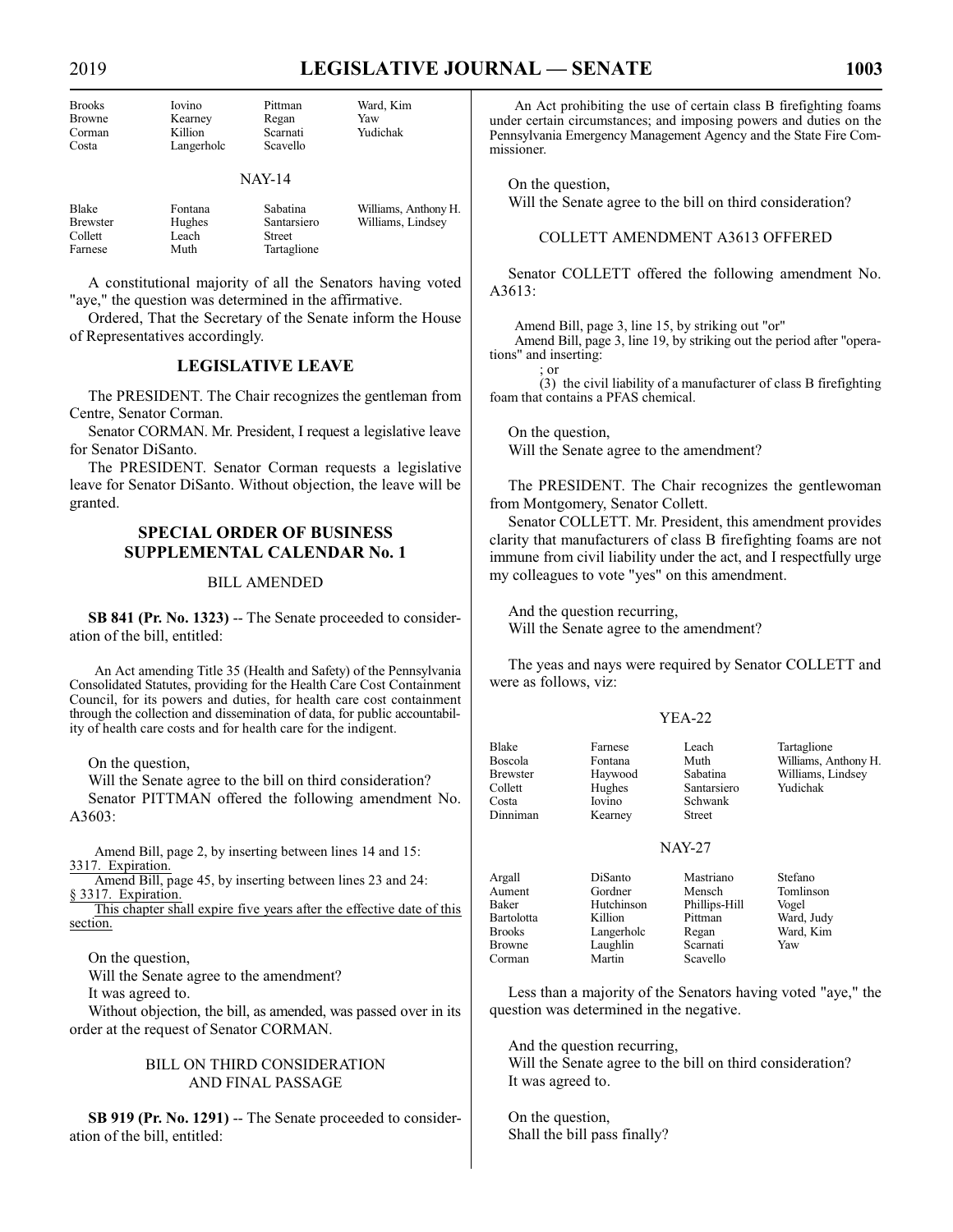The PRESIDENT. The Chair recognizes the gentlewoman from Montgomery, Senator Collett.

Senator COLLETT. Mr. President, I rise today to offer comments on Senate Bill No. 919. As many of you know, the 12th Senatorial District is home to several former and active military bases that used firefighting foams containing dangerous polyfluoroalkyl substances for decades. These chemicals contaminated the groundwater, wells, and drinking water of hundreds of thousands of past and current residents of my district, as well as that of the hardworking, patriotic military and civilian employees who worked on these bases. We know that long-term exposure to PFAS has been shown to cause various negative health effects including infertility, high cholesterol, and certain types of cancer. Military bases are not the only places where these firefighting foams have been used. These foams have been used at airports and fire training facilities, as well as at active fire sites across the Commonwealth.

By restricting and regulating the use of these firefighting foams going forward, Senator Yaw's Senate Bill No. 919 offers a degree of comfort and protection to our brave men and women firefighters and the communities they serve. Unfortunately, Senate Bill No. 919 allows PFAS containing foams to be used in training if the training facility has implemented appropriate disposal measures, yet fails to adequately define disposal. In fact, there is a very big pile of contaminated dirt that has been sitting in my district for nearly a year that demonstrates how challenging disposal can be even for United States military. Thus, the burden of containing PFAS seems to shift to fire departments that are already overburdened with their efforts to recruit, train, and maintain volunteers to protect their neighborhoods. Adding this burden to their shoulders is unfair, to say the least. While I applaud the efforts of Senate Bill No. 919, we cannot waiver in our urgency to fight ongoing contamination from these chemicals.

For my district and for my colleagues who represent other sites that have already been contaminated, this bill does not address the larger problems of how to clean up the mess and who should pay for it. Federal and State delays in setting maximum contaminant levels for PFAS and classifying them as hazardous substances have slowed, limited, or downright stopped remediation efforts. While I urge my colleagues to vote "yes" on Senate Bill No. 919, I also urge them to revisit and move Senate Bill No. 581 and Senate Bill No. 582, setting an MCL, and classifying PFAS as hazardous substances to provide comprehensive relief to those suffering communities. Thank you.

And the question recurring, Shall the bill pass finally?

They yeas and nays were taken agreeably to the provisions of the Constitution and were as follows, viz:

#### YEA-40

Aument DiSanto Mastriano Street Baker Fontana Mensch Tartaglione<br>Bartolotta Gordner Phillips-Hill Tomlinson Bartolotta Gordner Phillips-Hill Tomlinson Boscola Hutchinson Regan Ward, Judy Brewster Iovino Sabatina Ward, Kim

Argall Corman Martin Stefano Haywood Pittman Vogel

Williams, Anthony H.

| <b>Browne</b><br>Collett     | Langerholc<br>Laughlin | Scarnati<br>Scavello | Yaw<br>Yudichak              |
|------------------------------|------------------------|----------------------|------------------------------|
|                              |                        | NAY-9                |                              |
| Costa<br>Dinniman<br>Farnese | Hughes<br>Kearney      | Leach<br>Muth        | Schwank<br>Williams, Lindsey |

A constitutional majority of all the Senators having voted "aye," the question was determined in the affirmative.

Ordered, That the Secretary of the Senate present said bill to the House of Representatives for concurrence.

#### BILL OVER IN ORDER

**HB 1410** -- Without objection, the bill was passed over in its order at the request of Senator CORMAN.

# **SPECIAL ORDER OF BUSINESS SUPPLEMENTAL CALENDAR No. 4**

SENATE CONCURS IN HOUSE AMENDMENTS

**SB 694 (Pr. No. 1284)** -- The Senate proceeded to consideration of the bill, entitled:

Amending the act of July 20, 1979 (P.L.183, No.60), known as the Oil and Gas Lease Act, providing for cross unit drilling for unconventional wells.

On the question,

Will the Senate concur in the amendments made by the House to Senate Bill No. 694?

The PRESIDENT. The Chair recognizes the gentleman from Centre, Senator Corman.

Senator CORMAN. Mr. President, I move that the Senate do concur in the amendments made by the House to Senate Bill No. 694.

On the question,

Will the Senate agree to the motion?

The yeas and nays were required by Senator CORMAN and were as follows, viz:

#### YEA-49

| Argall            | DiSanto       | Martin        | <b>Street</b>        |
|-------------------|---------------|---------------|----------------------|
| Aument            | Farnese       | Mastriano     | Tartaglione          |
| Baker             | Fontana       | Mensch        | Tomlinson            |
| <b>Bartolotta</b> | Gordner       | Muth          | Vogel                |
| Blake             | Haywood       | Phillips-Hill | Ward, Judy           |
| <b>Boscola</b>    | Hughes        | Pittman       | Ward, Kim            |
| <b>Brewster</b>   | Hutchinson    | Regan         | Williams, Anthony H. |
| <b>Brooks</b>     | <b>Iovino</b> | Sabatina      | Williams, Lindsey    |
| <b>Browne</b>     | Kearney       | Santarsiero   | Yaw                  |
| Collett           | Killion       | Scarnati      | Yudichak             |
| Corman            | Langerholc    | Scavello      |                      |
| Costa             | Laughlin      | Schwank       |                      |
| Dinniman          | Leach         | Stefano       |                      |

NAY-0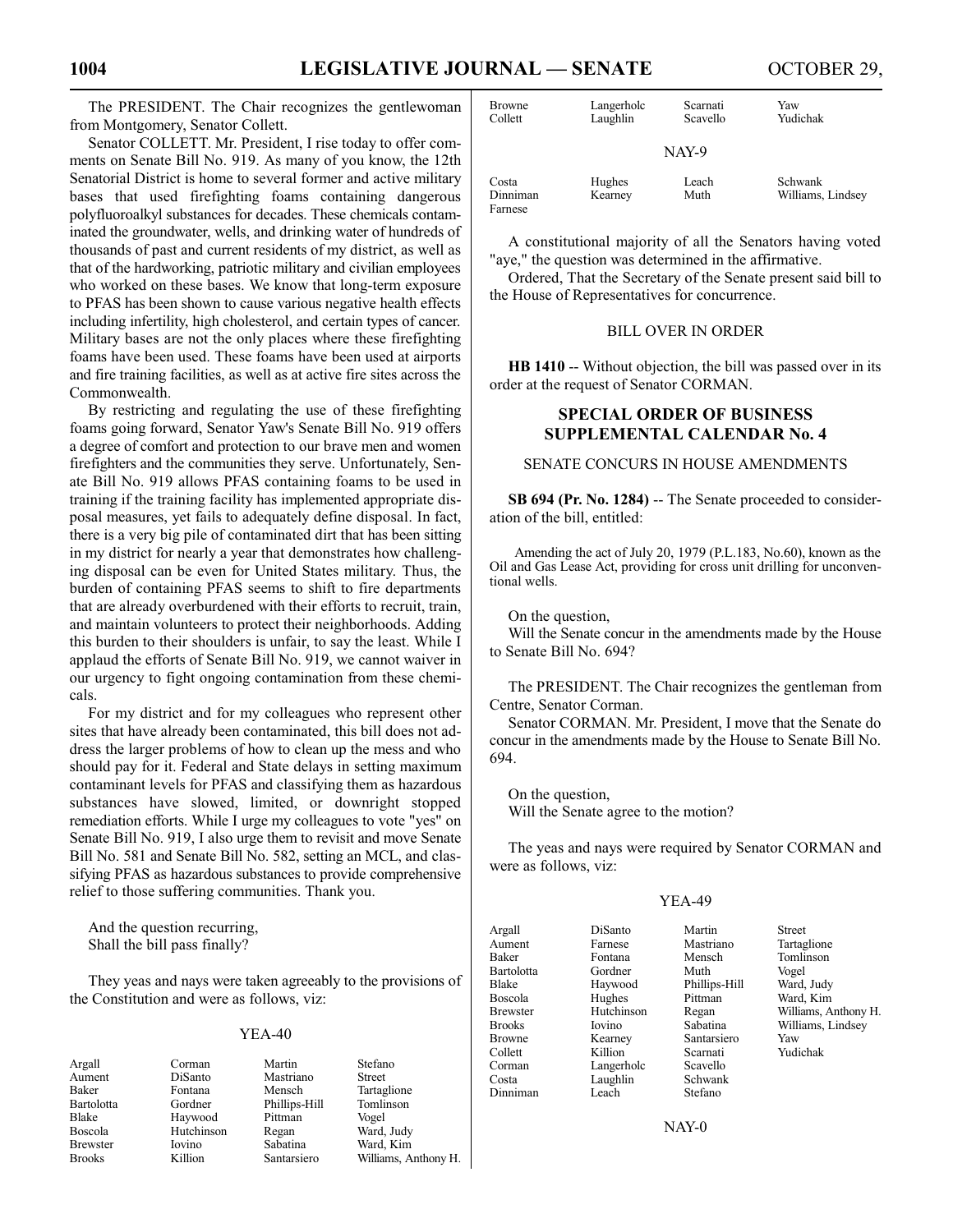A constitutional majority of all the Senators having voted "aye," the question was determined in the affirmative.

Ordered, That the Secretary of the Senate inform the House of Representatives accordingly.

# **UNFINISHED BUSINESS BILLS REPORTED FROM COMMITTEES**

Senator BAKER, from the Committee on Judiciary, reported the following bills:

#### **SB 647 (Pr. No. 807)**

An Act amending Title 42 (Judiciary and Judicial Procedure) of the Pennsylvania Consolidated Statutes, in budget and finance, establishing the Drug Recognition Expert Training Fund.

#### **SB 902 (Pr. No. 1315)**

An Act amending the act of August 9, 1955 (P.L.323, No.130), known as The County Code, in district attorney, assistants and detectives, further providing for filling of vacancies.

**SB 924 (Pr. No. 1337)** (Amended)

An Act amending Title 20 (Decedents, Estates and Fiduciaries) of the Pennsylvania Consolidated Statutes, in incapacitated persons, providing for guardianship for medically disabled adult children.

#### **HB 1402 (Pr. No. 2817)** (Amended)

An Act amending Title 18 (Crimes and Offenses) of the Pennsylvania Consolidated Statutes, in sexual offenses, providing for the offense of sexual extortion.

Senator MARTIN, from the Committee on Local Government, reported the following bill:

#### **HB 1203 (Pr. No. 2814)** (Amended)

An Act amending Title 53 (Municipalities Generally) of the Pennsylvania Consolidated Statutes, in municipal authorities, further providing for money of authority.

#### **SENATE RESOLUTIONS ADOPTED**

Senators HUTCHINSON, AUMENT, BROWNE, BARTOLOTTA, DINNIMAN, FONTANA, KILLION, MAR-TIN, MASTRIANO, PHILLIPS-HILL, PITTMAN, TARTAGLIONE, VOGEL and J. WARD, by unanimous consent, offered **Senate Resolution No. 264**, entitled:

A Resolution recognizing October 29, 2019, as "International Data Center Day" in Pennsylvania.

On the question, Will the Senate adopt the resolution?

The PRESIDENT. The Chair recognizes the gentleman from Venango, Senator Hutchinson.

Senator HUTCHINSON. Mr. President, I rise today to ask my colleagues for an affirmative vote on this resolution recognizing October 29, 2019, as "International Data Center Day" here in Pennsylvania. The data center industry has risen in importance since the turn of the century. As society advances and develops new and exciting technologies, the importance of the Internet and data storage continue to grow. With over 50 billion smart devices in use today, more than 8 million data centers around the world are in operation 24/7, 365 to support those devices and the other data-using products. I have seen firsthand the impact that the data center industry can have on a community. Iron Mountain, a data center located in Boyers, Pennsylvania, has provided high-quality family-sustaining jobs for many families in my district. This data center, and others like it, will be a staple of tomorrow's economy.

International Data Center Day is designed to create an awareness of the data center industry, to inspire the next generation of talent, and provide the industry an opportunity to open their doors and show, in a collaborative effort, what data centers are, why they are so important to our connected world, and the wide array of career opportunities that are part of the data center industry today. Mr. President, adoption of this resolution raises awareness and knowledge of this crucial industry in Pennsylvania, which in turn helps to grow and strengthen the industry's presence in our State. I ask my colleagues for their support.

And the question recurring,

Will the Senate adopt the resolution?

A voice vote having been taken, the question was determined in the affirmative.

Senators DINNIMAN, SABATINA, COSTA, HUGHES, MARTIN, KILLION, BLAKE, MENSCH and TARTAGLIONE, by unanimous consent, offered **Senate Resolution No. 265**, entitled:

A Resolution recognizing the month of November 2019 as "Carbon Monoxide Awareness Month" in Pennsylvania.

On the question, Will the Senate adopt the resolution?

The PRESIDENT. The Chair recognizes the gentleman from Chester, Senator Dinniman.

Senator DINNIMAN. Mr. President, I rise because when I introduced guests at the beginning of this Session, there were two parents who lost their child to carbon monoxide poisoning. There are over 20,000 people every year who go to emergency rooms, and there are over 400 deaths that occur every year. Carbon monoxide is odorless, tasteless, you cannot see it, and it is a killer. Especially as we approach winter, where many people close their windows and use this fuel, it is very important that we understand its impact. Also, Mr. President, many young people who are first driving their cars and learning this, they do not realize that if their muffler or tailpipe does not work, if they are up against a snowbank, that they also can die. Unfortunately, many of our young people do face death each year as a result of this. Hopefully, we can create more awareness.

By the way, the parents who you met at the beginning created a foundation, and through that foundation and the work that we have been able to do with them we now have in the junior driver's manual, the regular driver's manual, and what is online, information about carbon monoxide poisoning, and as they study for their driver's test, people now will be increasingly aware of it. So I hope that this resolution will be passed and we can join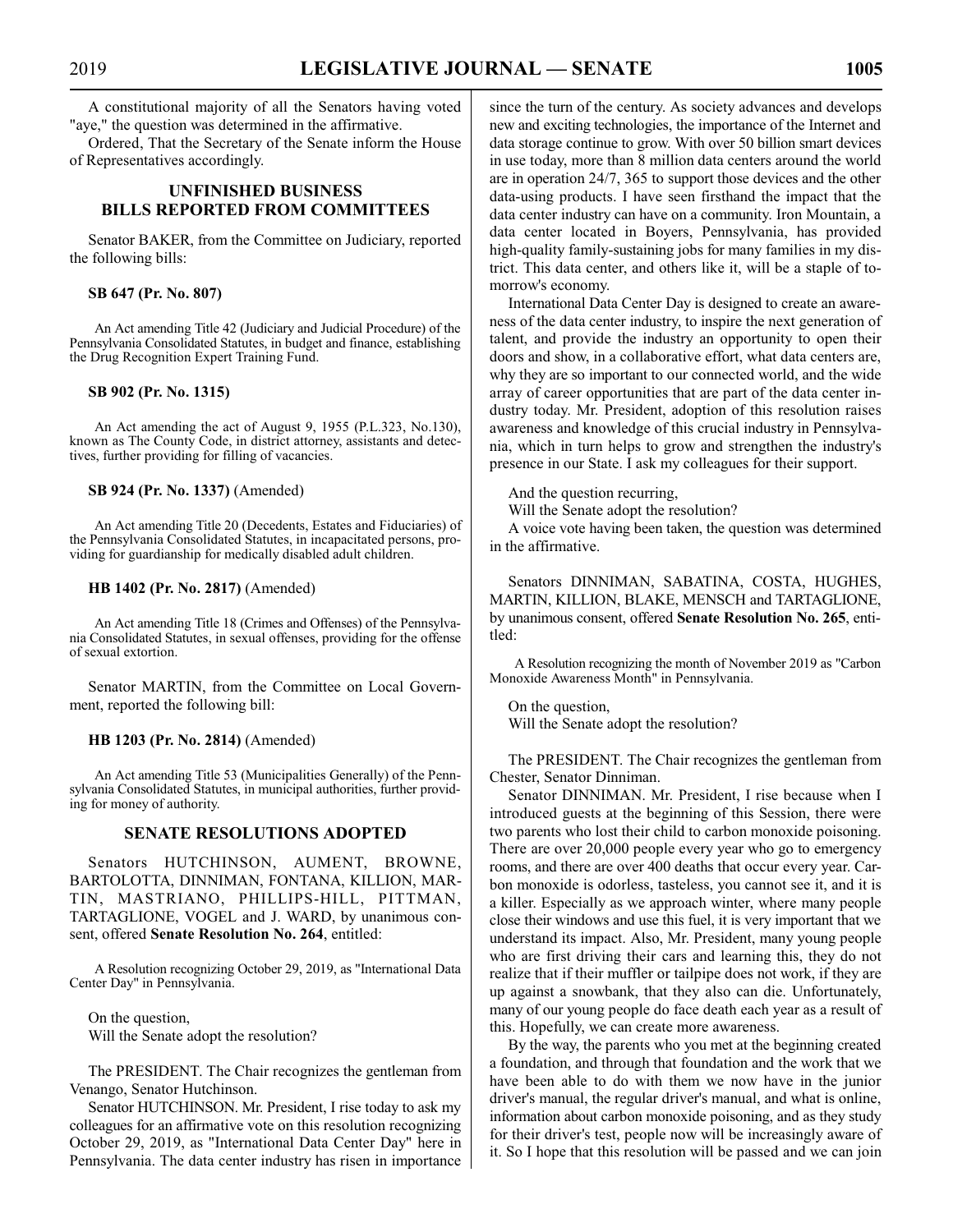with so many others, with the parents, with the foundations--and this is not the only foundation, the one in my district, dealing with this situation. Together we can unite.

Finally, let me say, Mr. President, whether it is this issue, whether it is AEDs or the issue of drugs, the real force behind the change to save lives are the parents of these children. It takes great courage, remember, on their parents' part to do this, because every time you have to go before a group to talk about the dangers or ask for additional types of tests and get the AEDs in the school, it reminds you of your own child. So hopefully, we will prevent these deaths, we will get behind the parents who are going through this suffering and doing their very best to make sure that other parents do not have to go through what they have gone through.

Thank you, Mr. President.

And the question recurring,

Will the Senate adopt the resolution?

A voice vote having been taken, the question was determined in the affirmative.

Senators BLAKE, A. WILLIAMS, PHILLIPS-HILL, FONTANA, BARTOLOTTA, DINNIMAN, BOSCOLA, MAR-TIN, BREWSTER, J. WARD, AUMENT, MASTRIANO, KILLION, BROWNE, HUGHES, MENSCH, SANTARSIERO, BAKER, TARTAGLIONE, SCHWANK, PITTMAN, YUDICHAK, COSTA and SABATINA, by unanimous consent, offered **Senate Resolution No. 266**, entitled:

A Resolution designating the month of November 2019 as "Pancreatic Cancer Awareness Month" in Pennsylvania.

On the question, Will the Senate adopt the resolution?

The PRESIDENT. The Chair recognizes the gentleman from Lackawanna, Senator Blake.

Senator BLAKE. Mr. President, I offer this resolution along with my friend and colleague, Senator Anthony Williams, the Democratic Whip, to bring attention to the dreadful illness and disease of pancreatic cancer. Back home, in Scranton, there is a woman who once served as First Lady of the city of Scranton, she was the wife of Mayor Jimmy Connors, and she, every year, does what I am doing here, raises attention on the dreadful impacts of this disease across our Commonwealth. I should be wearing a purple tie, because that is the color of acknowledgment for this effort.

According to the American Cancer Society, approximately 57,000 people have been diagnosed with pancreatic cancer this year, and more than 46,000 people are expected to die from this horrific disease. This disease, pancreatic cancer, is one of the deadliest, most aggressive, most difficult cancers in the United States, with a mortality rate of nearly 90 percent. Pennsylvania ranks fifth in the nation in pancreatic cancer diagnoses. Increased awareness about this cancer and research into early detection and effective treatment can directly enhance the good health and well-being of Pennsylvanians. My hope is that this declaration and resolution in the Senate will continue to spread awareness and assist in educating Pennsylvanians about the importance of early detection.

I would only say, Mr. President, we do some of these resolutions in a symbolic way, and that is important to get it on the record in the Journal of the Pennsylvania State Senate, but we also do it as a means to echo the voices and to remind people of the difficulties that our fellow citizens are experiencing out in our hospitals dealing with this dreadful disease. So, I appreciate the attention of my colleagues as we vote on this resolution for "Pancreatic Cancer Awareness Month" in 2019. Thank you.

The PRESIDENT. The Chair recognizes the gentleman from Philadelphia, Senator Anthony Williams.

Senator A.H. WILLIAMS. Mr. President, I thank my colleague for introducing this resolution and being responsible, but I would not be honest if I did not confess how good God is to me. Some of you know my story, some of you do not. Nine and a half years ago, I was diagnosed with pancreatic cancer. As many of you know, when the doctor tells you that you have pancreatic cancer, the expectation of your survival is about 10 percent, and the expectation of you living is about a year, max. It has been 9 1/2 years since that time, praise the Lord, and I am fortunate enough to be here. My testimony today, hopefully, is going toward somebody who may be watching, somebody who may have been diagnosed, someone who may be in the throes of radiation or chemotherapy, someone who may, frankly, be on death's bed and not know that the possibility goes well beyond science. My hope is that everyone has the outcome that I do, that anyone diagnosed will see the extraordinary gifts that God has given us and the blessings that science has brought before us.

I have many people to thank for me being here today. Obviously, my doctors and the diagnosis that, frankly, many people thought was not what it was. I was actually misdiagnosed with reflux, and thank God I had a second opinion. So I encourage people to use this system that we have established in this country, which has the highest and best medical health systems in the world. I encourage people to see their doctors on a regular basis. I encourage those to follow their advice, I encourage all of us to do the things that are appropriate for our health.

But when we find ourselves in the throes of despair, when we find ourselves in a place where science cannot rescue us, that the embrace of your loved ones, your parents, your children, cannot rescue you: prayers. Prayers are the most powerful thing, a message that will be claimed and heard. I stand as a witness, I stand as a testimony, and I stand as a friend. So this is not a space and place that, today, represents Democrats or Republicans to me, it does not represent rural or suburban or urban parts of Pennsylvania. What it represents are survivors. Those of us who have been fortunate enough to have been given the gift of testimony that there is a tomorrow in the bleakest moments and that the resolution that my friend has responsibly given year after year giving testimony and breath to others are not just simply words, but they are statements indeed of what the possibility exists.

So I am grateful that my gentleman friend, Senator Blake, has done this. I am grateful, obviously, that I am here to give testimony, but, most importantly, for those who are looking, I want you to look well beyond the physical being of me and look at the possibility and promise of life. So, with that, I obviously support the resolution, and, most importantly, I thank you all for giving me the opportunity to speak.

Thank you very much, Mr. President.

The PRESIDENT. The Chair thanks Senator Anthony Williams for his incredibly powerful testimony.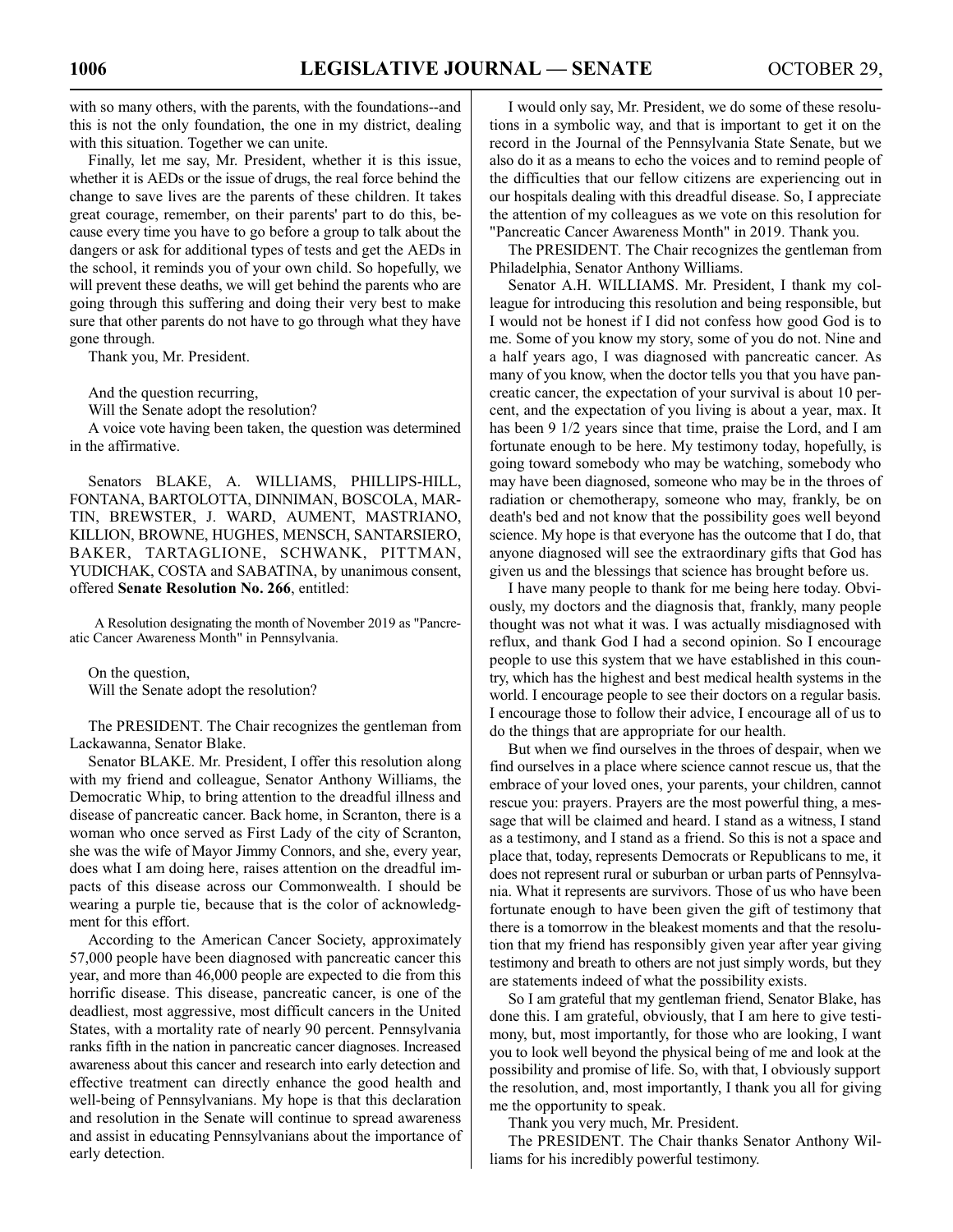And the question recurring,

Will the Senate adopt the resolution?

A voice vote having been taken, the question was determined in the affirmative.

Senators IOVINO, MASTRIANO, TARTAGLIONE, FARNESE, BARTOLOTTA, J. WARD, DINNIMAN, SCHWANK, FONTANA, REGAN, MARTIN, BROWNE, BREWSTER, COLLETT, PHILLIPS-HILL, GORDNER, SANTARSIERO, HUGHES, YUDICHAK, SCAVELLO, PITTMAN, BAKER, MENSCH, COSTA, K. WARD and BLAKE, by unanimous consent, offered **Senate Resolution No. 267**, entitled:

A Resolution recognizing November 11, 2019, as "Veterans Day" in Pennsylvania.

On the question, Will the Senate adopt the resolution?

The PRESIDENT. The Chair recognizes the gentlewoman from Allegheny, Senator Iovino.

Senator IOVINO. Mr. President, Veterans Day, as we know it, originated as Armistice Day, first celebrated on November 11, 1919, to commemorate the 1-year anniversary of the armistice that ended World War I on the eleventh hour, of the eleventh day, of the eleventh month of 1918. In 1954, President Dwight D. Eisenhower renamed the holiday Veterans Day to honor and recognize all living American veterans. Since then, every year on November 11, the American people have paused to reflect on the great service, sacrifice, patriotism, and heroism of our military veterans. Here in Pennsylvania, we have one of the highest veteran populations in the country, with almost 840,000 men and women who have served, representing approximately 7 percent of our population. These service members represent the very best of our Commonwealth and our country. When they returned home to resume civilian life, they applied the skills and values they gained in our nation's Armed Forces toward bettering their communities.

Veterans enrich our communities as small business owners, civic leaders, teachers, first responders, executives, skilled tradesmen, and as State Senators. Along with Senator Mastriano and myself, Senator Mensch, Senator Yaw, and Senator Aument have all served in uniform. I am proud to introduce this resolution with Senator Mastriano, a highly decorated 30-year veteran of the U.S. Army.

Americans have come to appreciate that Veterans Day is more than just about saying thank you for your service. It is about acknowledging our shared responsibility as Americans to understand the sacrifice of veterans and to appreciate how their services made our nation safer and more prosperous. We as public servants in the General Assembly have a particular obligation to serve those who served our nation. By formally recognizing November 11, Veterans Day, this resolution helps us to do just that.

Thank you, Mr. President.

The PRESIDENT. The Chair recognizes the gentleman from Franklin, Senator Mastriano.

Senator MASTRIANO. Mr. President, I rise today to offer remarks in conjunction with the gentlewoman from Allegheny and Washington Counties, in observance of Veterans Day. Jesus said in the Gospel of John, Chapter 15, "greater love has no one than this: to lay down one's life for one's friends." In many ways, this personifies the warrior ethos of our veterans. This is an uncommon virtue in our modern times and, indeed, places veterans in a special place in our hearts. As Senator Iovino mentioned, Pennsylvania has one of the highest populations of veterans in the nation, denoting that fighting for freedom is in our DNA in this great Commonwealth.

I reflect back on the past century of warfare. Our great veterans in World War I fought off militarism, our great veterans in World War II fought against determined foes and pure wickedness in the far corners of the Earth, our great Korean War veterans held the line against the first militarized socialist attack against a free nation, and our Vietnam War veterans fought against a vicious foe in the deltas, jungles, and mountains of southeast Asia, but only to return to a generally ungrateful nation facing rejection and shame. I remember as a young man that it broke my heart that while my dad was serving in the United States Navy, that he was forbidden from wearing his uniform off base, and that he may be attacked. We owe a profound sense of gratitude and thanks to our Vietnam War-era veterans, and I encourage anyone, when you see them, thank them for their service, and welcome them home. Give them a welcome they never got back in the 1960s and 1970s. So much sacrifice.

I offer special recognition today to those of us who served during the Cold War, when the world was split along ideological lines from 1947 to 1991. On the one side was the Moscow-led atheistic Union of Soviet Socialist Republics, or USSR, where the government held control over everything. On the other side was the American-led free world. In the 1980s, I remember serving with the 2nd Armored Cavalry Regiment along the west German borders of Czechoslovakia and East Germany being at the point at the end of the spear to protect our freedoms. We watched this godless system collapse after much sacrifice in 1989 and 1990, when the oppressed peoples in the East rose up and threw off the oppressive evil Soviet Socialist empire. I remember the images of the East Germans coming across the border as I was there, being among the first to welcome these formerly enslaved people to freedom and looking into their eyes and seeing a spark of hope. It was the first time I had seen this in the eyes of any Eastern European at the time, and it was definitely something to remember, and something that many in the world take for granted.

The commitment and dedication of our cold warriors from the United States of America and across the world, and especially in Europe, provided Europe with the longest-lasting peace they have experienced in 1,500 years, since the end of Rome, but very rarely will you hear Western Europe thank the Americans. Further to the East, we give hope to those in Estonia, Latvia, Lithuania, Bulgaria, Romania, and Poland looking to us to keep them safe from a growing threat. For the cold warriors, I salute your service and we honor you. Indeed, what the commitment of the United States had in our great veterans from the Cold War saved millions of lives. Winston Churchill's words about the brave men who saved the United Kingdom during the Battle of Britain seem to apply aptly to this, saying "never in the field of human conflict was so much owed by so many to so few."

At the end of the Cold War, the academics in the west belatedly beat their chests in triumph, prophesizing a new world order, but the heart of man remains unchanged. As the Bible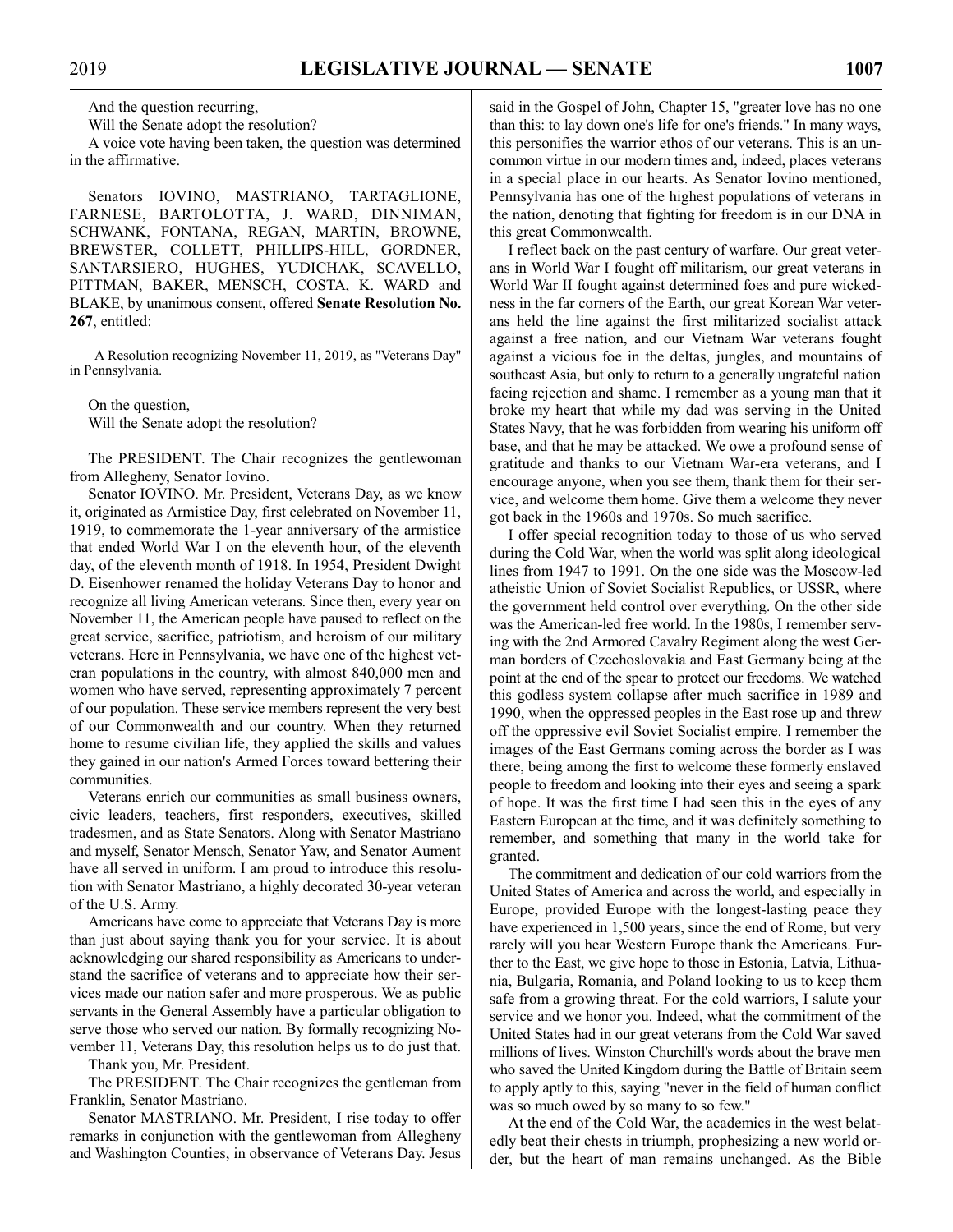rightly says, while people say peace and safety, destruction comes suddenly upon them. Many of us watched on that fateful day on August 2, 1990, as Saddam Hussein's army slammed into Kuwait and occupied that country. The United States of America responded quickly with the deployment of thousands of our men and women. Remember the uncertainty of those days? It is hard to remember since we had a great victory. How long would we be there? Would there be high casualties? My own higher headquarters ordered 10,000 bodybags, something we forget. That did a lot for our morale, I have to tell you. Would Saddam Hussein allow his armies to use chemical weapons on us as he had used against the Iranians during that decade-long war and against his own people in Iraq, the Kurdish people?

As we deployed to Saudi Arabia, I do remember, though, how the American people rallied around us. For the first time in American history, yellow ribbons went up on trees and people were telling each other to pray for our troops. Never before in my memory as a historian have I seen a nation so beseech God for His protection over our men and women in uniform, and, indeed, I saw firsthand how God heard those prayers during Operation Desert Storm. The first instance came on February 23, 1991, the day before the ground war, the minute the first tank from my regiment entered Iraq, the wind changed direction, blowing from Iraq to Saudi Arabia to the opposite direction, which meant Saddam Hussein could not use chemicals without killing his own soldiers, and answered a prayer. The second one were prayers changing the direction of a battle called the Battle of 73 Easting, which my regiment was involved with, and just as a tank battle began, an Iraqi sandstorm arrived, blinding our enemy. We liberated Kuwait, vanquished the determined foe, and came home to a grateful nation. It seemed like the ghosts of Vietnam were finally cast aside.

The 1990s was a time of transition for our veterans with costly humanitarian missions in Somalia that saved hundreds of thousands of lives, but often forgotten. Then the United States led the way to defend the people of the Balkans, especially in Bosnia, to end a genocidal civil war that the United Nations was incapable of stopping. So many of our veterans at the same time have stood vigilant along the South Korean border, and we cannot forget what happened on that fateful day of 9/11 when we were attacked by cowardly terrorists here in Pennsylvania, as well as in New York City and Washington, D.C. Our veterans stood together with allies from around the world fighting an evil enemy in Afghanistan with the longest war in American history continuing today in those high mountains of the Hindu Kush. Together, our veterans stood against the tyrant Saddam Hussein in 2003, and then continued to take on the radicals of ISIS. Our veterans have served with distinction in the far-flung places around the world in Asia, Africa, and South America, and our veterans should be able to look back with pride and satisfaction that they fought the good fight for freedom. They served our nation with honor. They stood in the gap to protect our people and our way of life. As the apostle Paul wrote, and our veterans can likewise say, "I have fought the good fight, I have finished the race, I have kept the faith."

But what is next? For so many veterans, they followed General Douglas MacArthur's lead by saying, old soldiers never die, they just fade away. But I will submit to you this is no time for our veterans to fade away. Our nation and State still needs them, and I hope they continue to serve. The motivation that propelled me to enter politics in Pennsylvania was reflecting on my own 30 years of active duty service, and the heartbreaking feeling that I had that I was turning over the State and nation in worse condition than how I received it from my father, and I could not stand aside. This is no time for any of us to fade away but to continue to stay in the fight, and to fight the good fight for freedom, but just in a different capacity. I will say to the veterans, let us stay until the job is done. Share your story, seek ways to serve, and keep fighting for freedom.

Thank you, veterans, for all you have done to defend our nation and against those who mean us harm. May God continue to shine His face upon you and may He bless this great Commonwealth. Thank you, Senator Iovino, for leading the charge on this great resolution, and together we salute all our veterans for all they have done to keep us free. Thank you.

The PRESIDENT. The Chair recognizes the gentleman from Philadelphia, Senator Anthony Williams.

Senator A.H. WILLIAMS. Mr. President, mine is brief, but I did not want this day to pass realizing that on Veterans Day we would not be in Session. My two colleagues from Allegheny County and Franklin County really deserve the audience of all of us, but we are not all here. I did not want them to leave without knowing the fact that my father was a Korean War veteran, my grandparents were veterans of those other wars, and I was not. I am a child of privilege because I got to have a formal education off the back of a mail carrier. I got the benefit of living a life of freedom, protest, testimony, demonstration, and a lot of other things, especially in your younger years when you do not realize how people had to sacrifice in order for you to be there.

I was very familiar with the struggle of the civil rights movement. I was not necessarily as articulate about those who had to go to war until in past years I discovered the consequence of war and the remnants of that. We are still dealing with that today, mental health, drug addiction, and a variety of other things, homelessness, joblessness. The fact that we as a nation always stop and talk about how we really respect our veterans, I am not quite sure we are there. For those who have made it through, and you two are extraordinary examples and heroes of mine, beyond the legislature, beyond our party affiliation, I did not want this moment to pass for you to understand that Members of this General Assembly really do respect you for your service to our country and honor you for the value that you have given us. God bless you both.

And the question recurring,

Will the Senate adopt the resolution?

A voice vote having been taken, the question was determined in the affirmative.

# **BILLS ON FIRST CONSIDERATION**

Senator A.H. WILLIAMS. Mr. President, I move that the Senate do now proceed to consideration of all bills reported from committees for the first time at today's Session.

The motion was agreed to by voice vote.

The bills were as follows:

**SB 132, SB 489, SB 530, SB 647, SB 850, SB 858, SB 895, SB 902, SB 924, SB 927, HB 57, HB 68, HB 280, HB 1203, HB 1402, HB 1522** and **HB 1537**.